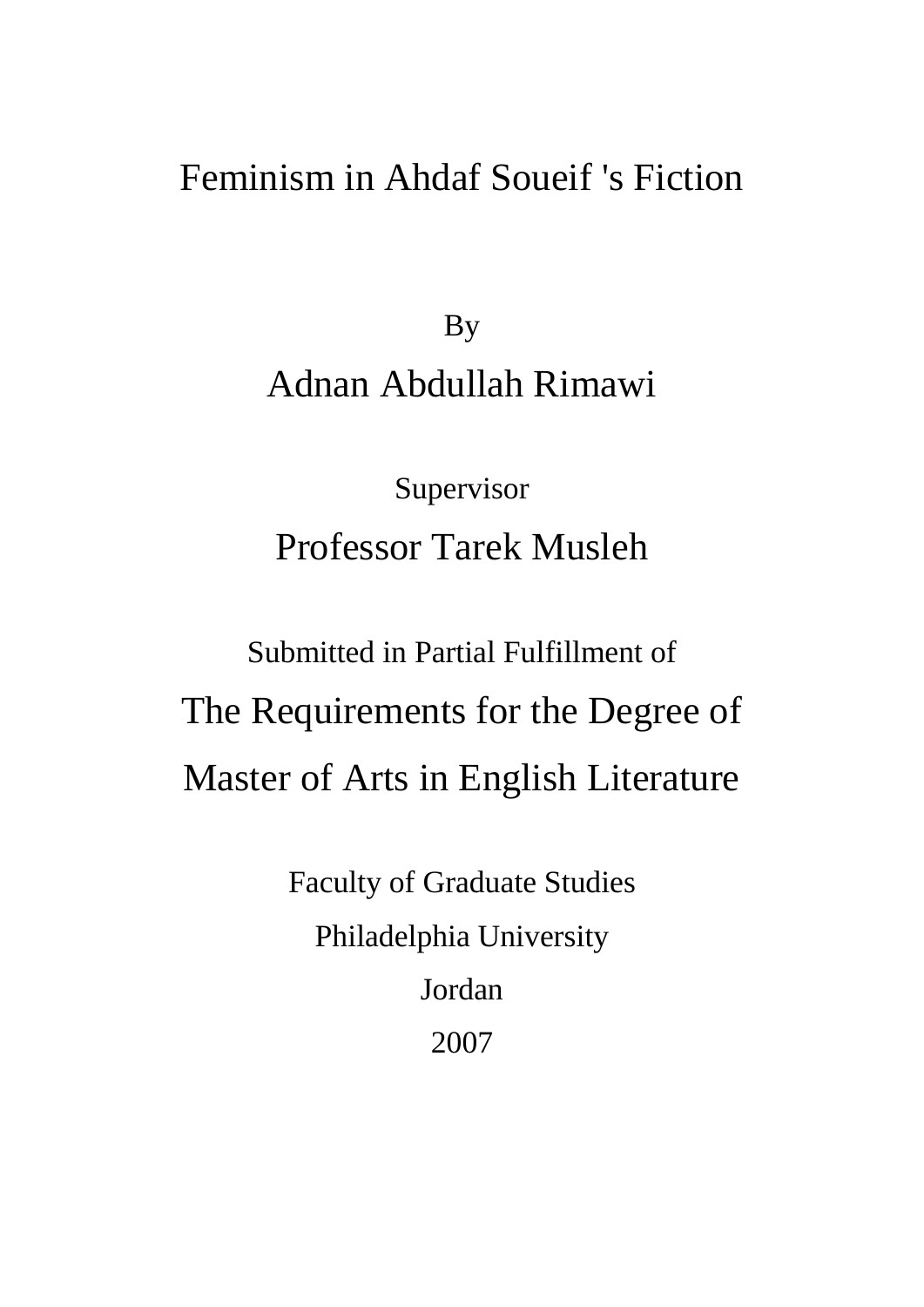#### **Committee's Decision**

# This thesis was successfully defended and approved on

**Examination Committee:** Signature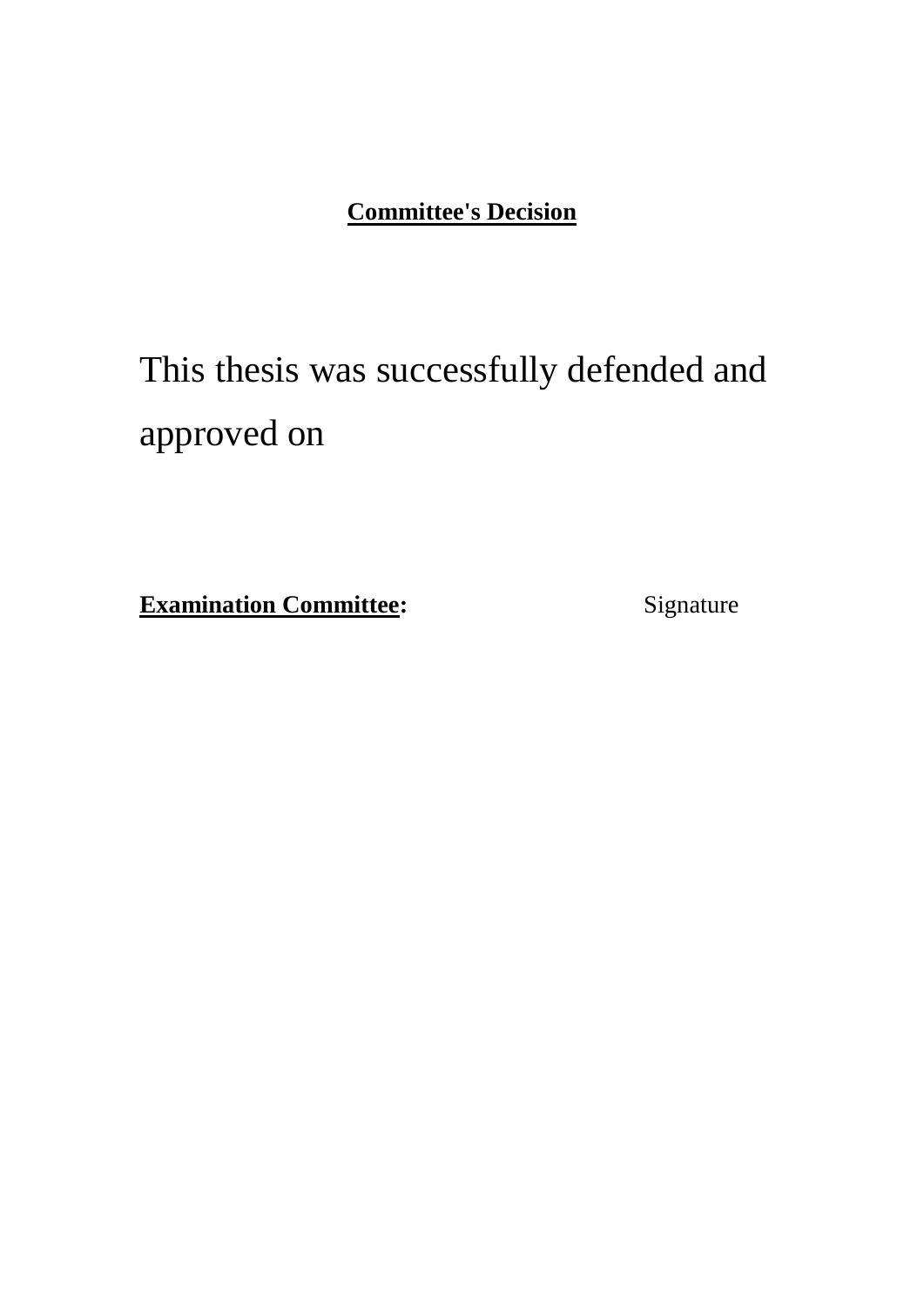## **النسوية في قصص و روايات أهداف سويف**

خالصة البحث

هذه الرسـالة معنيـة بــ ( النسـوية ) لا بشـكل عـام وانمـا كمـا وردت فـي أدب أهـداف سويف كما يبين العنوان، و قد قسمت الدراسة إلى مقدمة تتبعها ستة أقسام و قائمـة بـالمر اجع ِ

تتحدث المقدمة عن النسوية كحركة سياسية و اجتماعية و أدبية حديثة هدفها الرئيسي هو مصلحة النساء و الدعوة إلى المساواة بين النساء و الرجال في مختلف المجالات، ثم تتحدث المقدمة عن تاريخ النسوية من خلال أربـع موجـات : الأولـي و الثانيـة و الثالثـة ثـم " ما بعد النسوية " و عن المواضيع النسوية التي ركزت عليها كل مرحلة، و يتحدث الجزء الثالث من المقدمة عن النسوية في الإسلام و كيف ساند الإسلام المر أة و عن النسوية العربيـة من منتصف القرن التاسع عشر مع الإشارة لبعض الأعلام الهامة في هذا المجال مثل طـه حسين و قاسم أمين و هدى شـعر او ي . أمـا الجـز ء الأخيـر مـن المقدمـة فيلقـي نظـر ةَنَّ مـوجز ة علـى موقف أهداف سويف من النسوية قبل الوصـول إلـى أقسـام لاحقـة تعـالج موقفهـا هذا بالتفصيل عندما تصل الدر اسة إلى قصص سويف القصير ة و ر و اياتها و مقالاتها الأدبية.

الجزء الأول من البحث يتناول أهم " المواضيع المرتبطة بالنسوية " و التي تكون في مجملها صورةً عامة للقضايا التي تواجهها هذه الحركة و منها الإجهاض، النسوية الأفريقية الأمريكية، الشهوة، النسوية الفرنسية، الحركة التحررية المثلية، الحركة السحاقية، النسوية الليبر الية، النسوية المار كسية، الأخوة الأنثوية، و النسوية في المجتمع العمـالي. و هذا الجزء من البحث هو تلخيص و اقتباس يعتمد على كتاب سارة جمبل النسوية و ما بعد النسوية، و قد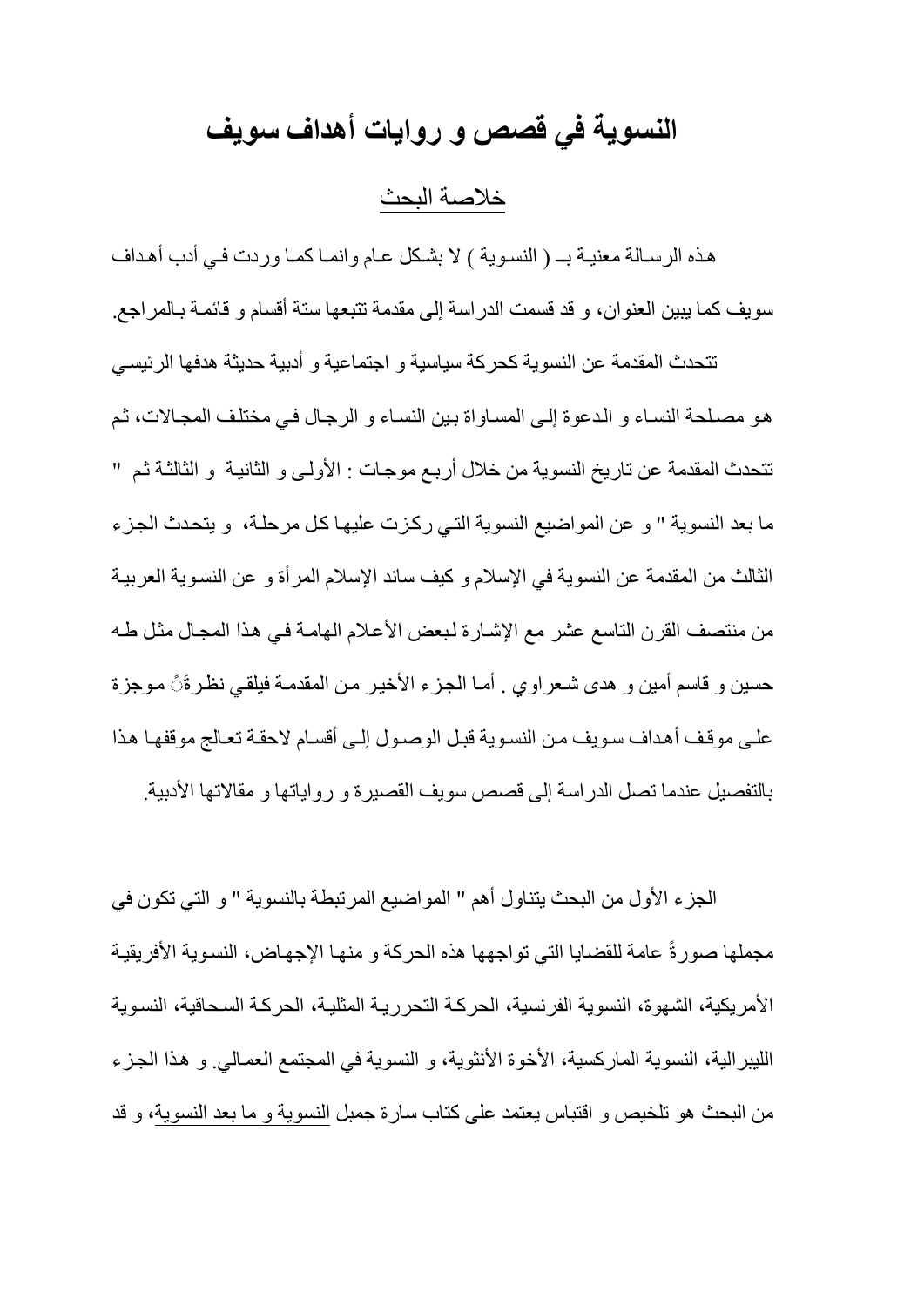أضفت لذلك موضوع " النساء الكاتبات " كجز ء مهم مر تبط بالنسوية علـي أسـاس أن النسـاء الكاتبات يطر حن مشاكل و هموم و تطلعات النساء في كتاباتهن.

الأجزاء الثـاني و الثالث و الرابـع و الخـامس تقدم تحلـيلاً نقدياً لمجمـوعتي أهـداف سويف القصصيتين القصيرتين: عايشة (١٩٨٣) ، زمـار الرمـل (١٩٩٦) ، و روايتيهـا فـي عين الشمس (١٩٩٢) خار طة الحب (١٩٩٩). و من المهم هنا أن أبين أنه بعد تقديمي فكر ة سريعة عن أهداف سويف ككاتبة نسوية في المقدمة فأنني هنـا أقدم نظرةً شموليةً عنهـا من خلال اختيار الأحداث والوقائع والمشاهد من كل قصبة قصيرة أو رواية تبين مواقفها النسوية مستثنياً التفاصيل غير الضرورية و التي لا علاقة لمها بموضوع البحث

الجزء السادس بتعلق بكتاب أهداف سويف الأخير ميزاتيرا ( أو الأرض المشتركة ) الذي يمكن تقسيمه إلـى قسمين : سياسـى و أدبـى، و هنـا فـأننـى ر كـز ت فقط علـى مو ضـو ع " النساء الكاتبات " كمـا و رد فـي القسم الأدبـي مـن الكتـاب . تلك الكاتبـات هـن مـن الـعـالم الإسلامي و العربي بشكل عام ويقدمن مختلف الألوان النسوية التي توسع مداركنا فيما يتعلق بمشاكل و طموحات النساء في العـالم الثالث عمومـاً و فـي العـالمين العربـي والإسـلامي علـى وجه الخصوص، و قد لا تكون معظم تلك الكاتبات شهيرات أو معروفات على نطاق واسع، لكن هذا لا يقلل من أهمية كتاباتهن و الإضاءات التي يقدمنها في موضوع النسوية.

و من الجدير بالذكر أن أهداف سويف هي كاتبة إنجليزيـة من أصـل عربـي تحمل درجة الدكتوراه في اللغويات من جامعة لانكستر بانجلترة، و قد رشحت روايتها خارطة الحب لجائز ة بوكر الأدبية الر فيعة عام ١٩٩٩، كما أن سويف فازت بجائز ة أورنج للأعمال الأدبيــة الروائيــة للعــام ٢٠٠٣ ، و قـد نشـرت أعمالهـا فــى الـعديـد مـن الصـــحف و المجـلات البريطانية كما ترجم العديد من تلك الأعمـال لاكثـر من لغـة أجنبيـة ممـا يجعلهـا – من وجهـة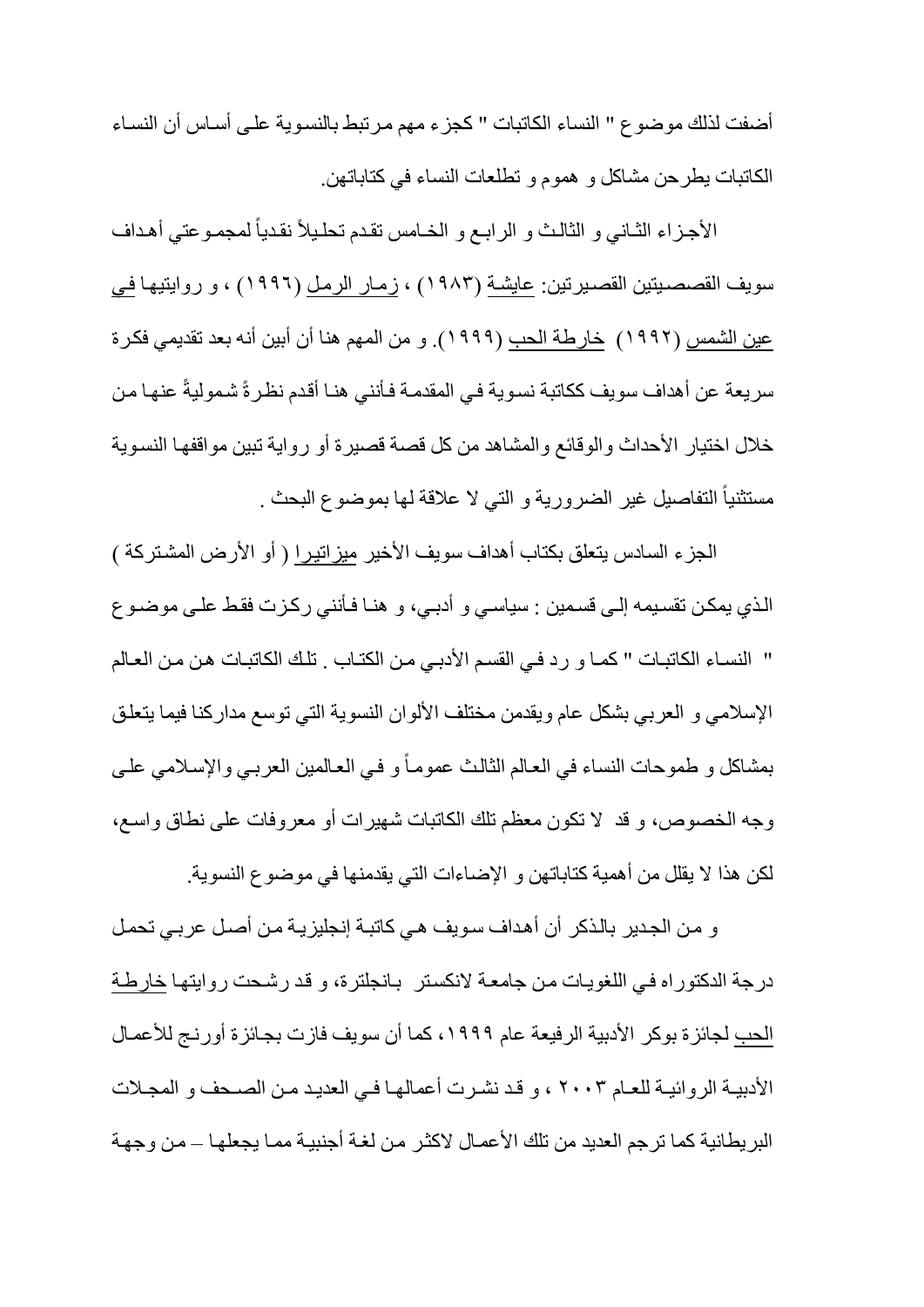نظري – جديرة بدراسات أكثر و أكثر خاصة اذا علمنا أنه لم ينشر عن أدبها أي كتـاب نقدي أو أطروحة حتى الان ممـا يجعـل هذه الأطروحـة هـي الأولـي التـي تعـالج أعمالهـا الأدبيـة الكاملة

الطالب

عدنان الريماوي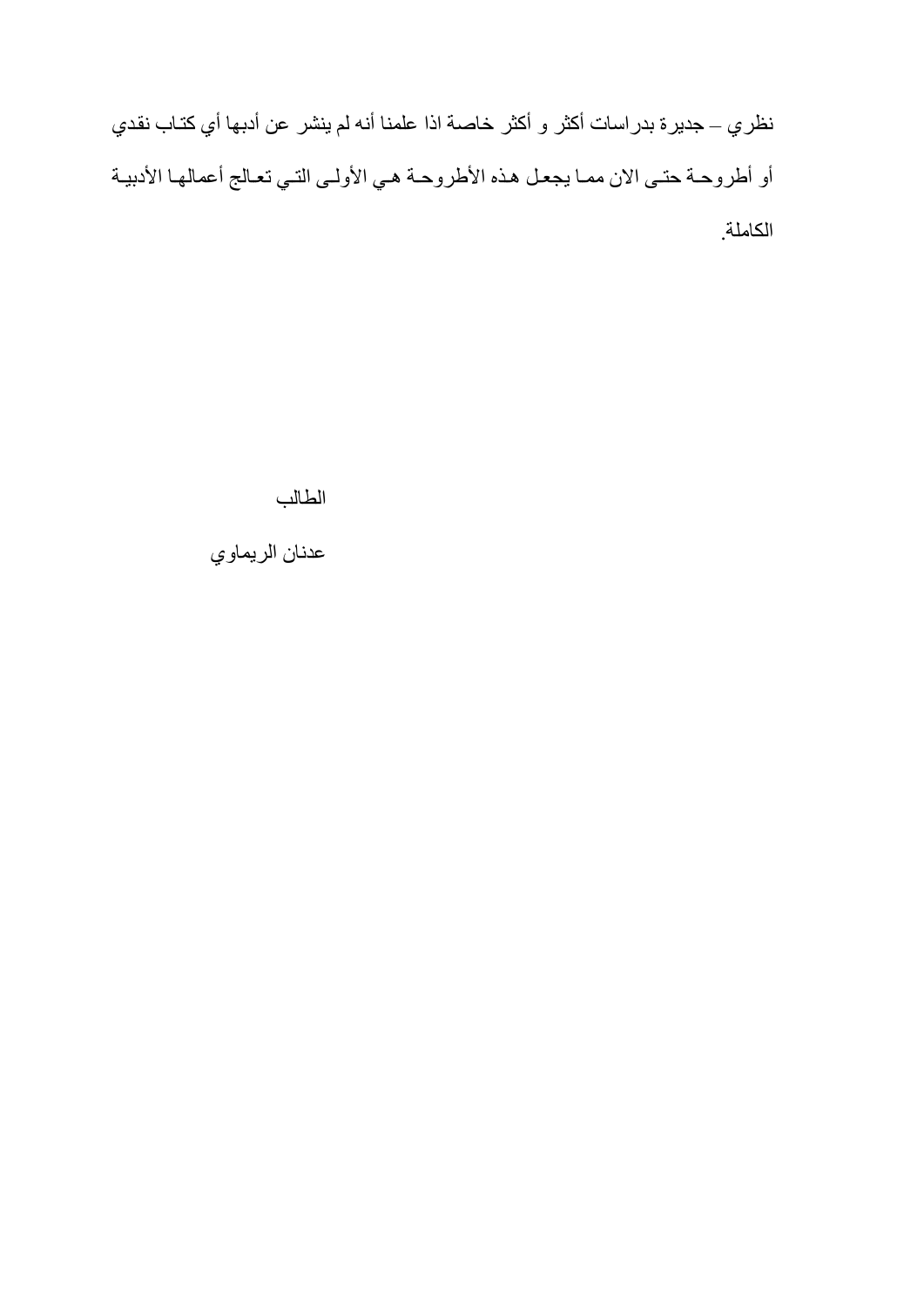# In the name of Allah, The Compassionate, the Merciful

Does there not pass over man a space of time his life is blank?

We have created man from the union of the two sexes so that We may put him to the proof.

The Koran

Sura: Man, 67:1-4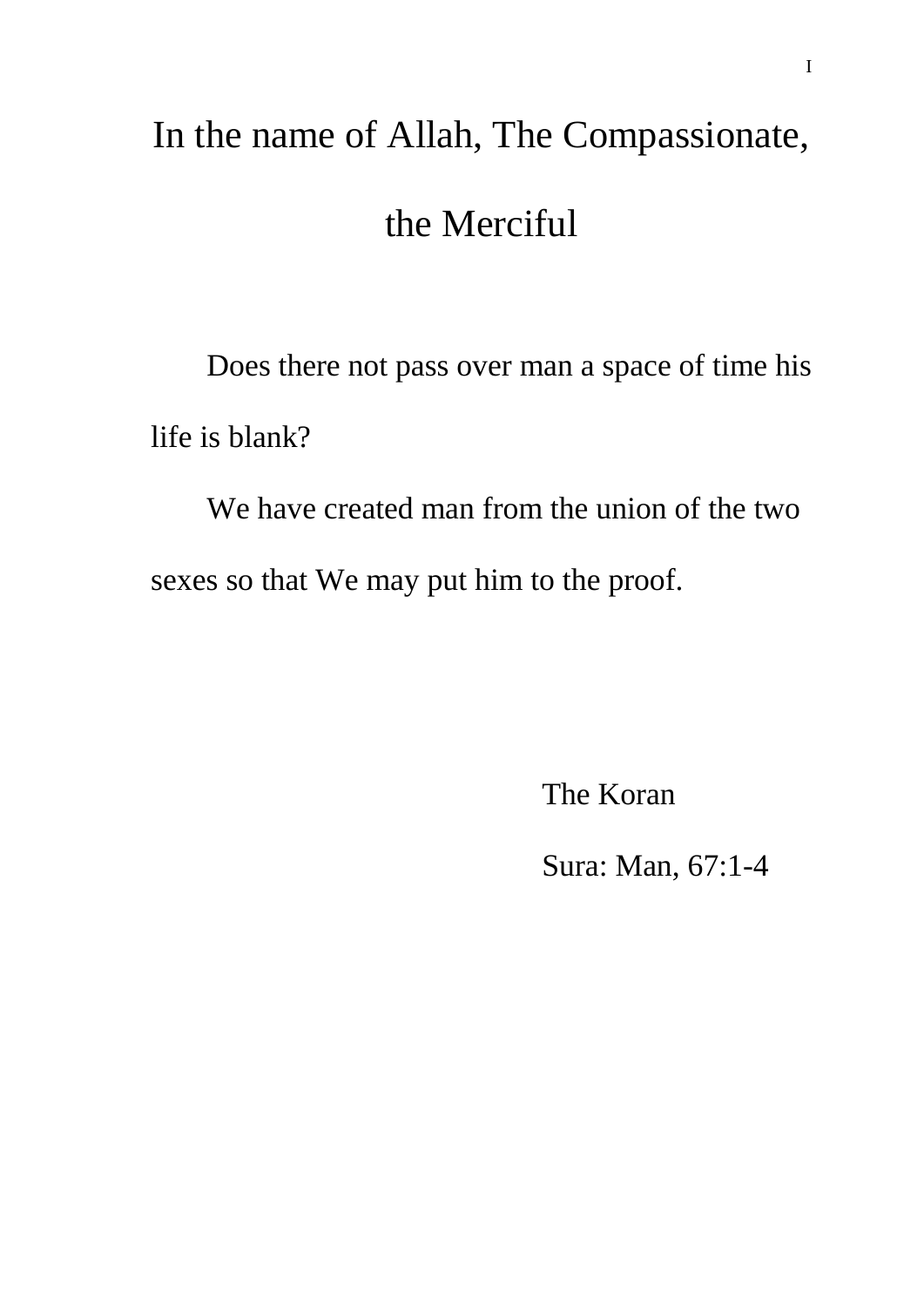# To My Dear wife,

# Children and Grandchildren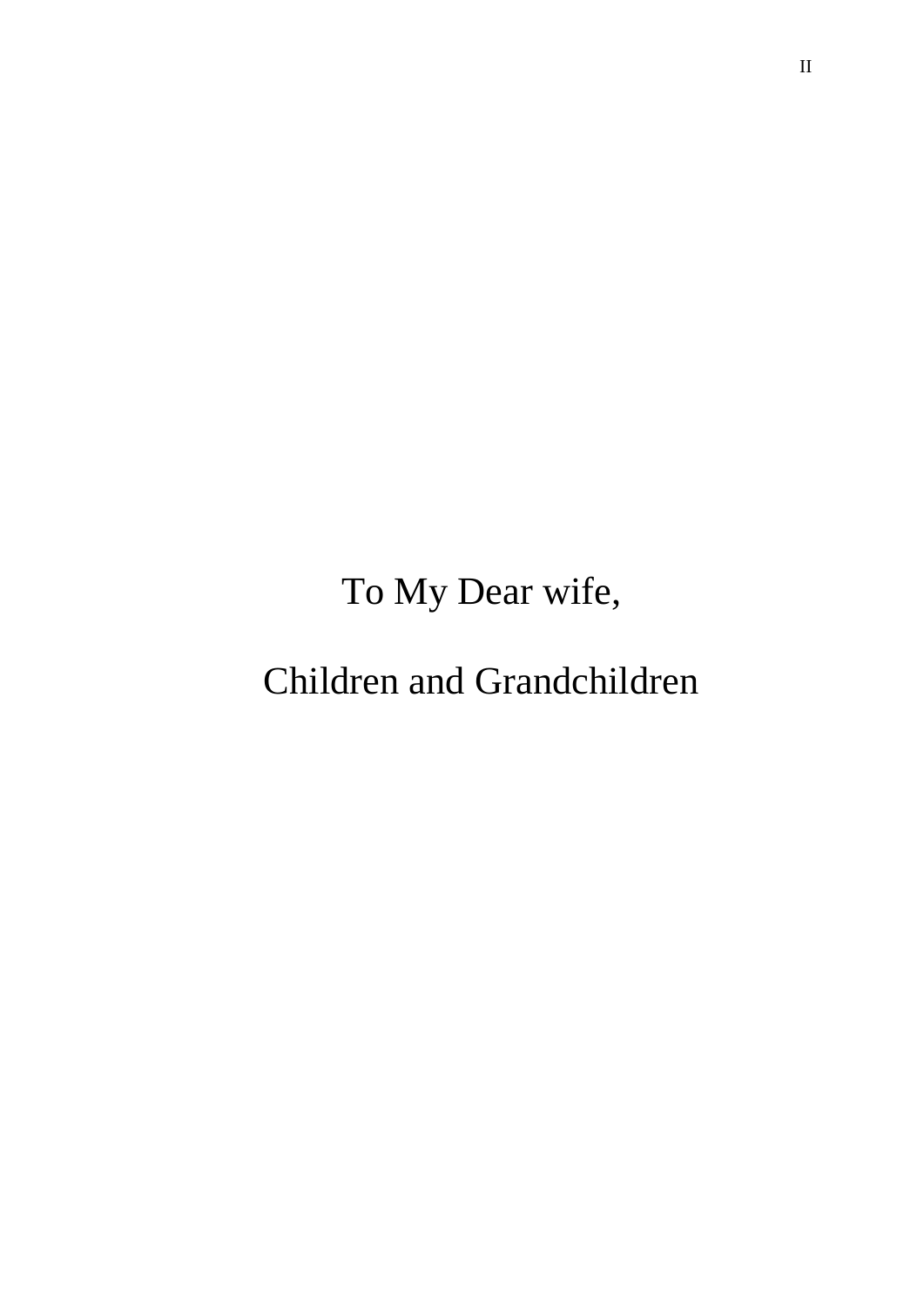## Acknowledgements

My grateful acknowledgements are due to my teachers at Philadelphia University, Dr. Abdullatif Al-Khayyat, Dr. Khalil Noufal, Prof. Mohammad Awwad, Prof. Mohammad Asfour, Prof. Raed Abu-Zatir, Prof. Tarek Musleh, and Prof. Yousif Badr.

I would like, too, to express my deep gratitude to the novelist Ahdaf Soueif herself, who has been kind enough to provide me with a wealth of electronic and print sources dealing with her fiction.

Last, but not least, I would like to extend my genuine acknowledgements to all my teachers at Damascus University from where I graduated thirty-five years ago.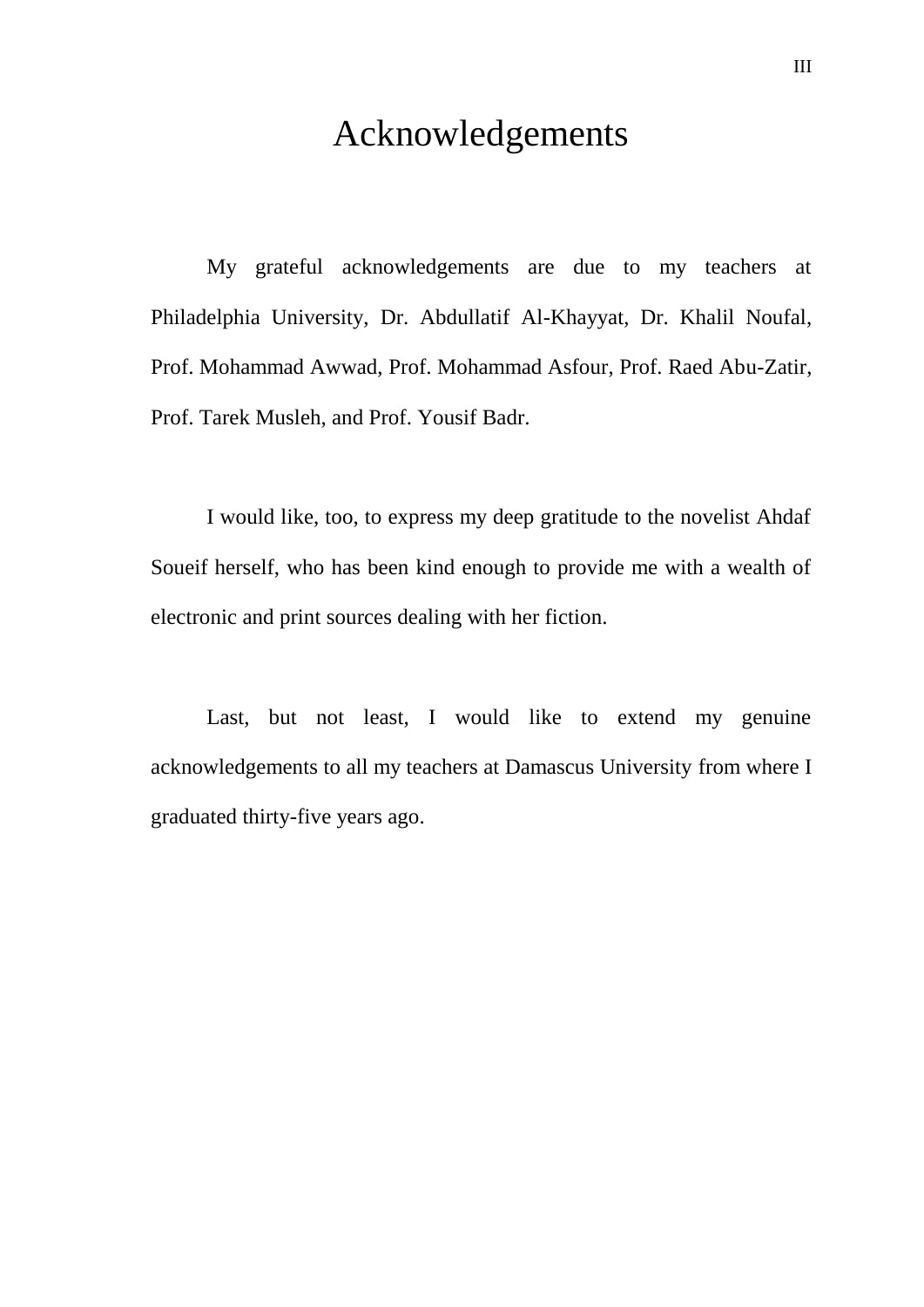# Table of Contents

|                                                  | Page           |
|--------------------------------------------------|----------------|
| Abstract                                         | 1              |
| Introduction                                     | $\overline{2}$ |
| Chapter 1                                        | 14             |
| Aisha (A Collection of Short Stories)            |                |
| Chapter 2                                        | 33             |
| <b>Sandpiper</b> (A Collection of Short Stories) |                |
| Chapter 3                                        | 49             |
| In the Eye of the Sun (A Novel)                  |                |
| Chapter 4                                        | 55             |
| The Map of Love (A Novel)                        |                |
| Chapter 5                                        | 63             |
| <b>Mezzaterra</b> (A Collection of Essays)       |                |
| Conclusion                                       | 70             |
| Glossary                                         | 73             |
| <b>Feminist Related Terms</b>                    |                |
| References                                       | 81             |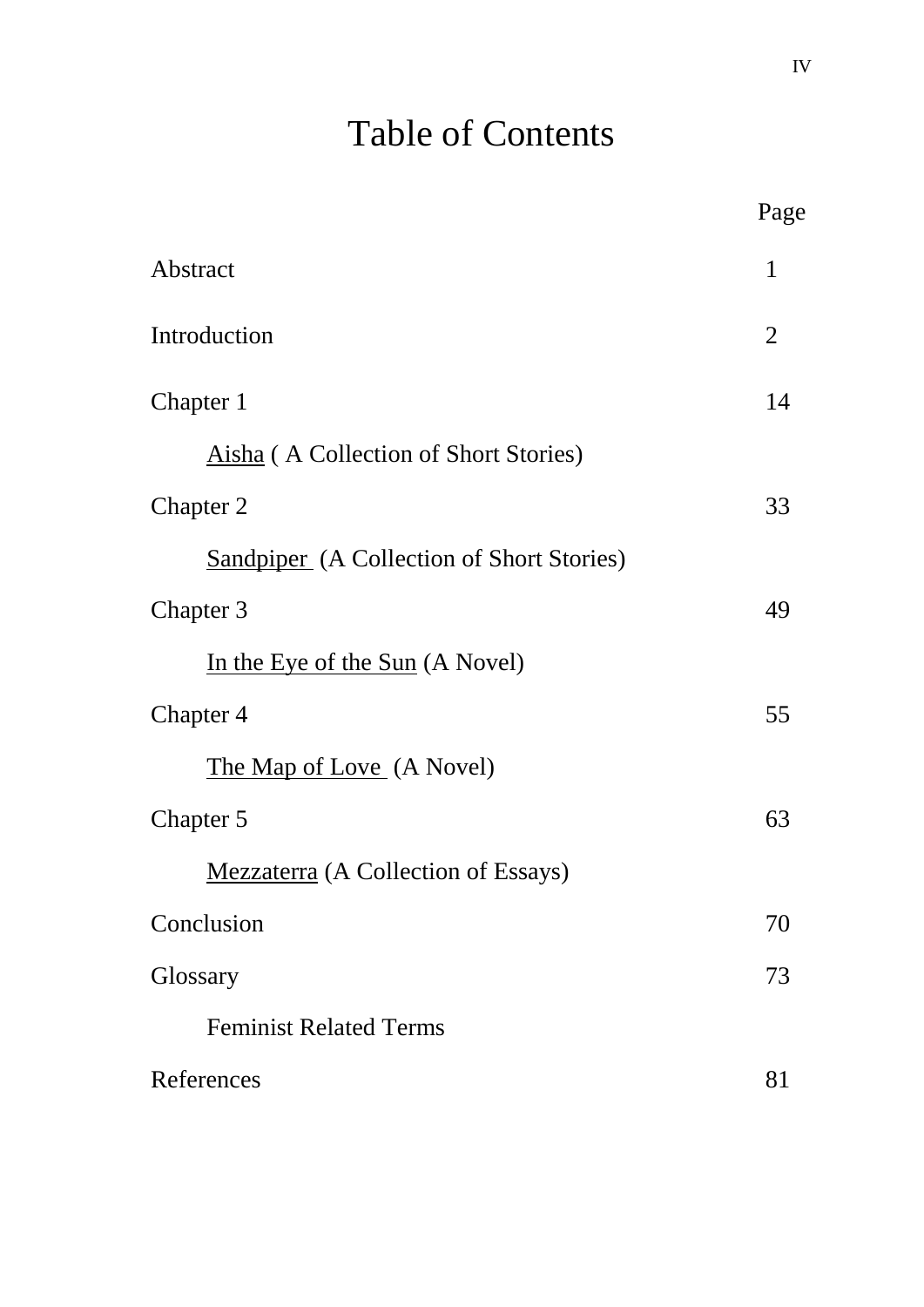### Abstract

The aim of this study is to introduce an English female writer and feminist of Arab origin called Ahdaf Soueif. The study is divided into an introduction followed by five chapters, a conclusion, a glossary of feminist related terms and a list of references. The introduction gives a definition of feminism and a brief history of this movement.

The following chapters present a critical study of Soueif's short stories, novels and essays, aiming at finding the feminist concerns in each one. Chapter five differs from the other chapters ion the sense that it presents a number of women writers talking about women's concerns in the Arab and Muslim world in particular. The glossary consists of a number of terms I selected and paraphrased from Sarah Gamble's Feminism and Postfeminism, which gives a wider vision of feminism such as its main objectives and movements.

It is necessary to high light two important points in this study. First, I felt that it was important to express my opinion and to show my stand wherever necessary. Second, I selected from each short story or novel the incidents or scenes that were necessary to lead to the feminist concern addressed here and there leaving out any irrelevant details.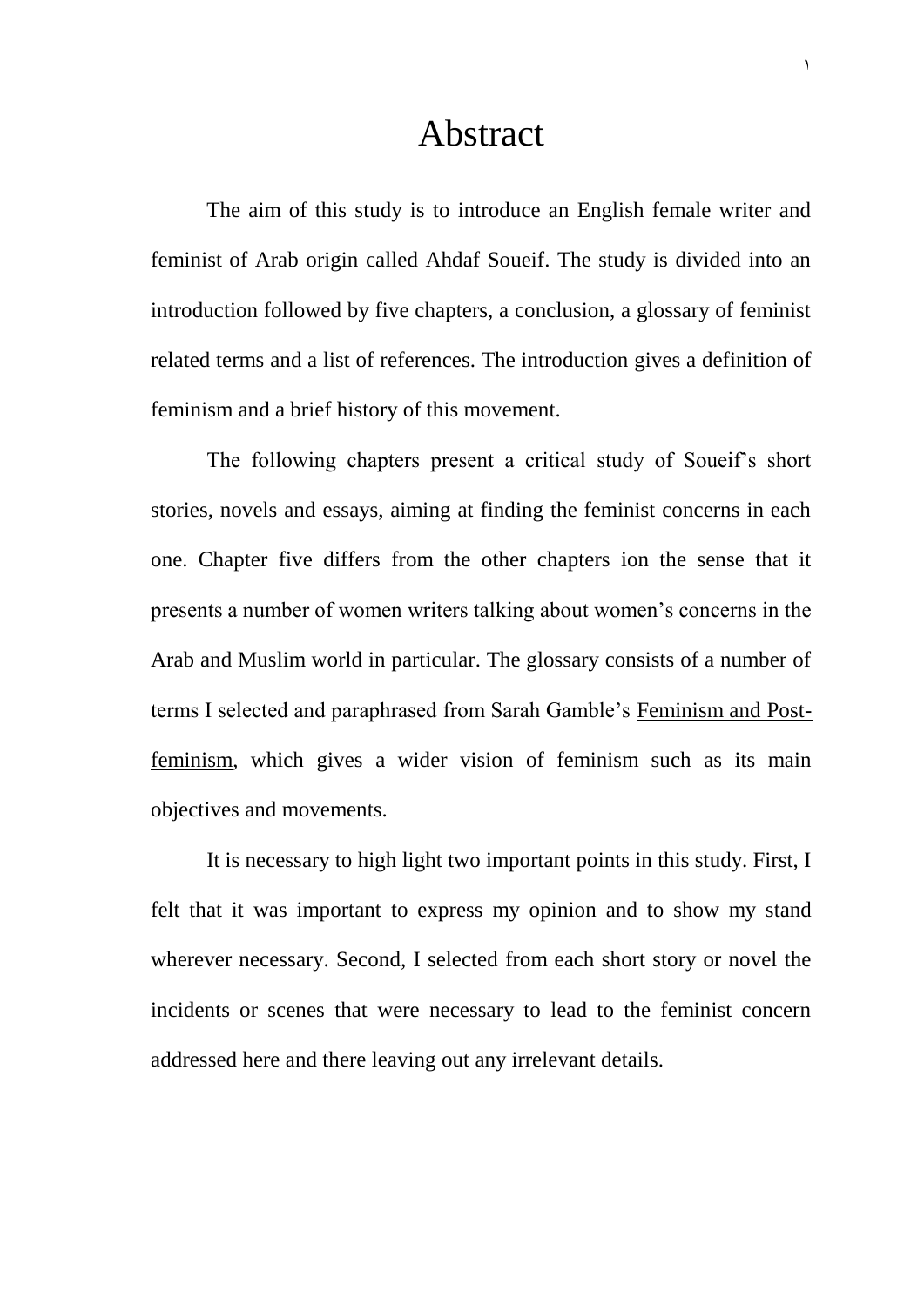## Introduction

Although women writers often believed that they did labor under innate handicaps of mind and body, they nonetheless felt pressured to prove both their reliability and their physical endurance. *Elaine Showalter A literature of their own* 

Feminism as defined in Wikipedia, The Free Encyclopedia (1) is "a collection of social theories, political movements, and moral philosophies largely motivated by or concerned with the liberation of women from subordination to men. In simple terms, feminism is a belief in the social, political and economic equality of the sexes, and a movement organized around the conviction that biological sex should not be the pre-determined factor shaping a person's social identity or sociopolitical or economic rights". This definition shows that the main objective of feminism is achieving women's goals of equality with men. These goals, anyhow, were not always unanimously agreed upon, as we will see when we discuss the history of feminism.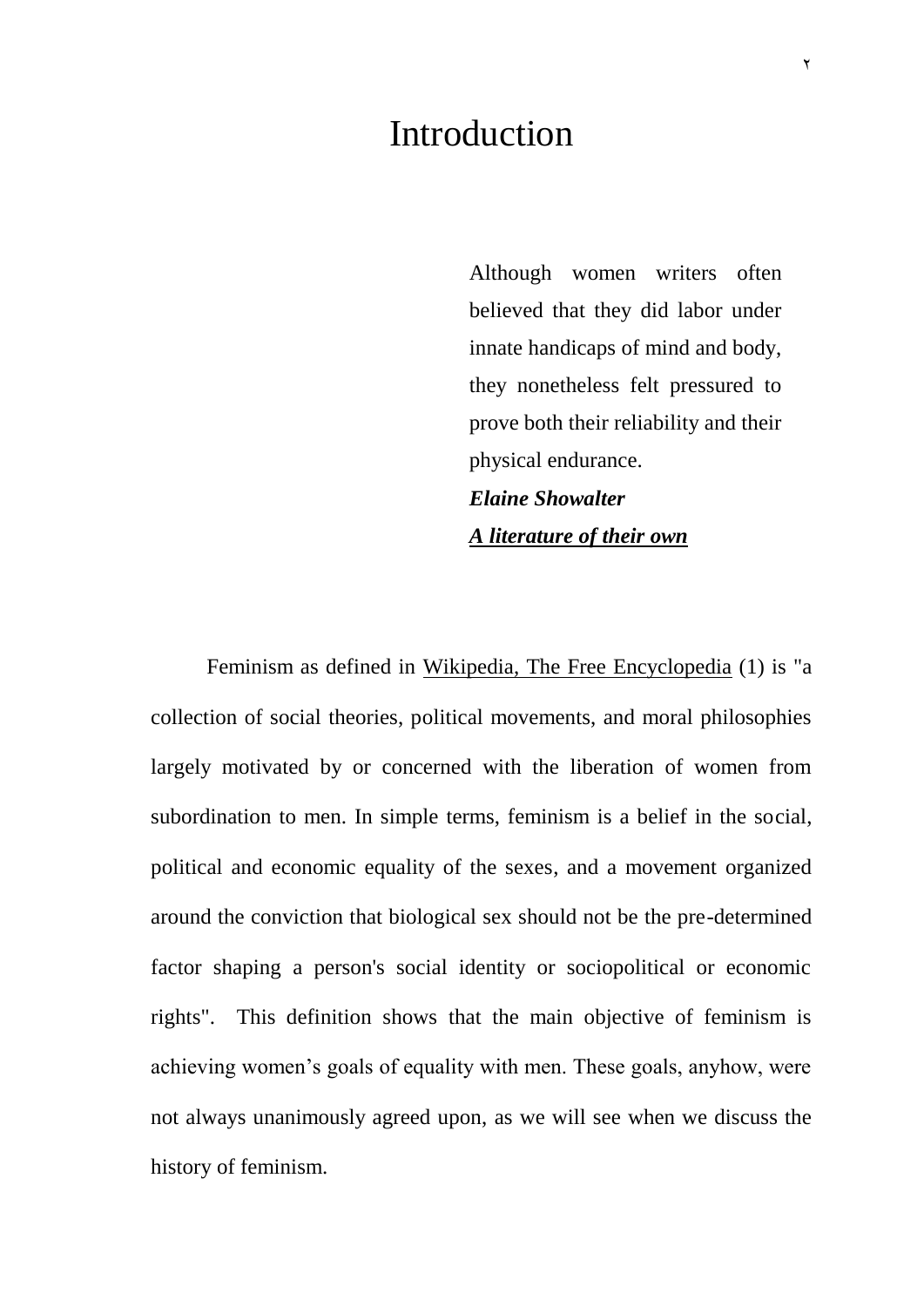Recently, there have been a number of theories, trends and movements that call for the equality between women and men. These movements argue that women have been treated unfairly throughout the human history in male-dominated communities, and it is time for women to get their human, political, social and economic rights.

Feminism, then, calls for treating women as human beings, not inferior to men, by respecting them, allowing them to express their opinions, giving them the right to choose their husbands, to divorce, to have equal opportunities in education and employment, and so on. We will notice later that different movements dealt with different feminist concerns. Prof. Yowell Y. Aziz in A Symposium on Feminism Revised (33) says, "It has been claimed that a brand of feminism which is suitable for the West might not suit in the East."

#### A Brief History of Feminism

The history of feminism, as presented in Sara Gamble's Feminism and Postfeminism (233-327), falls into four waves: the first, the second, the third and postfeminism.

The first wave started in the 1850s, when feminist organizations began to form in Britain. Its activists were mainly concerned with the issues facing the middle-class women, but not the issues of the working-class ones. The main concerns of this wave were education, employment and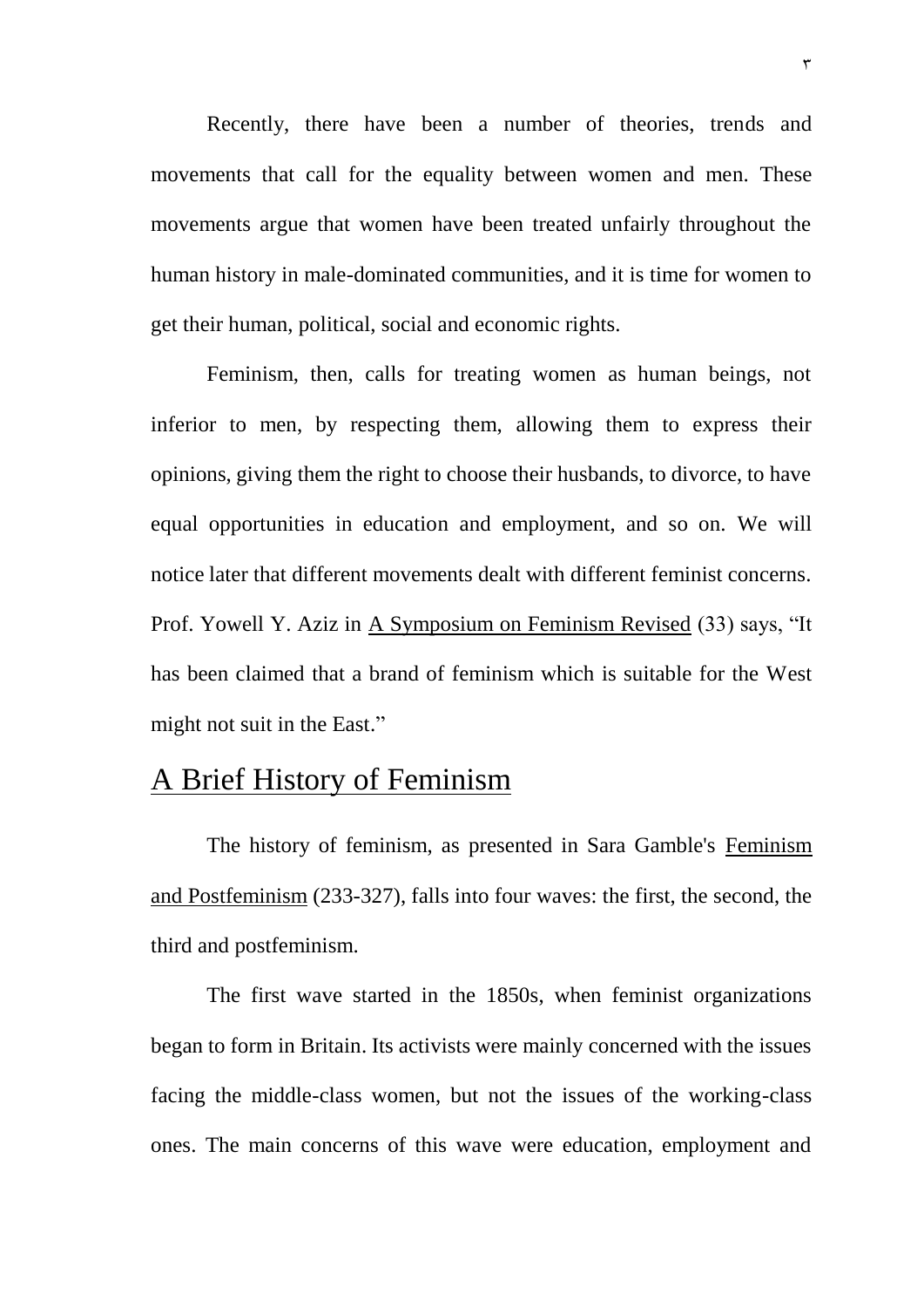marriage. The achievements of the first wave activists were opening higher education for women, making better access to jobs, improvement of women's rights of property and child custody.

The second wave started in the 1960s when women in America called for women's equality with men, but these wave activists were not united, and a number of differences erupted between the liberal, the social and the lesbian groups.

In Britain, feminism activists of this wave focused on working-class social issues and on the struggle for women's rights not only in Britain but in the whole world.

The third wave can be traced back to the 1990s, when groups of young women began to appear adopting new feminist attitudes. Its activists' main concerns were racial discrimination and economic equality between women and men. Some activists argued that Western women were presented by the third wave activists as educated and intelligent, while women of the Third World were portrayed as poor, uneducated and ignorant. This wave could not achieve what the second wave could for women.

Postfeminism: This term was used by its activists to attack feminism in its present form which they saw as inadequate for women's struggle, concerns and experiences. Postfeminism started during the third wave by some French feminist groups which saw that the concerns of the former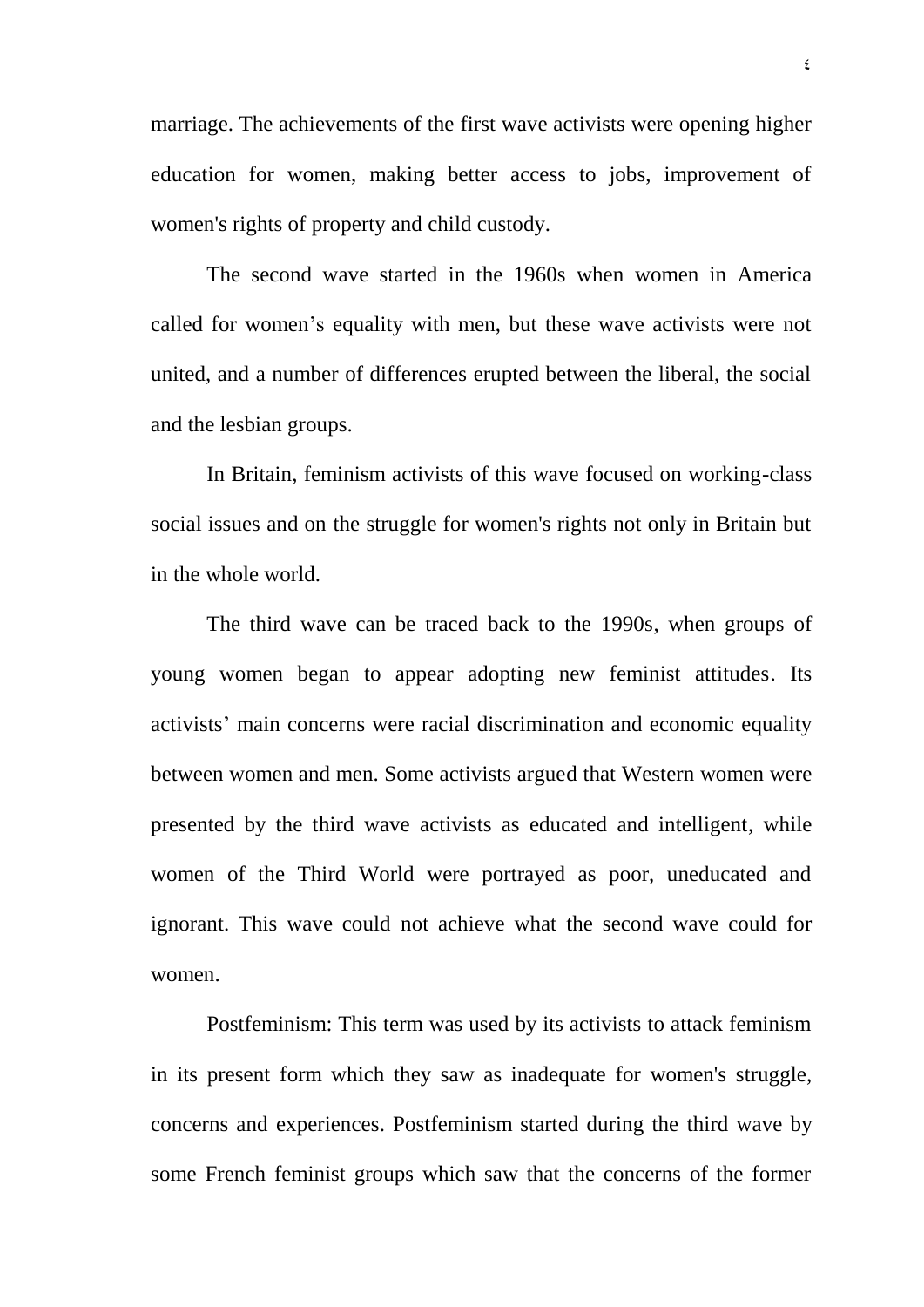movements were limited and short-sighted. They wanted feminism to be more comprehensive and to include all women's concerns, whether social, political or economic. They saw that the previous movements focused on some concerns and failed to address all women's concerns such as abortion, lesbianism, desire and sisterhood as a few of many examples.

Elizabeth Lee in her essay "Feminist Theory – an Overview" (1), mentioned that Elaine Showalter " described three stages in the history of women's literature. First comes androgynist poetics (1840-1880). Next, a feminist critique and female aesthetic accompanied by gynocritics (1880- 1920), followed by gynesic postculturalist feminist criticism and gender theory $(1920-)$ ."

Showalter noticed that during the first period women's writings were an imitation of men's writings. During the second period, women started to express protest against men's attitudes and values. In the third period, women's writings started to deal with self-discovery rejecting both imitation and protest.

#### Arab and Islamic Attitude Towards Feminism

It is known that Arabs used to bury their new-born daughters for fear of potential shame or disgrace. Islam came to put an end to this inhuman tradition when the Koran said, "When the infant girl, buried alive, is asked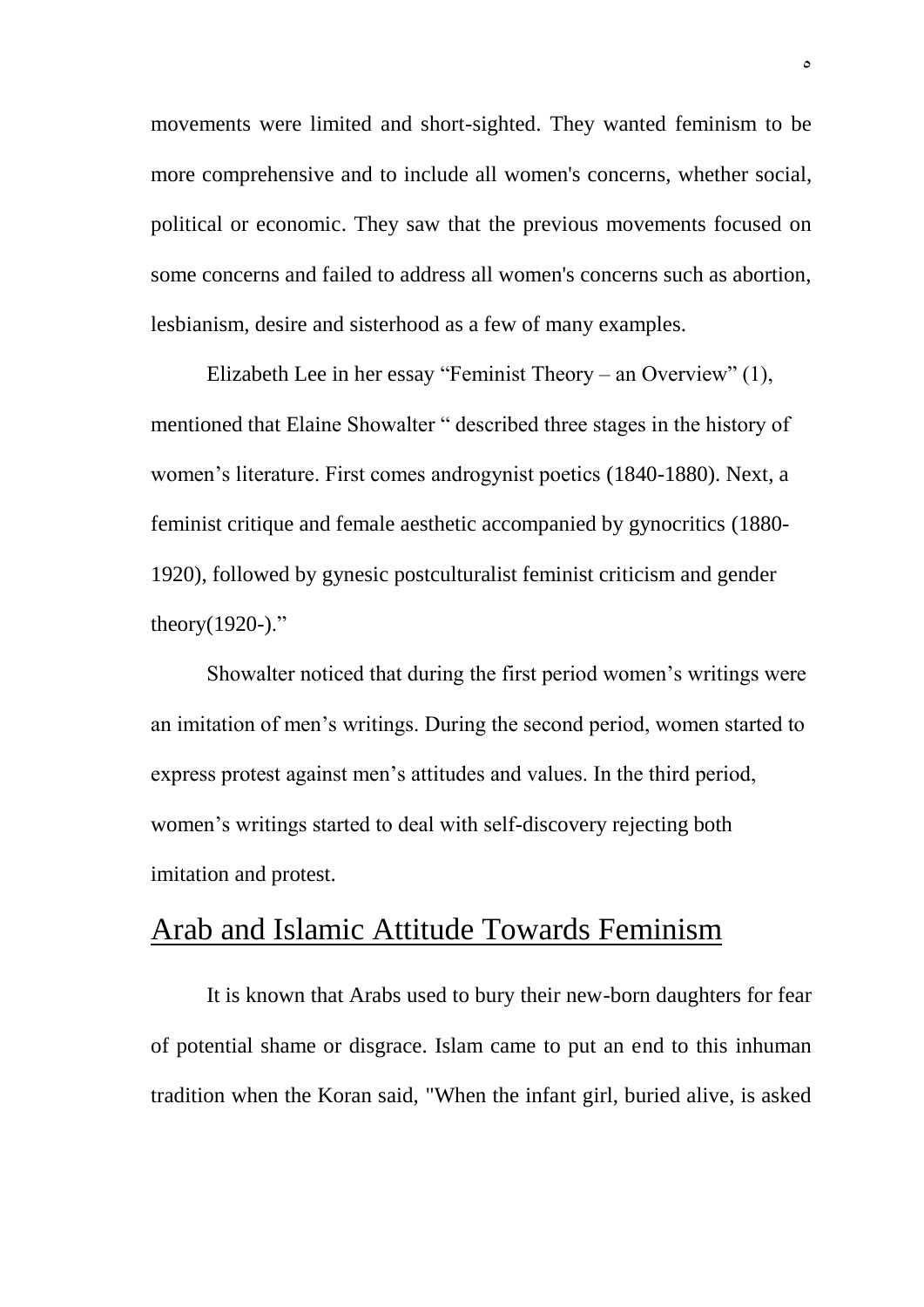for what crime she was thus slain" (The Koran-Sura: The Cessation, 81:8- 9).

Regarding inheritance in Islam, the Koran says, . "Men shall have a share in what their parents and kinsmen leave; and women shall have a share in what their parents and kinsmen leave" (The Koran-Sura: Women 4:32-33). When Islam ordered that a woman could get half of what a man gets, it is because the man, and not the woman, would be responsible for taking care of the family. Feminists in the West may take this Islamic approach as ' antifeminist' since they call for full equality between women and men.

Islam also called for women's education. Prophet Mohammed said, "He will go to heaven who has two daughters, raises them up well and educates them well" (Hadeeth).

The veil has been one of the controversial issues whether in the Islamic or the Western World. Susan Muaddi Darraj in "Understanding the Other Sister: The Case of Arab Feminism" (1-8), a Palestinian Christian writer, talks about her experience as a teacher in America when she was asked by one of her female students about why women in the Middle East had to wear the veil. Darraj responded that not all women in the Middle East are Muslims, and that many Muslims do not use the veil. The student expressed her sorrow that Muslim women walk three steps behind their husbands (sic).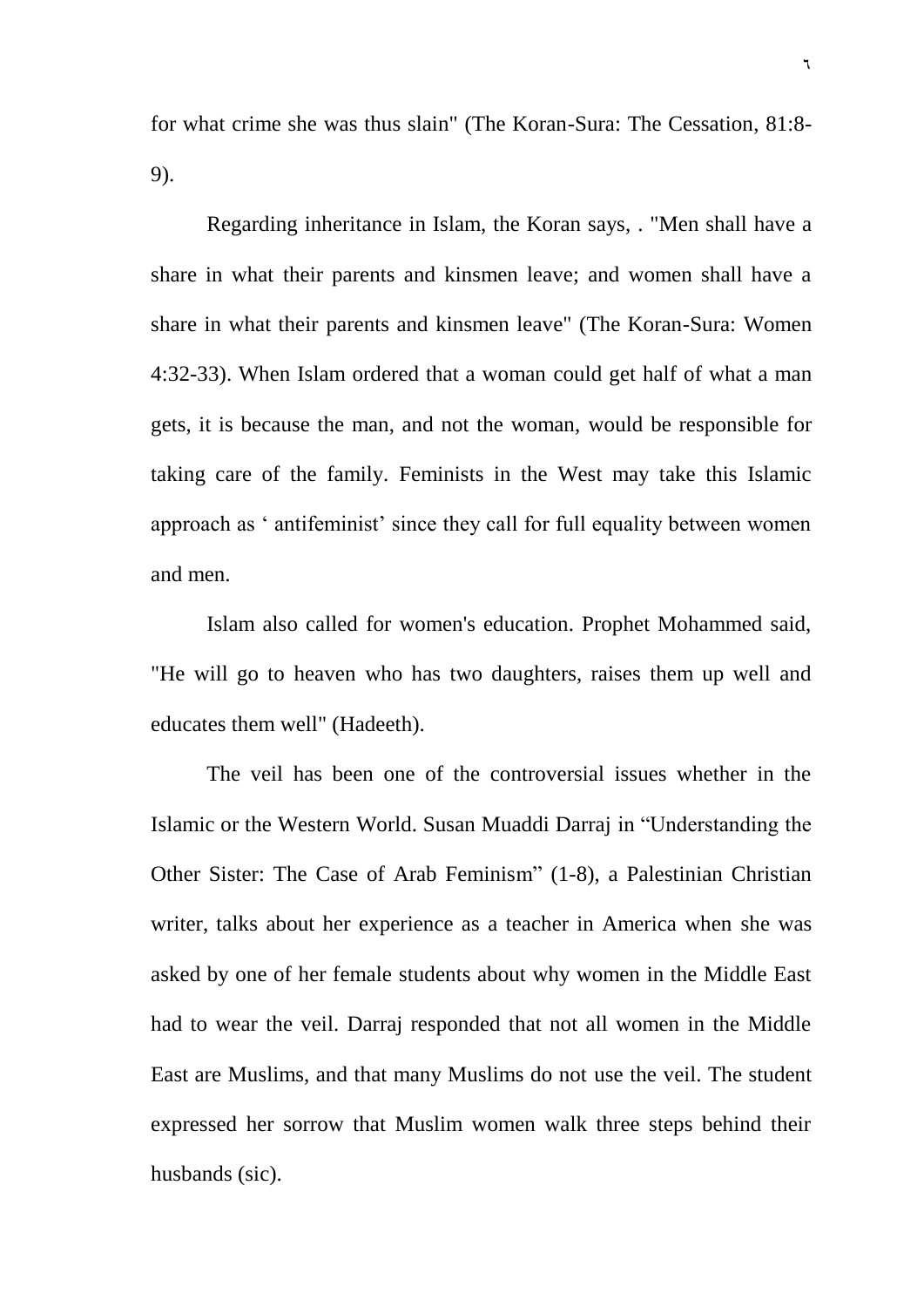Darraj goes on to talk about the wrong image of Muslim women as represented in the Western media which show them as pitiful creatures who walk behind their husbands like a dark shadow and are forced to remain silent and obey their husbands at all times since their job is only to deliver more children, perhaps even in competition with their husbands' other wives. In her interesting study, Darraj argues that American women think they have achieved all feminist goals, so they focus on Arab women's issues with a good intention.

In modern times, we can go back to 1923 when Hoda Sha'arawi, an Egyptian lady of an elite family, threw her veil away challenging the social traditions at that time. Soueif in Mezzaterra (266) refers to this as "a first step in Sha'arawi's campaign for women emancipation in Egypt and consequently in the Arab and Muslim world".

Qasim Amin (1865 – 1908) was one of the prominent feminists. He declared that the veil was not Islamic. He called for women education and emancipation in his book The Liberation of Women in 1899. Amin had studied in Europe and came back to see the differences between women's lives in Europe and Egypt.

Taha Husein (1889 – 1973), the foremost Arab writer of his time, encouraged women's education when he was minister of education and among the famous women writers whom he taught and encouraged to learn were Suheir Al-Qalamawi and Fatima Abdul-Rahman (Bint Al-Shate').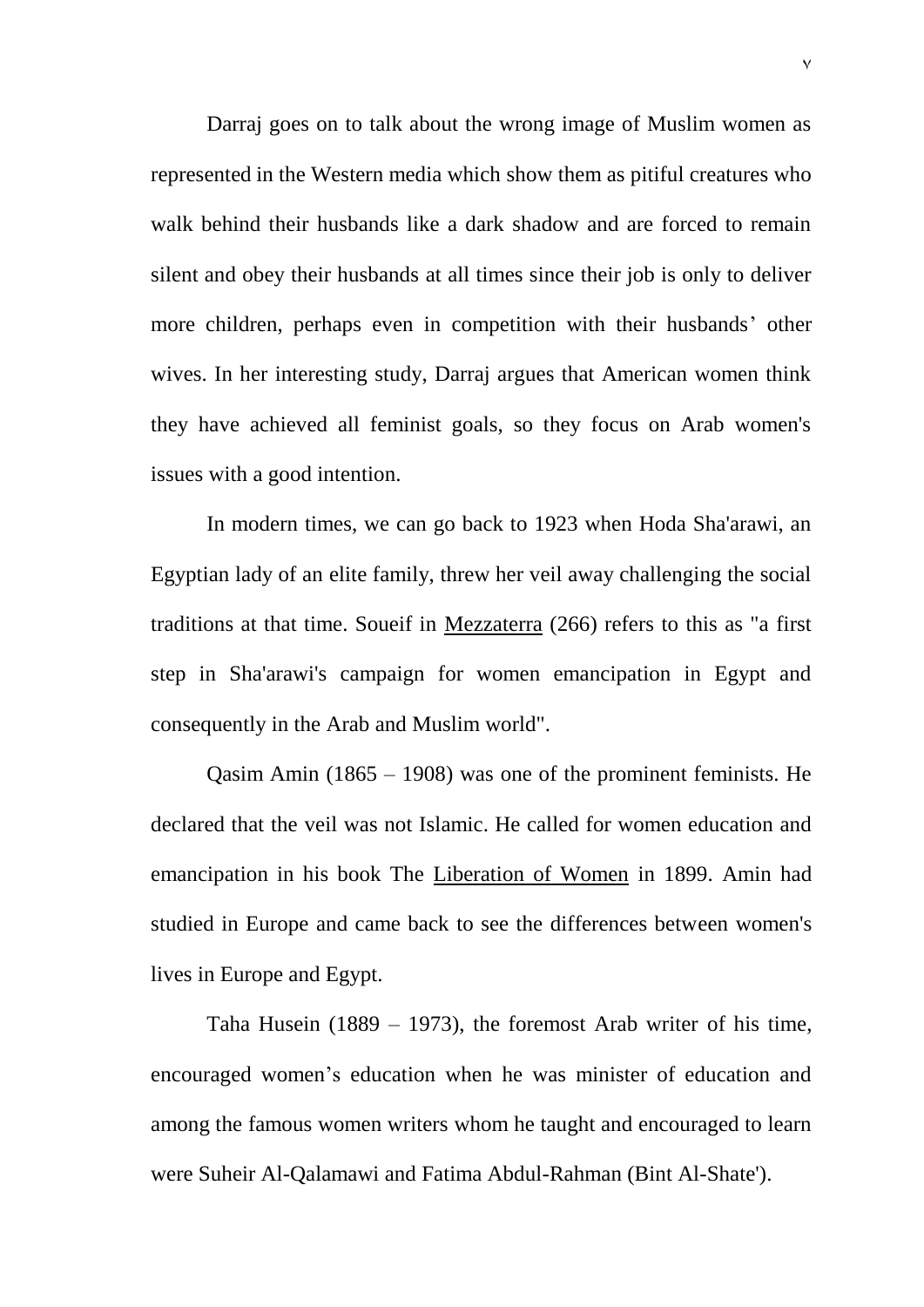Among the well-know contemporary Arab feminists is Nawal Al-Saa'dawi who stood firmly against female genital mutilation. Some think that Saa'dawi is well received and welcomed in the West because she presents the stereotype of Arab women as ignorant, silenced and suppressed. Saa'dawi faced a lot of difficulties in her country because of her views, and that made her leave for America where she currently works as a physician and writer.

Concubine is an image that stuck to the minds of the Western people about Arab and Muslim women. This may be a result of some old books such as The Arabian Nights, which talk about the harem where tens of women lived in castles and palaces waiting for the Sultan.

#### **Ahdaf Soueif as Feminist**

In his essay "Transcultural Writing: Ahdaf Soueif's Aisha as a Case Study" (5), Trabelsi asked Soueif if she was feminist. She answered, "Yes, I am. I think that it is sad that a lot of women, particularly Arab women, reject feminism."

Soueif expresses her feminist stand in almost all her short stories and novels. She adopts women's right to choose their husbands. She attacks patriarchy, calls for equality between men and women and stands against polygamy which, according to her, leads to catastrophic results.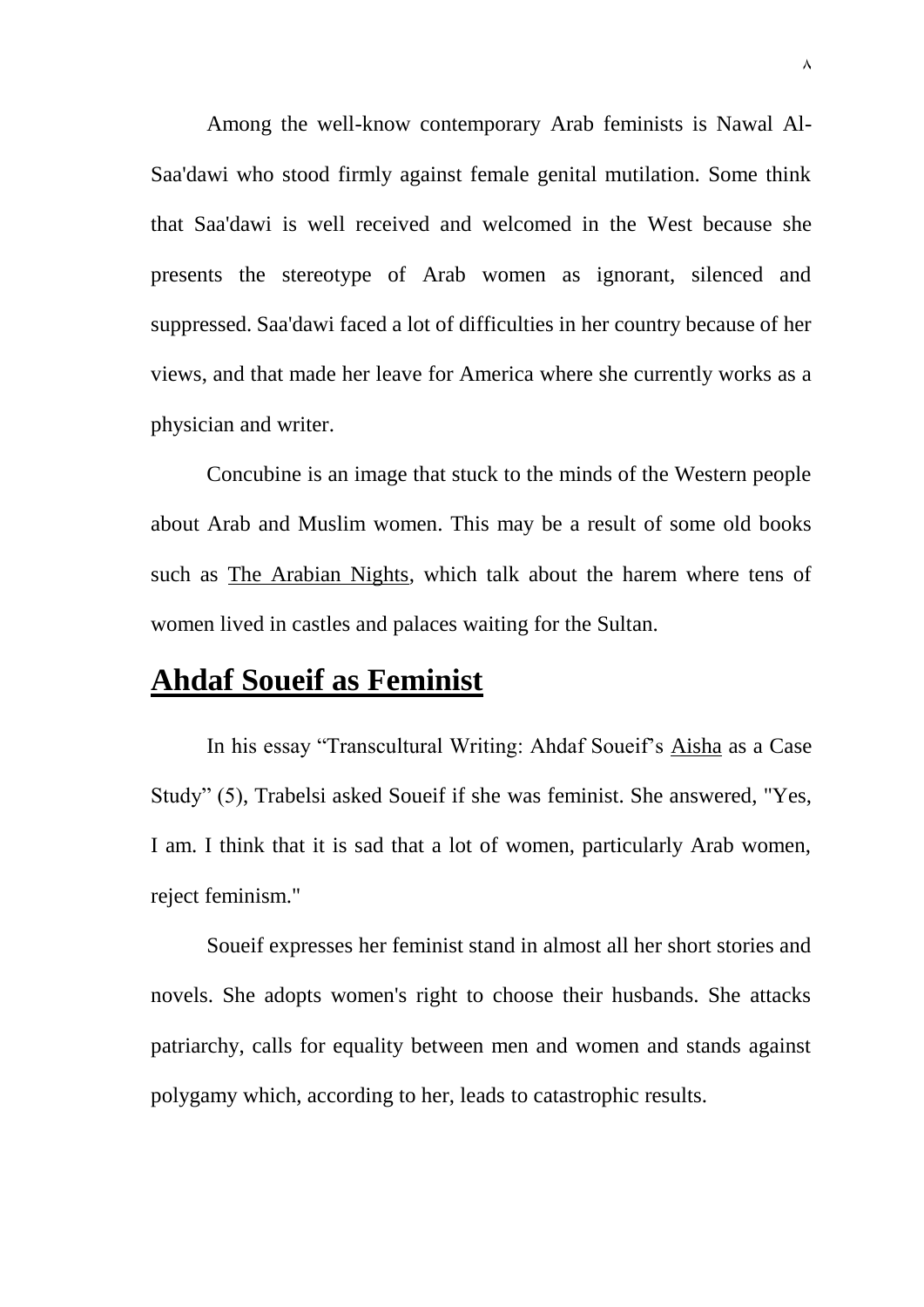In Mezzaterra she introduces a number of women writers who may not be well known or famous, but they present Arab and Islamic feminism. Joseph Massad in an article entitled " The Politics of Desire in the Writings of Ahdaf Soueif" (74) describes Soueif 's writings saying that they "investigate the possibilities of cultural dialogue as well as the politics of desire".

Wherever we go into Soueif 's fiction, we find feminist motifs defending women, particularly Arab and Muslim ones, and implicitly calling for their emancipation and giving them better chances to live freely and equally to men, as we will see later in the critical analysis of her fiction.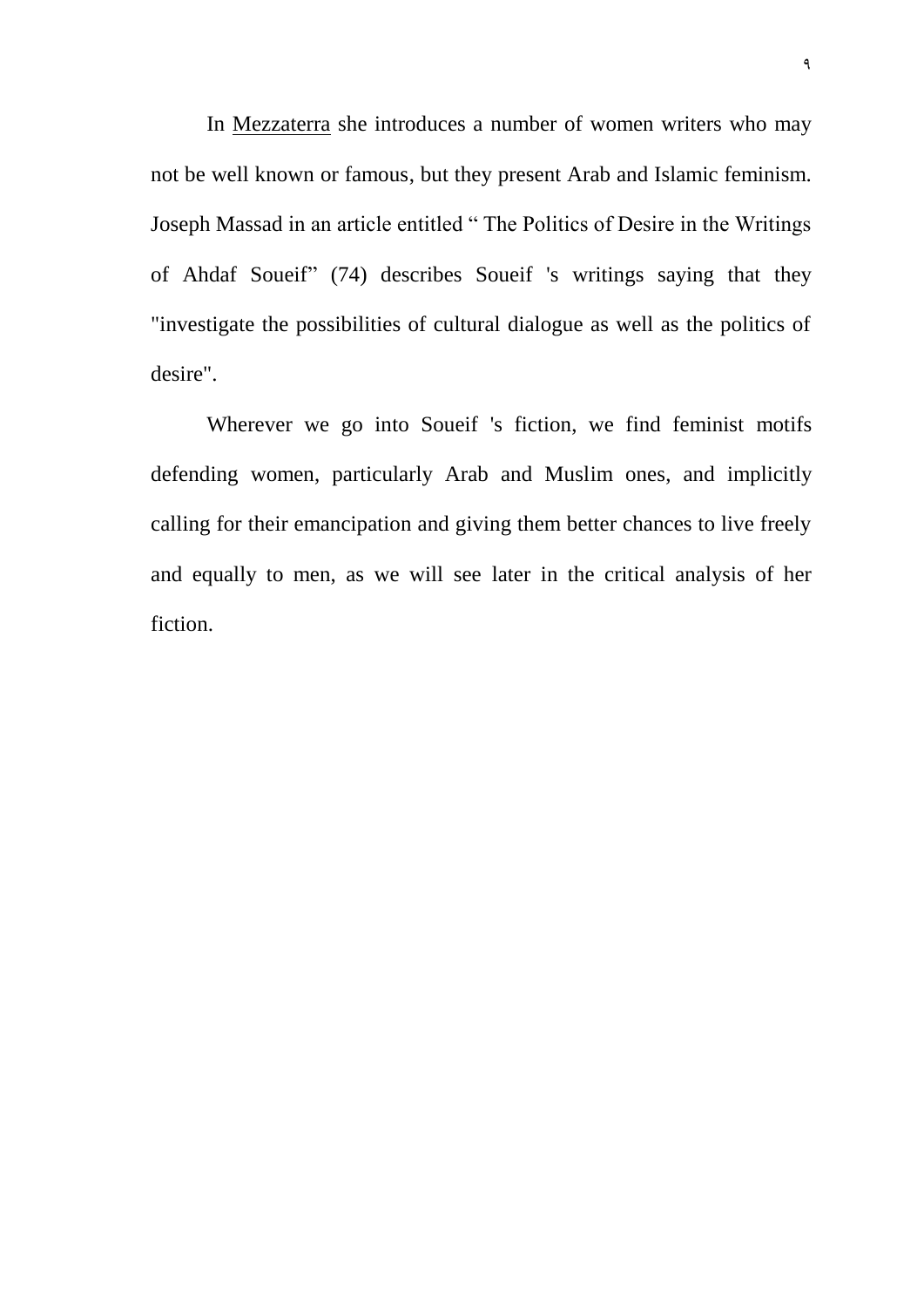Chapter 1

# Aisha

1983

(A Collection of Short Stories)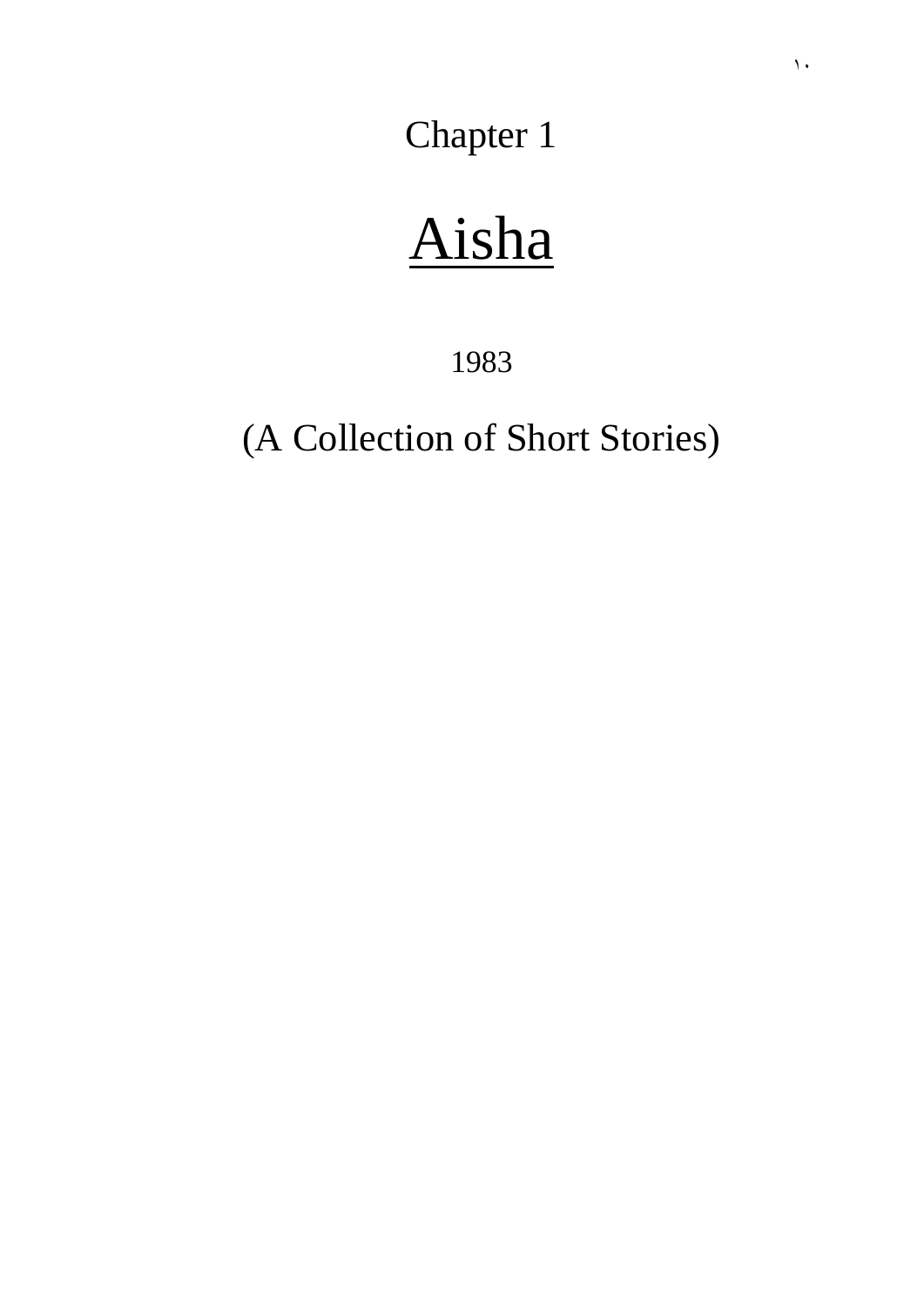### "Returning"

"Returning" is the first story in Aisha. It talks about woman as a victim of her husband's indifference which can be regarded as a reaction of the husband originating the wife's behaviour.

Aisha, a teacher, went back alone to Egypt with images of her husband sitting alone, smoking, reading, listening to music, and travelling to Sinai with his friends. She yearned to be with him. Though he was far away from her, she sent his shirts with the laundry boy to iron them (14).

She wanted him to come back to her and to find his shirts cleaned and ironed. What shocked her first was that she found that the green areas had been lost and replaced by buildings to add more to her sadness and frustrations.

The author did not explicitly explain the reason behind the indifference and negligence of Aisha's husband, but we can deduce that the wife, as an educated woman apparently from an elite family, could have behaved in a way that did not satisfy or please the husband. She might not have satisfied him sexually, or she might have behaved in a superior way since she must have been economically independent, and this made him day after day look for a sanctuary in solitary places away from her rather than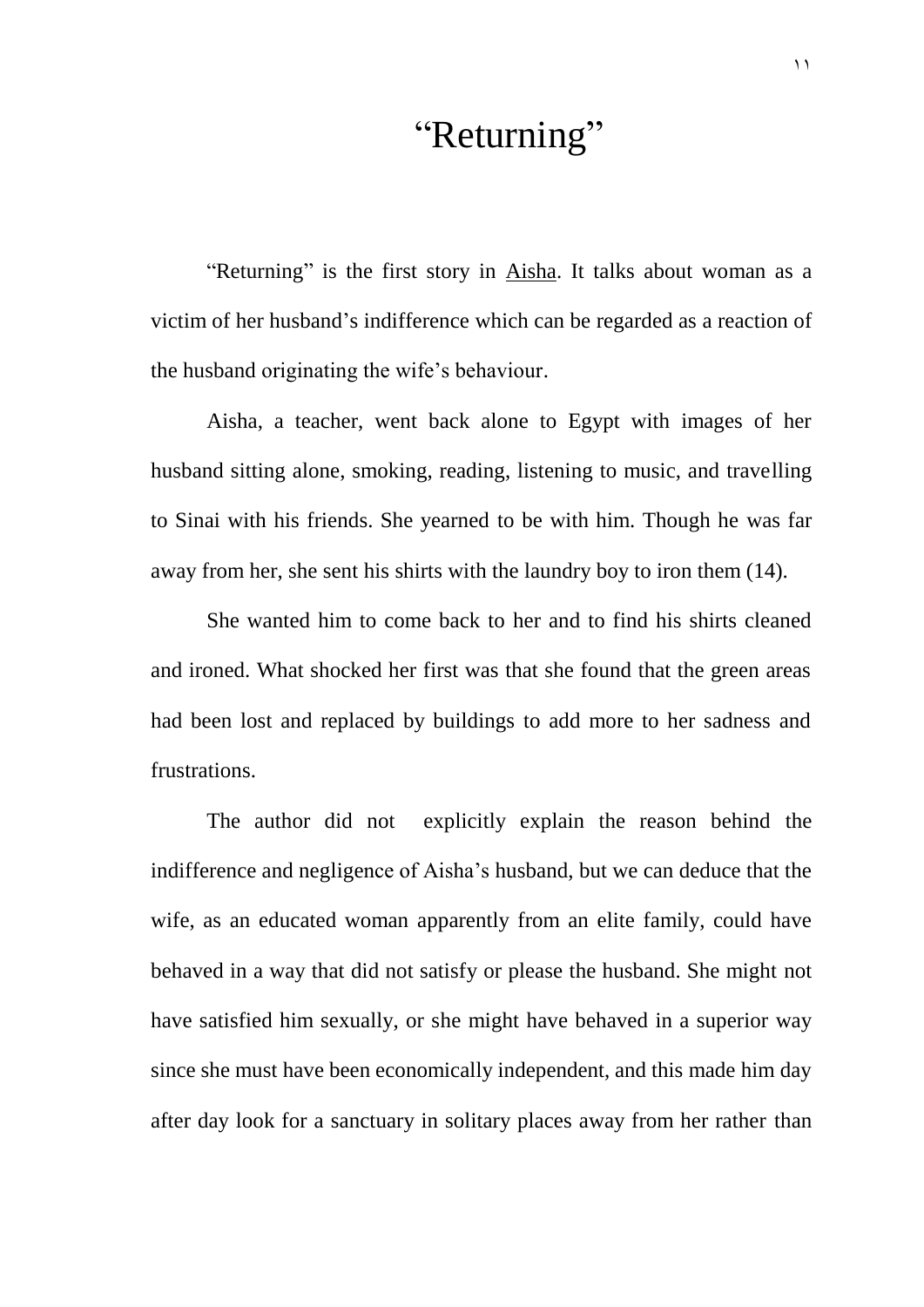live with a haughty wife spending her days with her students and her nights with her books and her students' notebooks.

Soueif used the flash-back technique to portray how Aisha felt, comparing the past to the present. "Looking at the mirror, she could not feel the contours of her face. Her expression, too, was different here" (10).

Things around her also played an important role in expressing her agony. "She touched his fur-lined coat and looked at her wedding dress with nostalgia, then she put to the fire her old veil and the pearlembroidered Juliet's cap" (12). Finally she left her house picking up speed as a sign of her wish to escape from her present life where she was alone without the husband who was a lover at the beginning of their marriage, then turned by time to a person who no longer cared for her or for her emotions, but she did not ask herself why he did so or about her role in that change. Hechmi Trabelsi\* comments on Aisha's situation saying, "Aisha here expresses female pain and agony." She wanted even to escape from the new situation where the door-man had changed and the women she knew in the past were not the women she saw after her return.

"Returning" is an implicit call for sympathy with women abandoned by their husbands or treated indifferently by them. At the same time the author urges women, in an artistic and not an explicit way, not to blame

\_\_\_\_\_\_\_\_\_\_\_\_\_\_\_\_\_\_\_\_\_\_\_\_\_\_\_\_\_\_\_\_\_\_\_\_\_\_\_\_\_\_\_\_\_\_\_\_\_\_\_\_\_\_\_\_\_\_\_\_

 $*$  ibid.  $7$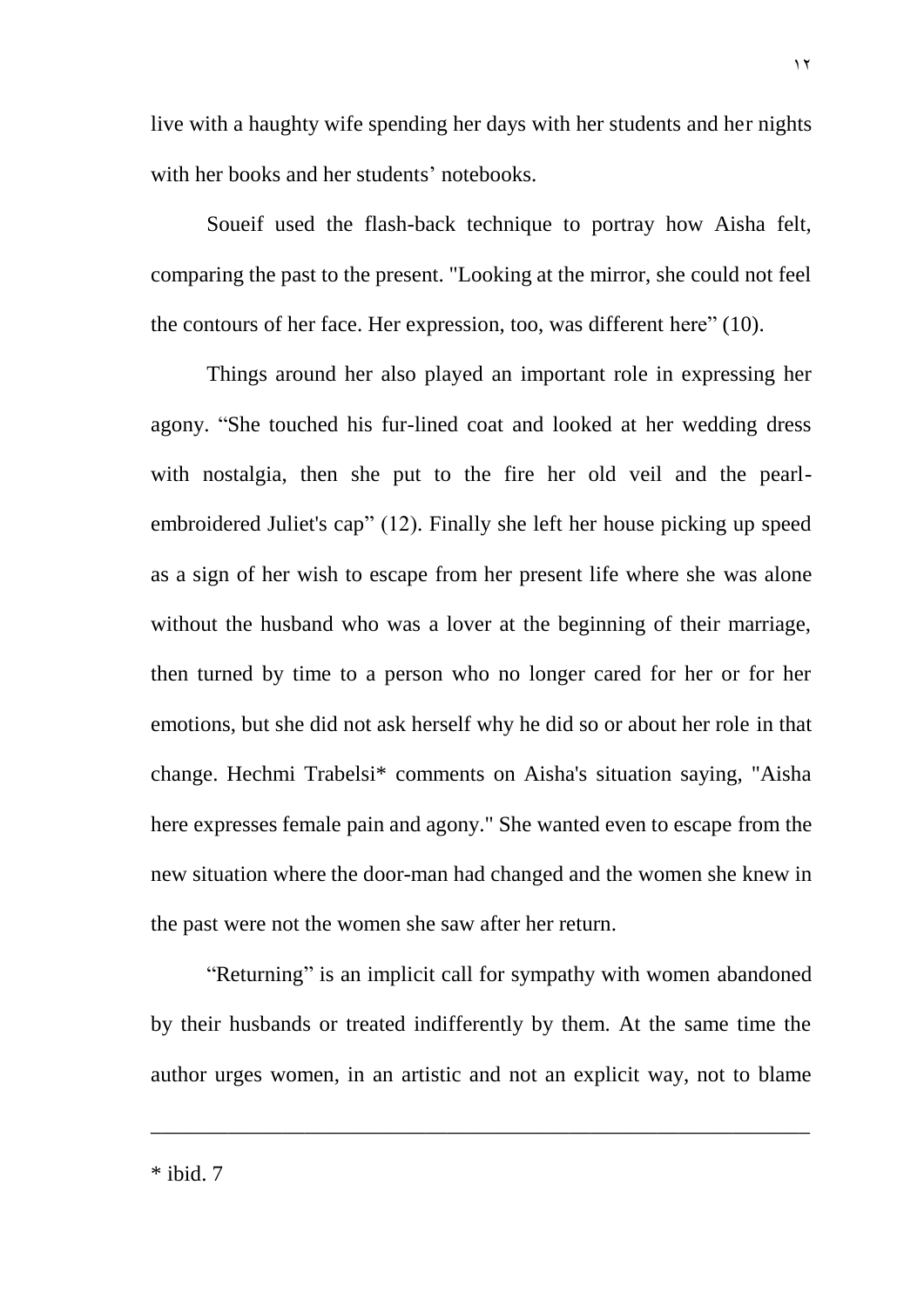only their husbands for their attitudes towards them, and to be aware of their husbands' needs and what they miss in their marital life before blaming them.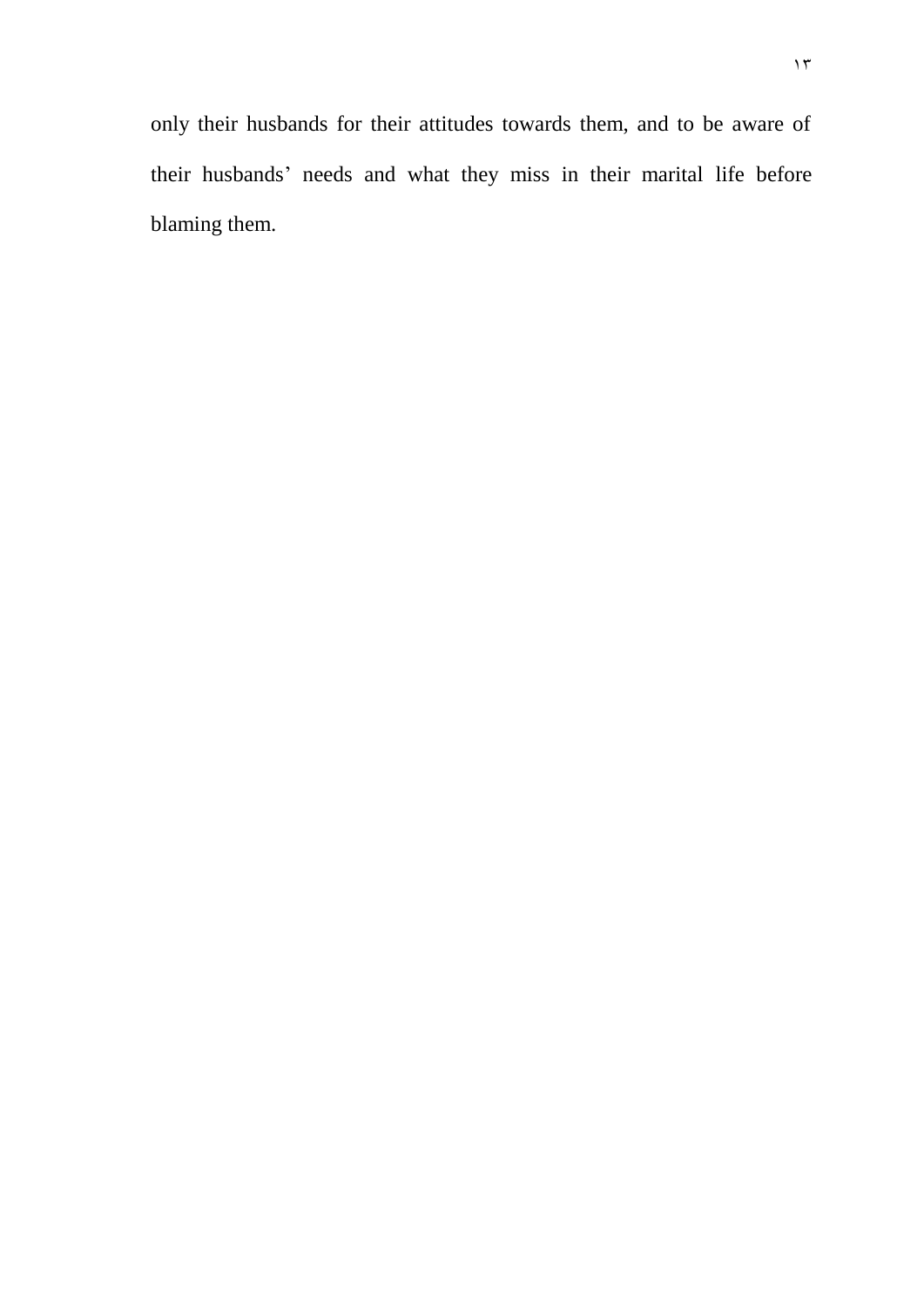### "1964"

In "1964", we meet the teenager Aisha falling in a net of complications. She was fourteen when she moved to England with her younger sister, brother, and her parents who were pursuing their higher studies there.

Her adventurous spirit and imaginative mind that was full of fictional characters like Anna Karenina and Emma Bovary, pushed her to her first 'adventure', and this threw her into trouble from the beginning of their seajourney to England. On the ship, she met an Indian boy and gave him her address. Later, the boy sent her a letter and his picture.

Parental intervention appeared when her parents opened the letter, something which they used not to do, and scolded her angrily for her deed. They considered themselves better-educated and from a higher class. We can conclude that it was the father, more than the mother, who used to take the decisions and the tough attitudes towards Aisha. "What on earth will your father say? He'll be very angry" (38), the mother asked her daughter.

In England, her parents would choose her friends with whom she was allowed to go out. She was not allowed to go out with the Teddy boys and the Rockers with their motorcycles though such boys were nearer to the spirit of the teenage girl. She was allowed to accompany the Vicars'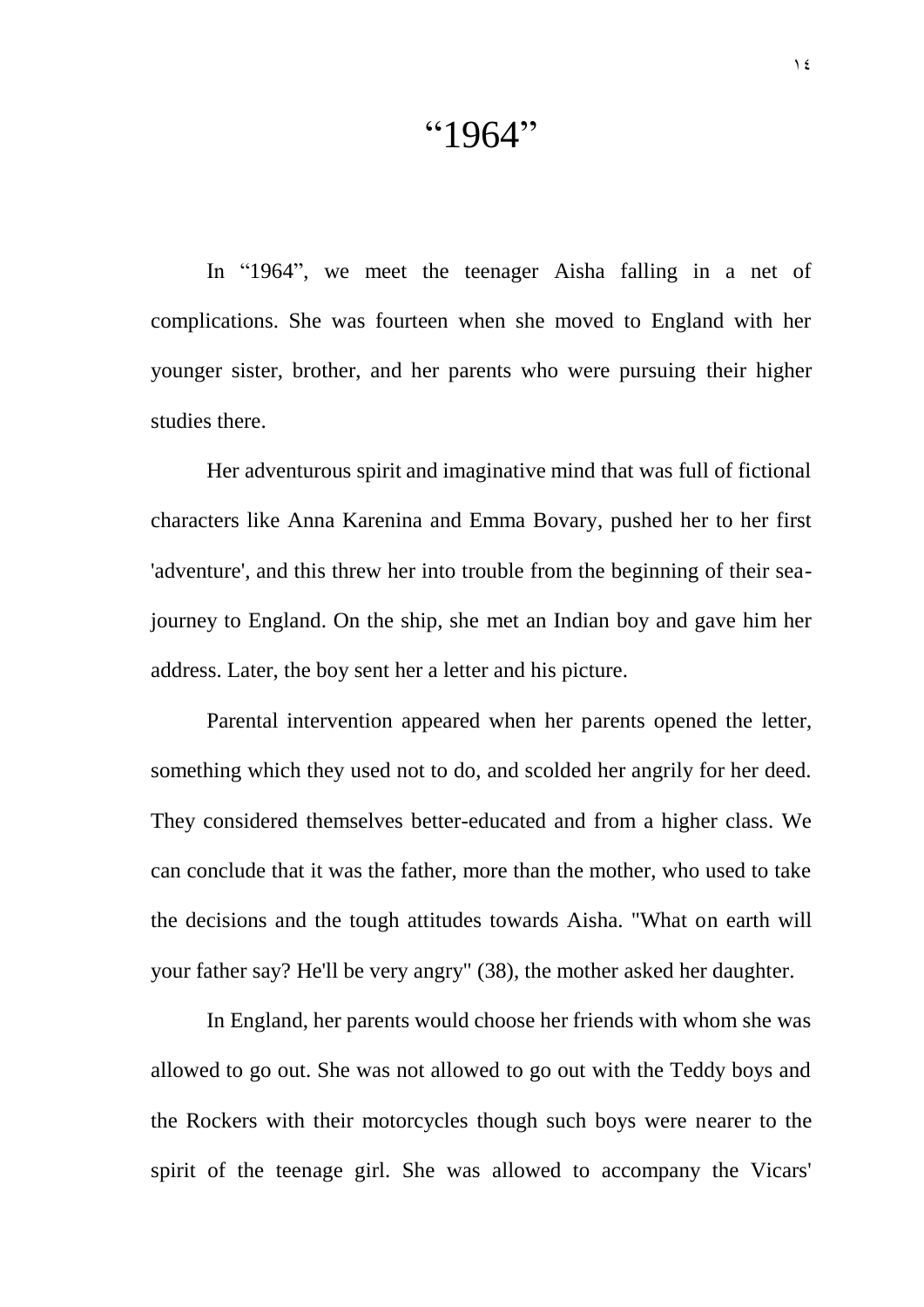children to the church despite the fact that she was Muslim, but it seems that her parents felt that it was safer for her to accompany such decent religious boys\*.

Aisha's frustration became more when she was sent to a girls' school and not a mixed one like her school back in Egypt. At school, she had to suffer a lot, first, because of religious problems where she was excused from assembly, and second because of occasional problems with some of her teachers due to their misunderstanding of her original background which led to humiliating her on more than once.

The teacher would ask her if she used to go to school in Egypt on a camel and whether she lived in a tent. Aisha, too, had to play sports which she hated in the very cold weather. The lessons, which were of course in English, were not easy for her, a matter which added to her misery. For her, school was a disaster which made her finally refuse to go to school despite her parents disapproval. Instead, "every morning my parents went to the university and my sister and brother to school, I would draw up my father's large armchair in front of the television, carry up some toast and butter and watch the races" (39). She, then, found some books which she didn't know

\* Prof. Asfour in "Notes on Soueif's Fiction" (4) argues that "it [feminism] is a prerogative of the highly educated", and adds saying, "It is a prerogative that will cost them dearly in psychoses and frustration" (4).

\_\_\_\_\_\_\_\_\_\_\_\_\_\_\_\_\_\_\_\_\_\_\_\_\_\_\_\_\_\_\_\_\_\_\_\_\_\_\_\_\_\_\_\_\_\_\_\_\_\_\_\_\_\_\_\_\_\_\_\_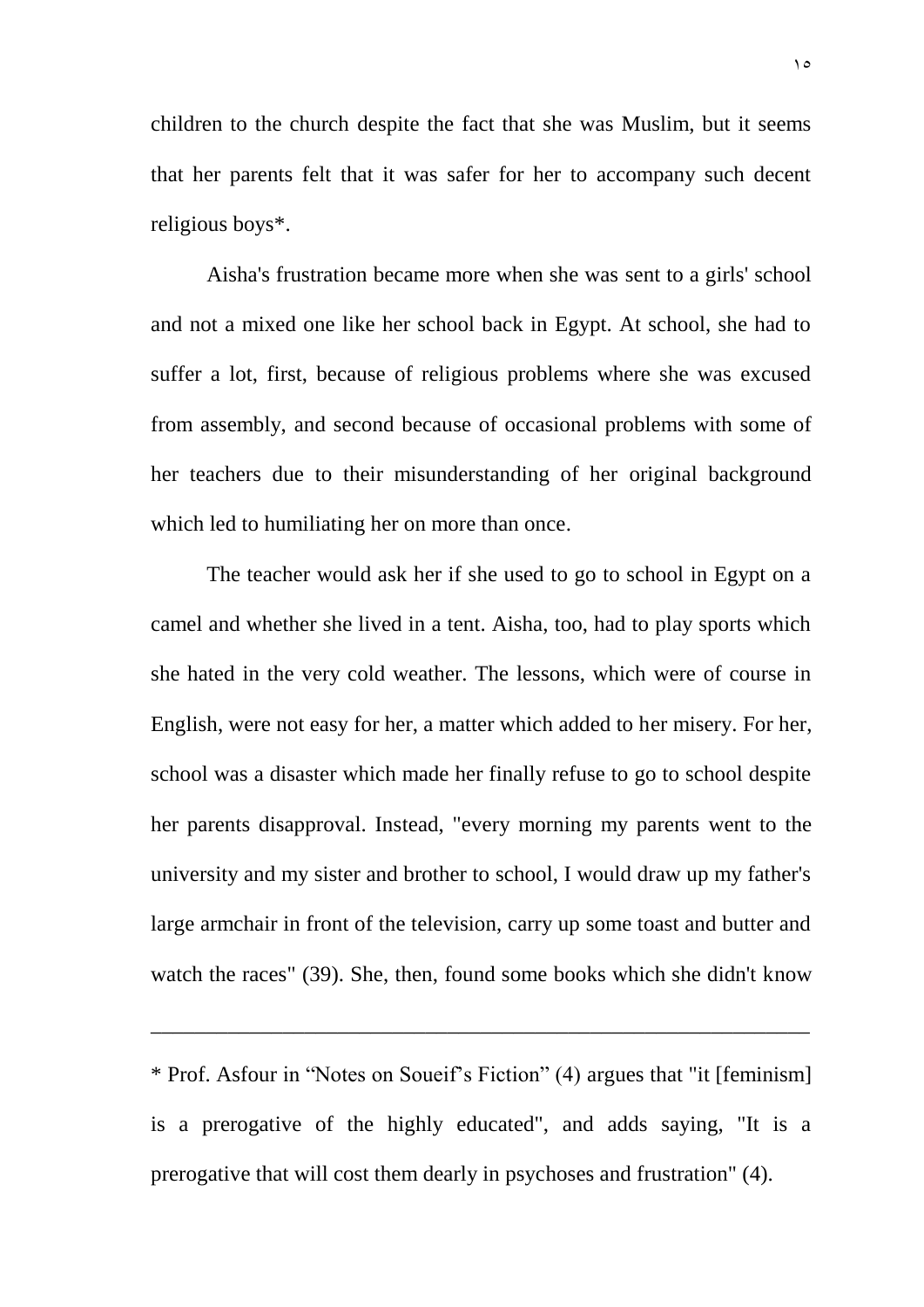about before hidden in her father's room and enjoyed reading them more than reading her school text-books.

She could not adjust to the situation she found herself in and to the problems and conflicts that she faced. She felt that she did not belong here, and the solution was to isolate herself and stay at home watching TV, reading her favorite books and listening to music.

Through depicting parental hypocrisy and the father's dominance, Soueif could, in this short story, present another example of her feminist attitude.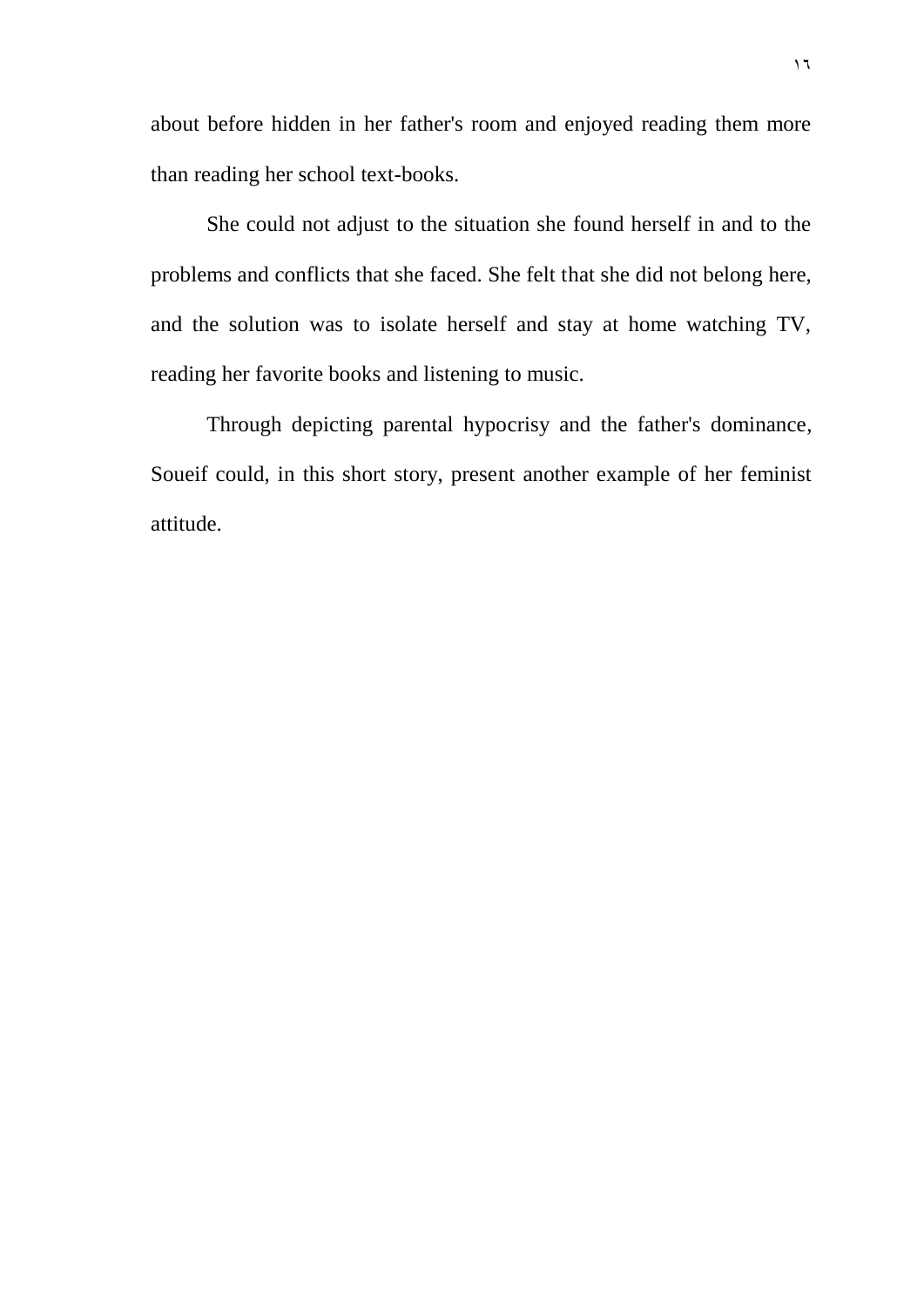# "The Suitor"

Since the main concern of feminist activists is women's happiness, freedom and equality, can 'religion' sometimes be regarded as a stumbling block in the face of such goals? Can it hinder achieving women's freedom in choosing their husbands? Can it lead to destroying their social lives?

This is one of the questions that "The Suitor" raises. Another question is how societies of more than one religion build the relations of individuals with one another and which item is stronger in these relations, is it religion or social norms?

The story tells us that Sahar, a Coptic girl, married a Muslim. The result was that "her family cut her off completely and behaved as though she were dead. Or rather, as though she had never existed" (44).

When we come to Marianne, the heroine of the story, also a Coptic, we can easily imagine that what happened to her, as we will see, could happen to any Muslim girl, which shows that religion is not as strong as community culture and traditions. It is Aisha, the Muslim, whom Marianne's mother turned to for help. "Please, Aisha, wait for her and speak to her", the mother says (46).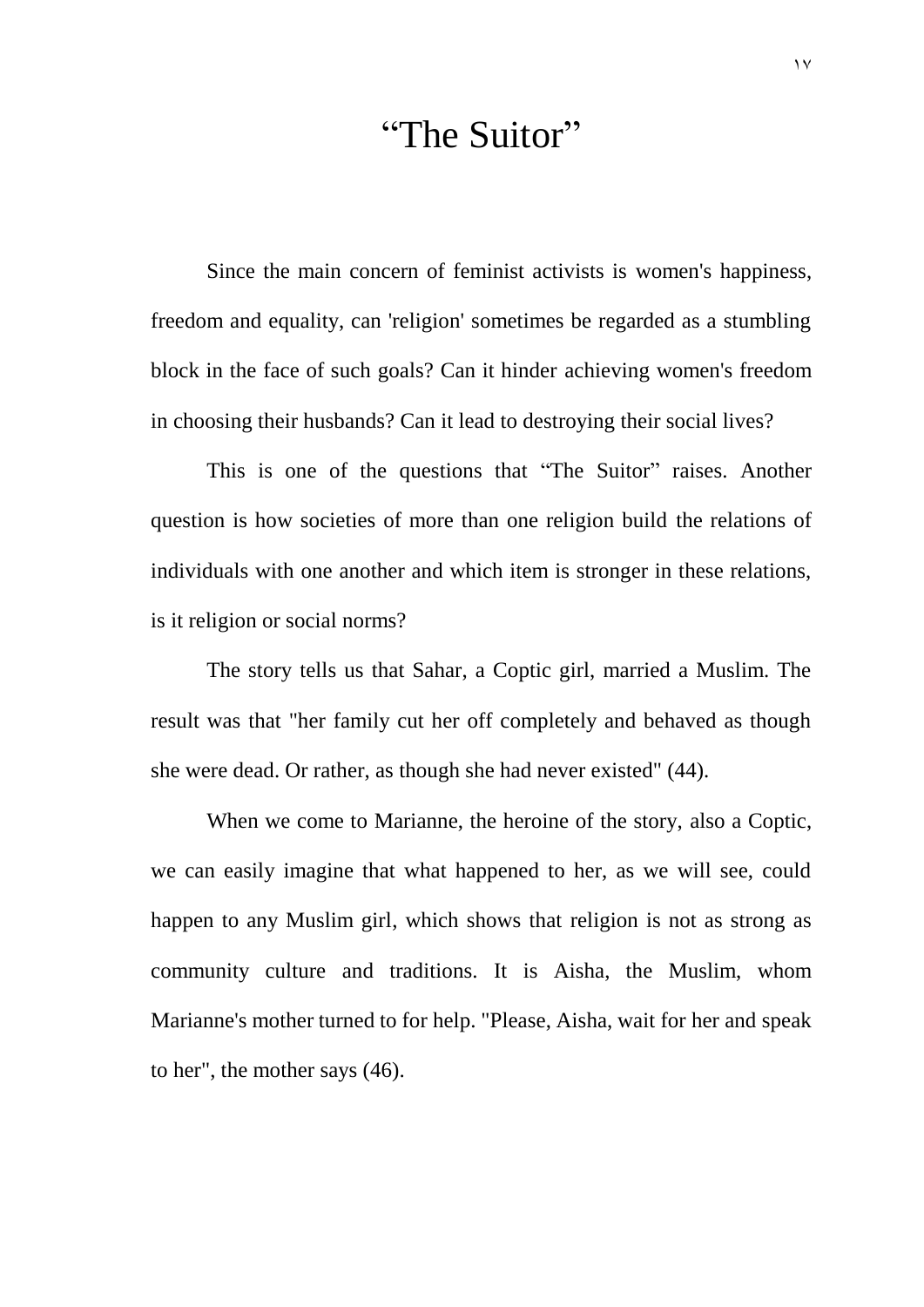Marianne was turning twenty-nine, living in a patriarchal community after her father's death. To her family, she should marry, or she would be too old for marriage, but her perspective of marriage was romantic rather than realistic. She cared mostly for the suitors' appearances, and she wanted to 'live' and to marry someone who knew 'how' to live and who would make her enjoy her life. Father Boulous, the priest, worked as a matchmaker. He would provide the family with one suitor after the other playing a social role in addition to his religious duties. Marianne's mother had nightmares because of her daughter's attitude. She was afraid that Marianne might follow Sahar's route since "there were far more Muslim than Coptic men in Egypt, and besides, the most eligible young Coptics were emigrating in great numbers to Canada and the U.S.A." (44).

Marianne's romantic view of marriage led her to fall in the trap of a pimp who deceived her in a cunning way and convinced her to come to his apartment, or rather to one of his three elegant apartments. She saw in him the knight of her dreams with his elegant clothes and attractive appearance. He would sleep with her but preserve her virginity. He might have kept her virgin to get a higher price for her from one of his customers.

After six months of her visits to him, she became suspicious of his behavior. She told her sister and asked her for her advice. Her sister's husband, who happened to be a police officer, made investigations and was horrified to know the reality of that man as a person involved in a vice ring.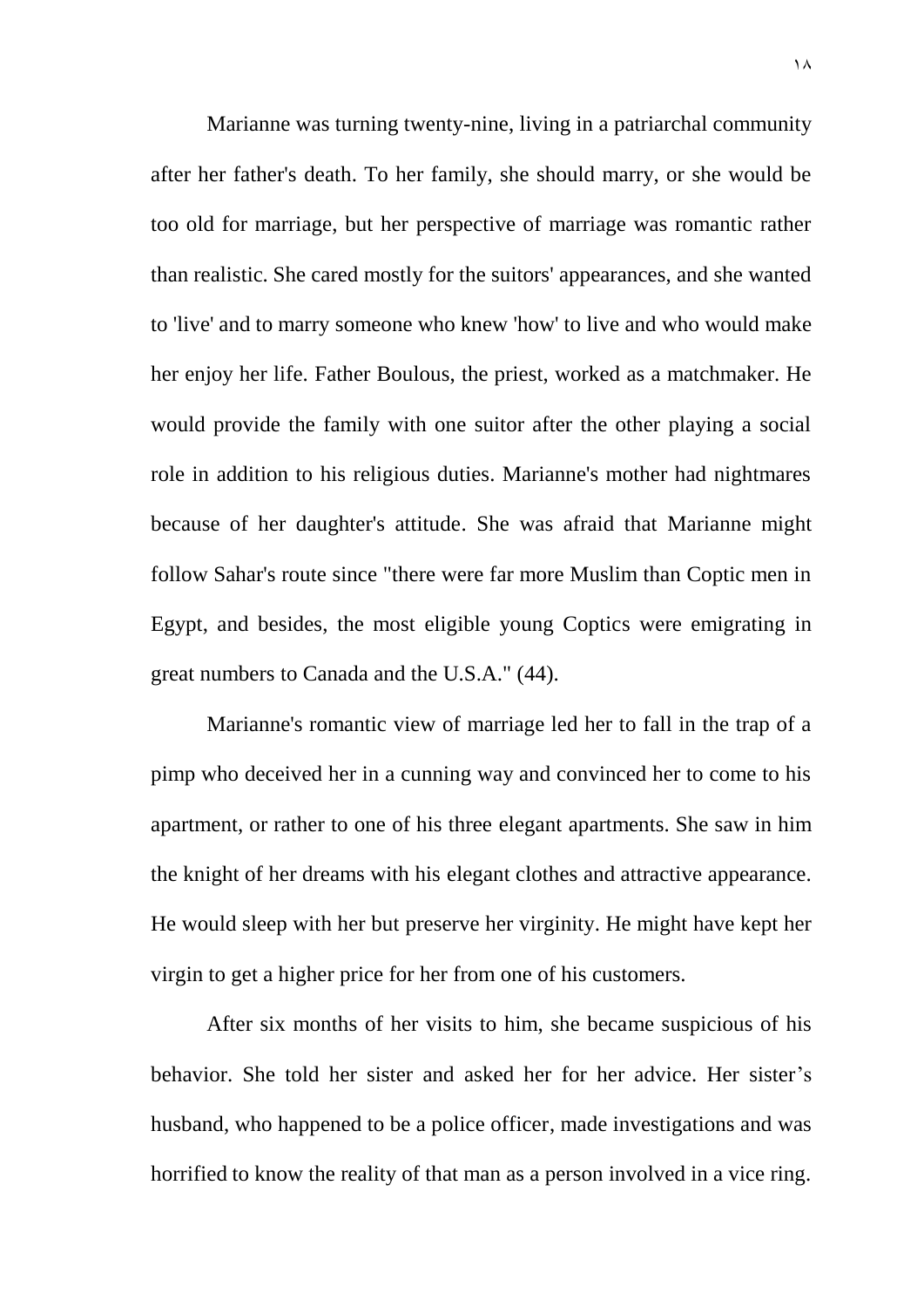Marianne promised not to see that man again and accepted a professor of economics, far from her romantic hero, without protest this time. Can't this happen to a Muslim girl? Hechmi Trabelsi<sup>\*</sup> comments on "The Suitor" saying that it "highlights the social interrelations between Copts and Muslims, suggesting an open multicultural Egypt".

"The suitor" raises more than one feminist question. It shows that feminist problems are not related to religion since what happened to the Christian Marianne could have happened to a Muslim woman. Besides, the story addressed patriarchy as shown in the intervention of Marianne's family in her life and choice.

I personally stand by Soueif and see that neither religion nor patriarchy should stand against women's choice of their husbands. Women should be given full freedom in this regard no matter what their religion is, and patriarchy should be erased in order to leave women free to choose the life they prefer.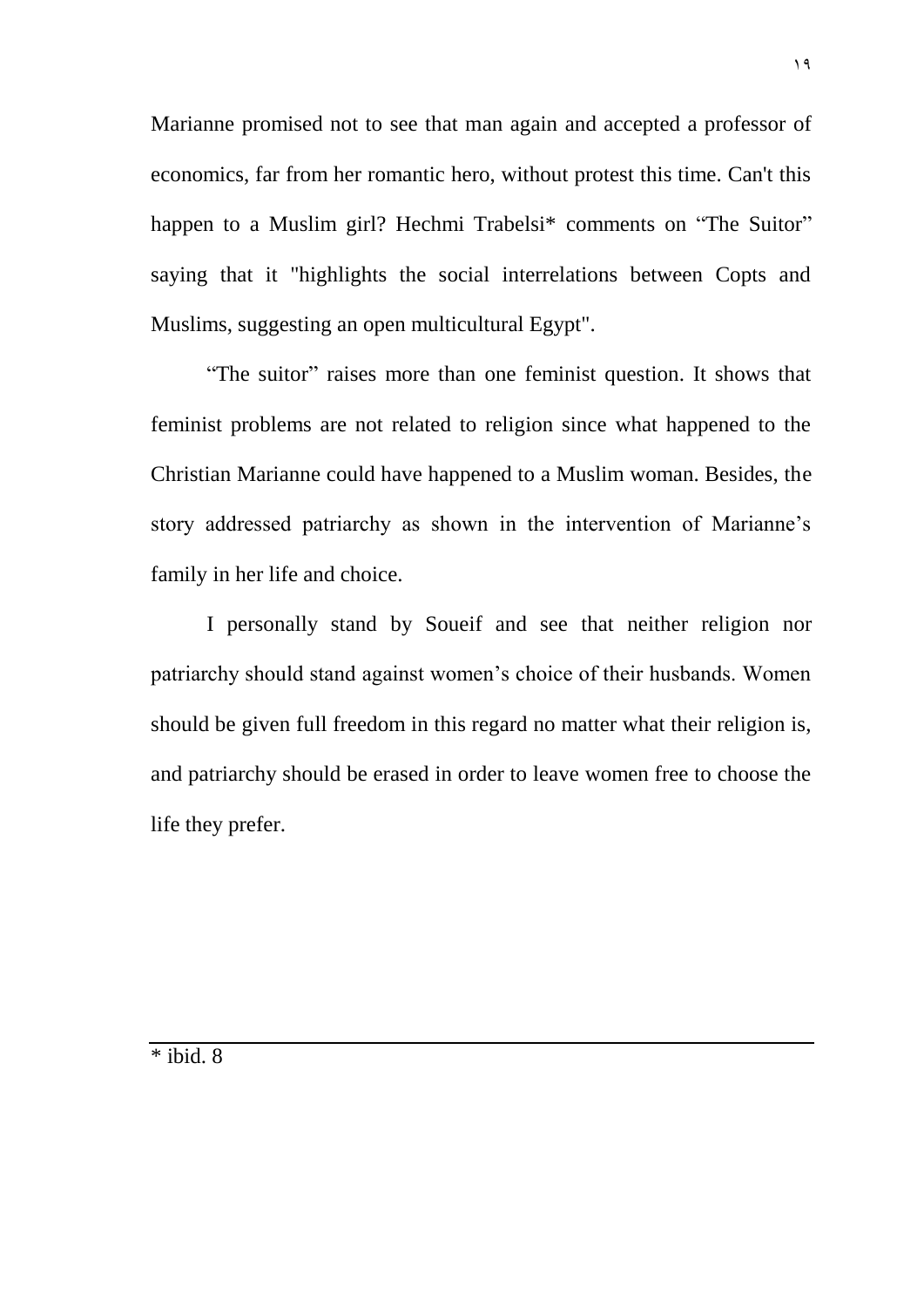# "Knowing"

In this story, Soueif presents to us a woman recalling her childhood in two different countries and two different cultures. First, she was in Egypt pampered by her relatives in more than one house in Cairo and Alexandria. Older men and women were always around her covering her with love and tender kisses. When her grandmother prayed, Aisha, the child, went jumping on her back and the grandmother was not angry. On the contrary she was pleased with her active playful granddaughter. Ramadan was an occasion for nice food and sweets. Days to the child carried nothing but warm love and happy occasions wherever she went whether to her relatives' houses or shops.

The family then moved to a foreign country, England, and there the whole atmosphere changed and the change had its impact on the female child. She no longer had this number of loving relatives around her, nor the charming days and nights of Ramadan and Bairam.

To compensate for this 'loss' she found sanctuary in reading books of vampires and Count Dracula and his castle. These books threw her into nightmares and hysterical nights which even her parents could not save her from.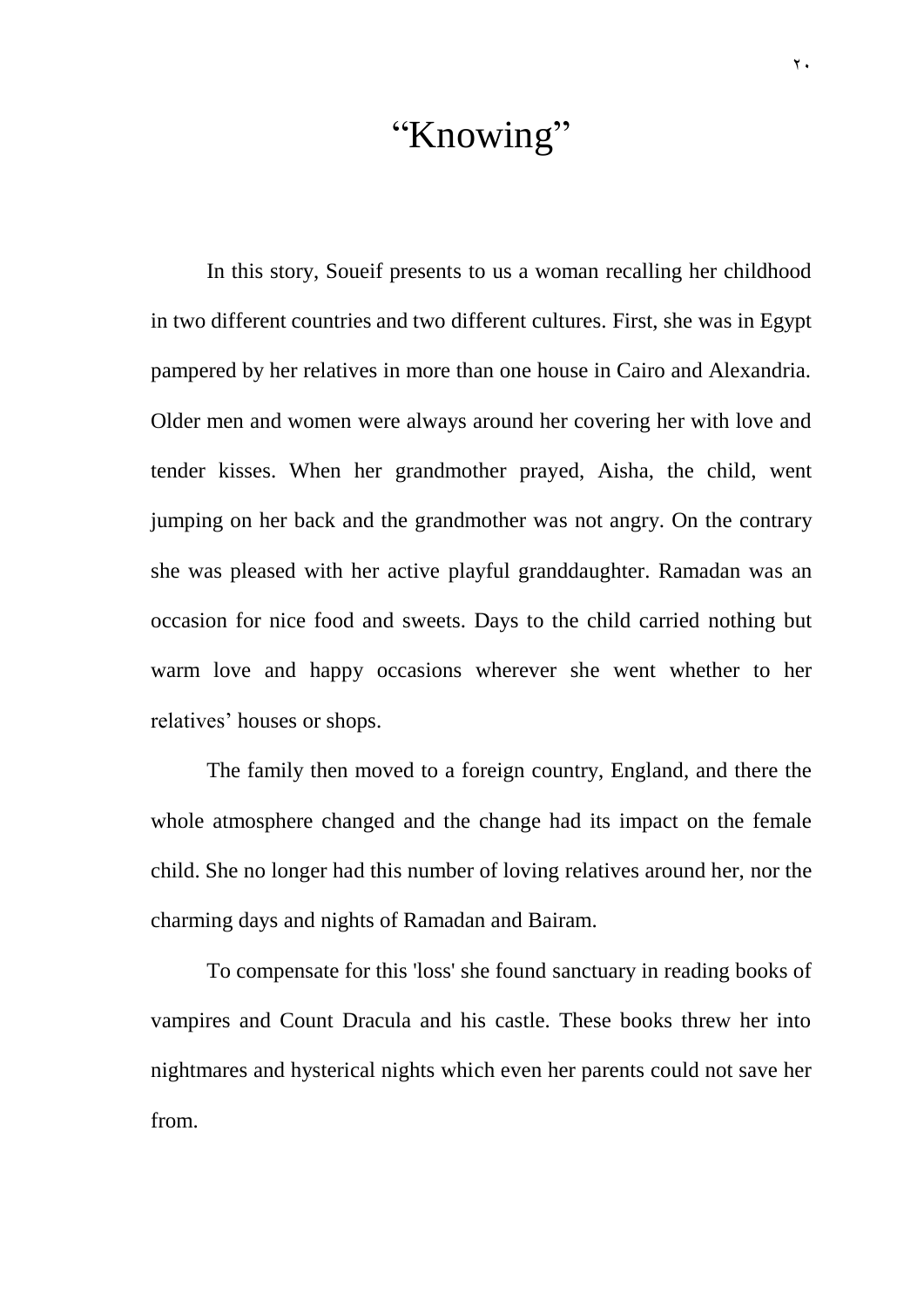The feminist item in "Knowing" is implicit in the paternal unkind behaviour when her parents deprived her of her lotus world to bring her to a nightmarish one without any consideration of her feelings and without even explaining to her the reality of the world they were moving to. If this applies to a feminine child, it can apply to an older girl or woman when subjected to parental or husband's indifference to her feelings.

Commenting on this story, Prof. Asfour\* says, "This piece is another version of the school experience in "1964", and adds saying, "Some of the Islamic stuff is not quite accurate". Maybe he refers to the child climbing her grandmother's back while praying, which is something not unexpected from a child, or to depicting Ramadan as a month of food and sweets when Soueif describes this holy month saying, "And Ramadan lasts a whole month. A month of winter evenings spent round the fire cracking nuts and roasting chestnuts. A month of exotic sweets and communal breakfasting at sunset" (72). I personally think that this is what is expected from a child of five years still unable to understand or appreciate the holiness of this month to Muslims and the meanings it carries to them.

\_\_\_\_\_\_\_\_\_\_\_\_\_\_\_\_\_\_\_\_\_\_\_\_\_\_\_\_\_\_\_\_\_\_\_\_\_\_\_\_\_\_\_\_\_\_\_\_\_\_\_\_\_\_\_\_\_\_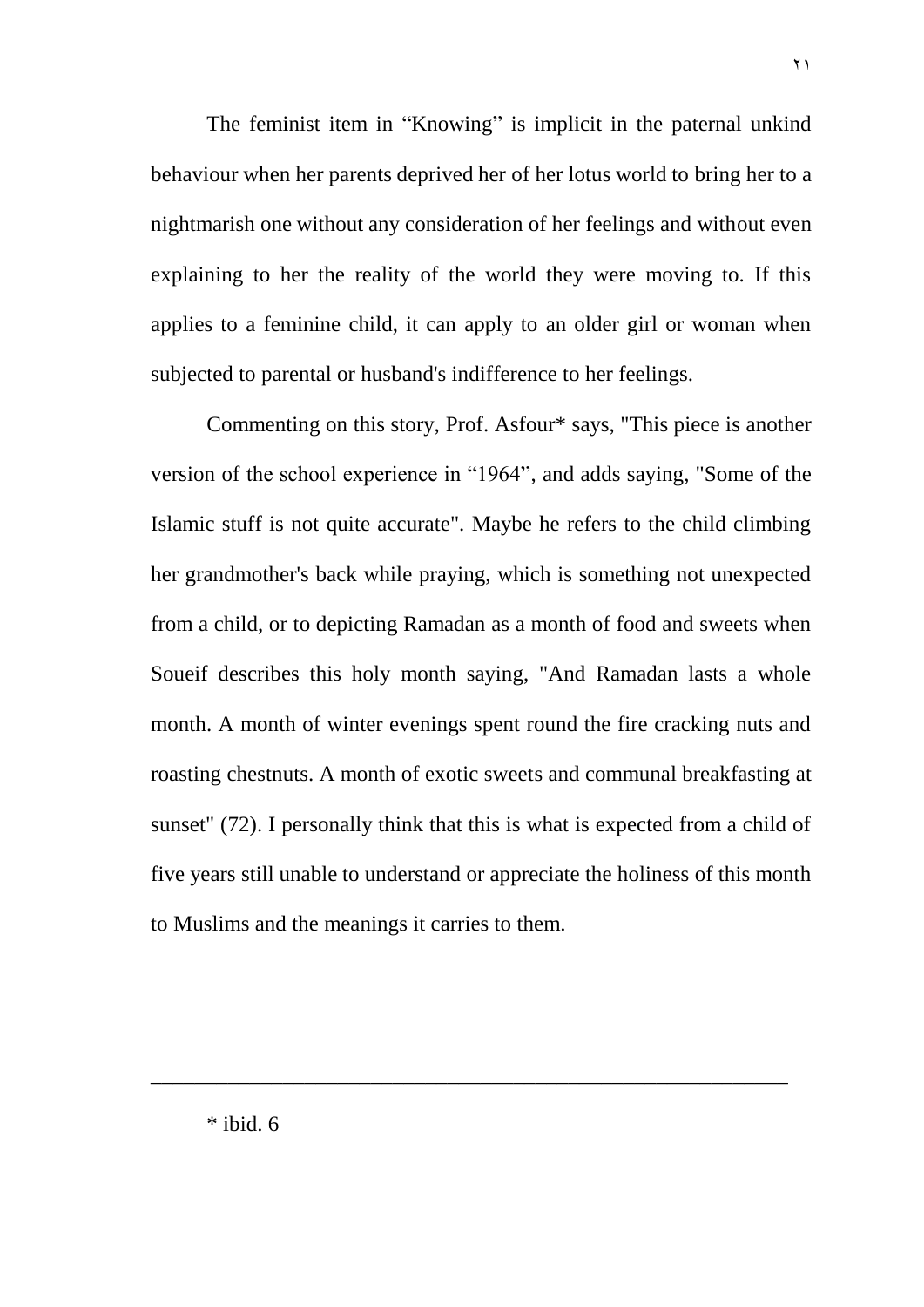# "The Wedding of Zeina"

Feminist activists' ultimate main concern is women's happiness which can be achieved by equalizing them with men in giving them the right to choose. What more oppression can be there more than depriving them of this right when it comes to marriage and choosing their future spouses?

In "The Wedding of Zeina", Soueif introduces us to the fifteen-yearold Zeina's rituals of marriage in a way that fills us with sympathy for this young girl who did not even know what marriage was, and whose husband was chosen for her by the others and not by her. Not only this, but also the preparations for the marriage were no less than terrible torture, and the wedding night was a scary nightmare.

\_ "Zeina, you are going to marry Sobhi".

\_ "But, setti, how do I marry him?" I asked.

\_ "You'll be his wife, and he'll be your husband, and you'll serve him and do what he tells you". (85)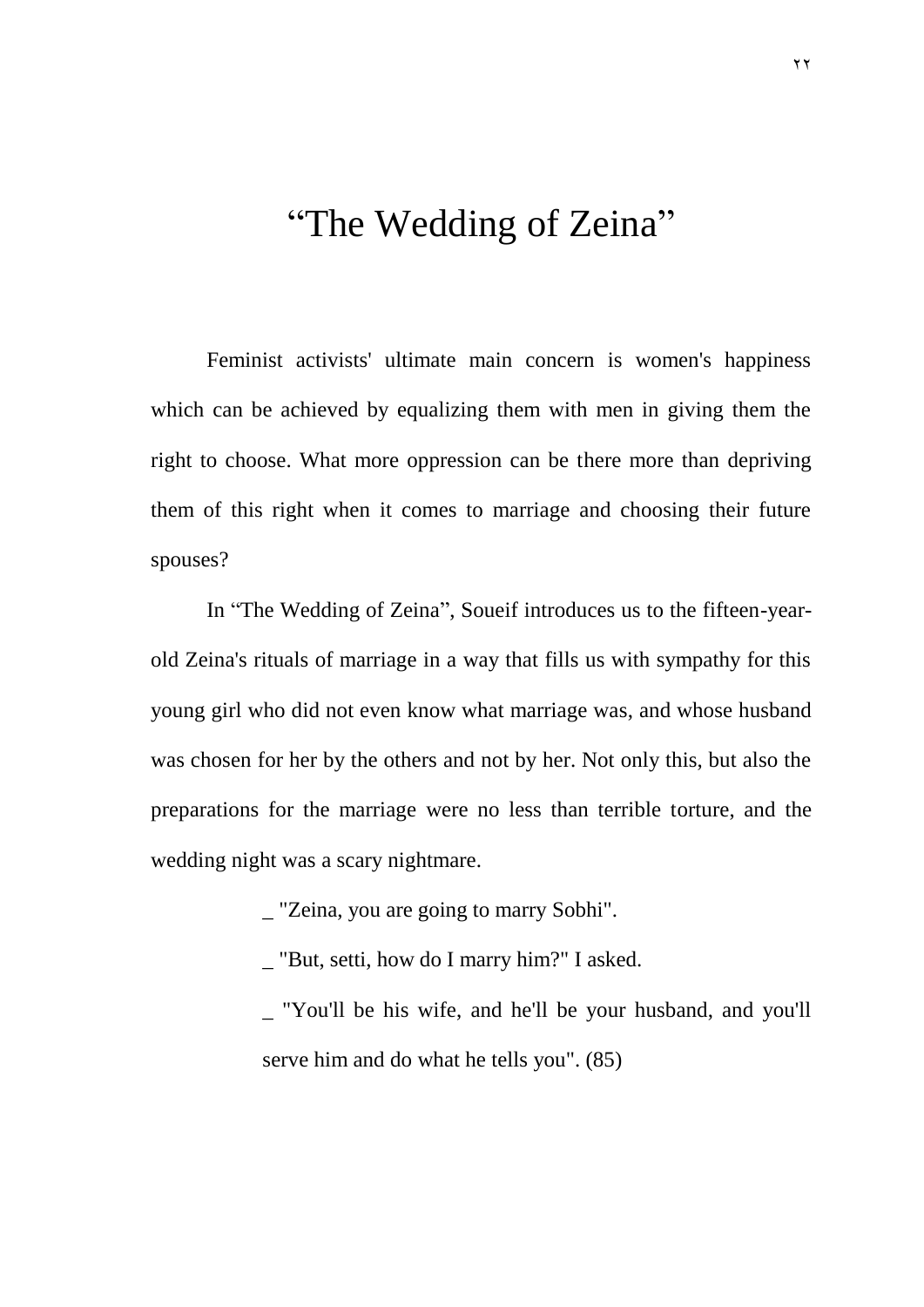Zeina and Sobhi were given a room on the roof of the house where rabbits and chickens were usually bred, a matter which made them no better than animals. Before the wedding night Zeina received the torture of pulling off the hair on her body by using the candy. "It was fire. I tried to struggle up, but they held me down" (89).

Soueif goes on and on depicting the agony and torture Zeina faced at her wedding night. This night was supposed to be a night of happiness and pleasure for the bride but let's see how it was for Zeina. "Her groom had a thick white bandage wrapped round his middle finger, and she was pushed inside the room. Her aunt was pinching her thighs. The women held her arms while she lay crying in gasps. He knelt on her and forced his bandage fingers into her" (91). The men of the family were waiting outside with their guns either to shoot her if she was found to have had lost her virginity, or to shoot in the air expressing their pride and happiness if she was found to be virgin. Hechmi Trabelsi\* comments saying, "The bride groom is a butcher, and Zeina is the sacrificial lamb".

In "The Wedding of Zeina", with all the details that we find in this short story, Soueif presents a panoramic picture of the social traditions and their horrible impact on some Arab women, as she sees them, where they

\_\_\_\_\_\_\_\_\_\_\_\_\_\_\_\_\_\_\_\_\_\_\_\_\_\_\_\_\_\_\_\_\_\_\_\_\_\_\_\_\_\_\_\_\_\_\_\_\_\_\_\_\_\_\_\_\_\_\_\_

\* ibid. 14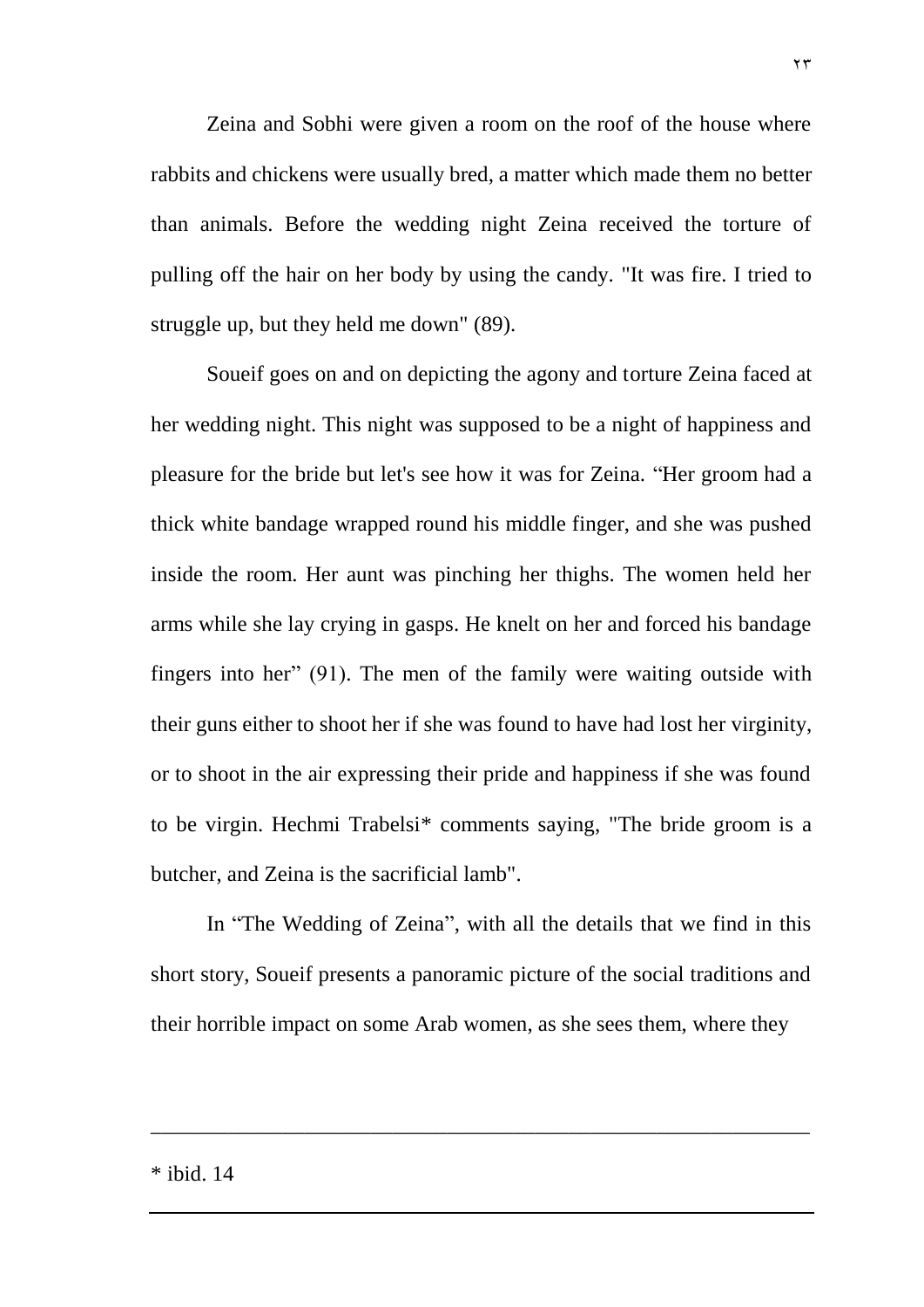are besieged in a frame of humiliation and loss of freedom, though this phenomenon is rare now. She does not explicitly call for giving women a chance for a better life but she certainly adopts this attitude implicitly as she does in all her fiction whether in her novels or in her short stories.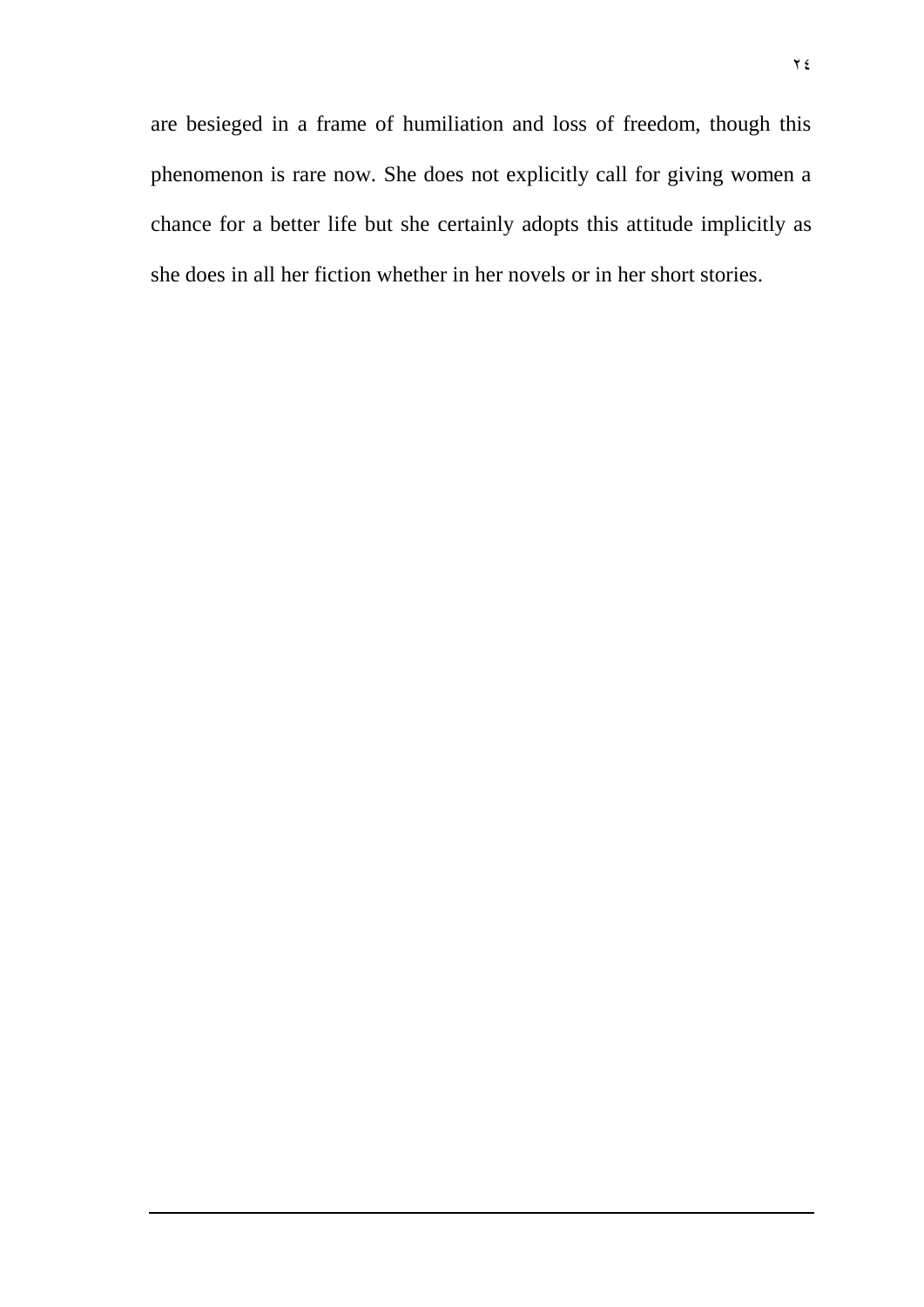# "Her Man"

Polygamy is not a problem discussed by feminist activists in the Western World in general and the Christian world in particular since it is not allowed according to the Christian religion. This is not the case in the Islamic World where man has the right to marry up to four wives. This is the feminist theme we find in the sequel to "The Wedding of Zeina", the short story entitled "Her Man". Here we meet Zeina ten years after her marriage. She had born a boy now nine years old and a dead daughter. She was still attractive and flattered by young men on her way to the market. She obeyed her husband and exerted all her possible efforts to please him, but he married another woman above Zeina.

Zeina felt angry and jealous of the new wife who, according to her and to most of the other women, was an idiotic woman who was afraid of the wind, afraid to sleep alone and who went to sleep with her mother when Sobhi, the husband, was away.

Zeina's grandmother advised her to accept Sobhi's marriage as something normal and not to revolt against him, but to try to attract him to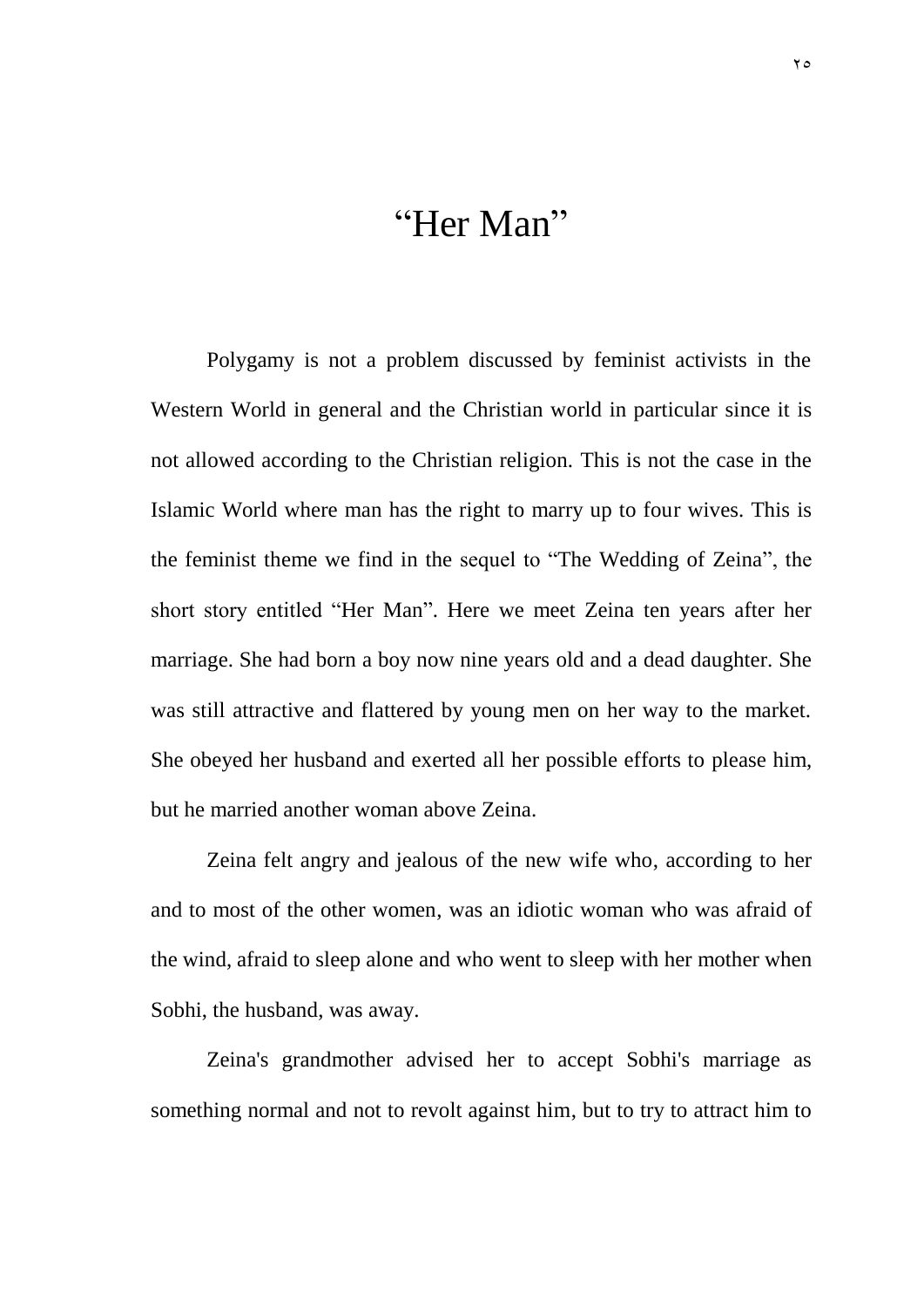her. Another woman said to her, "He's still your husband. He hasn't left or neglected you. He still holds you dear" (98).

Zeina, anyhow, went on planning to get rid of the new unsophisticated wife, and Zeina's plan proved to be devilish and effective. Sobhi was away and Tahiyya, the new wife, was afraid to sleep alone.

Zeina invited her to sleep with her, and in bed Zeina began to stroke Tahiyya's back and thighs in a lesbian way which pleased Tahiyya then Zeina bit her buttocks. When Sobhi came back, Zeina told him, in a cunning way, that Tahiyya had told her about a mark that he had left on her buttocks. Sobhi called Tahiyya and saw the mark and thought that she was adulterous and immediately divorced her.

Zeina had done everything required from her towards her husband, but this did not save her from polygamy. She defied the traditions imposed on her but this defiance led to a tragic result on the naive woman who had done nothing wrong whether from her own perspective or from the view point of society.

She was an orphan and Sobhi, "preserved Sheikh Mahgoub's [the deceased father's] honor by marrying Tahiyya" (99), so neither Tahiyya nor Sobhi were blamed by the community, but Zeina did not care for these justifications and all that mattered to her was her wounded pride which she took revenge for.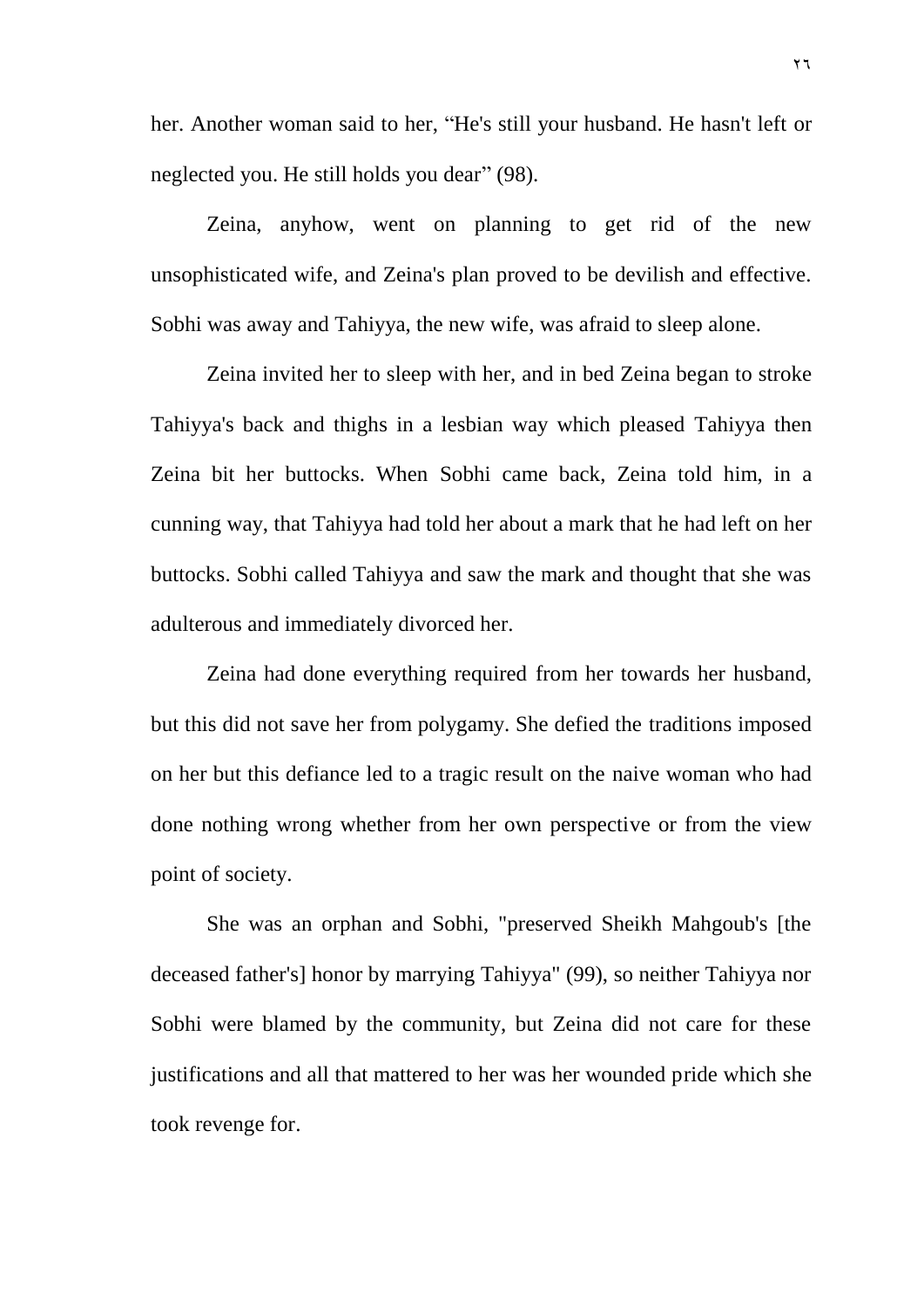Soueif gives many details which are not of our concern. Our main concern is that polygamy is a problem in the Islamic world despite the fact that it is religiously allowed. It is a problem that faces Muslim women and which may lead in some cases to tragic results.

What reasons can be there behind polygamy? If we take Zeina and Sobhi's case, we can come up with a number of probabilities behind Sobhi's second marriage as a case:

First, He could have married Tahiyya out of chivalry after her father's death to keep her honor and to help her and her mother in their life.

Second, The horrible wedding night could have stayed on Zeina's mind and left her sexually cold, or that her feeling of her beauty made her feel superior to that 'butcher', the matter that pushed him towards the simple orphan girl who would make him feel superior and prove his masculine feelings.

Third, This poor girl would not cost him much, so why does not he marry her and gain the appreciation of his community that will consider him a savior?

There are a number of reasons behind polygamy and in many cases there are grave consequences for it. It is interesting to note that if man is entitled to one wife in Christianity, to four in Islam, Sarbashi Ghosh (30) tells us that in some parts of India 'man is entitled to thirty or forty wives'. He adds saying, "The polygamous husband did not take any responsibility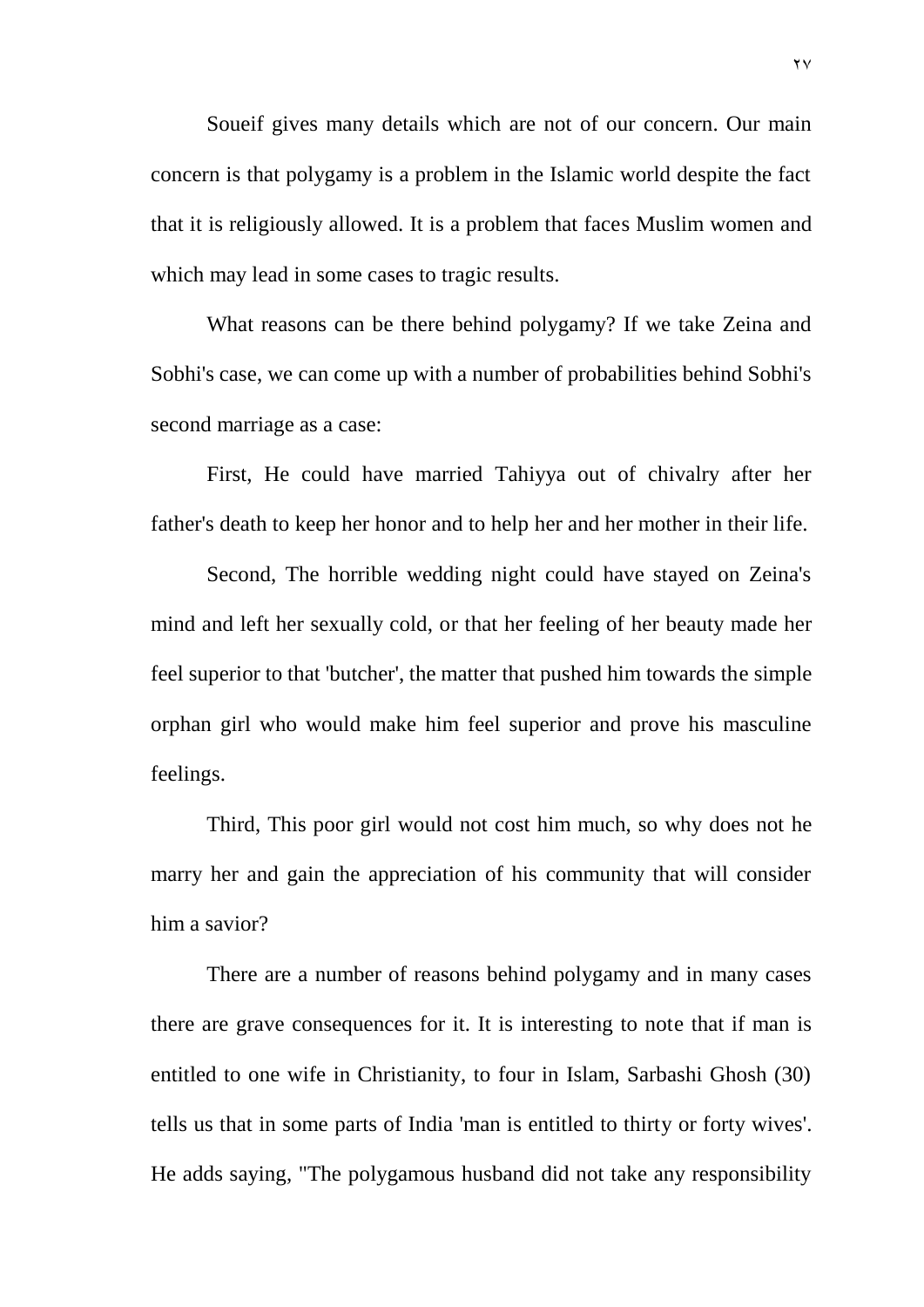for his wives". This reminds us of some African tribal chiefs who marry a number of wives and have uncountable number of children and grandchildren. Commenting on "Her Man", Hechmi Trabelsi\* remarks that "Zenina's total submission to the social rules imposed on her likes has not spared her the plague Egypt shares with other Islamic societies: polygamy".

\_\_\_\_\_\_\_\_\_\_\_\_\_\_\_\_\_\_\_\_\_\_\_\_\_\_\_\_\_\_\_\_\_\_\_\_\_\_\_\_\_\_\_\_\_\_\_\_\_\_\_\_\_\_\_\_\_\_\_\_

\* ibid. 15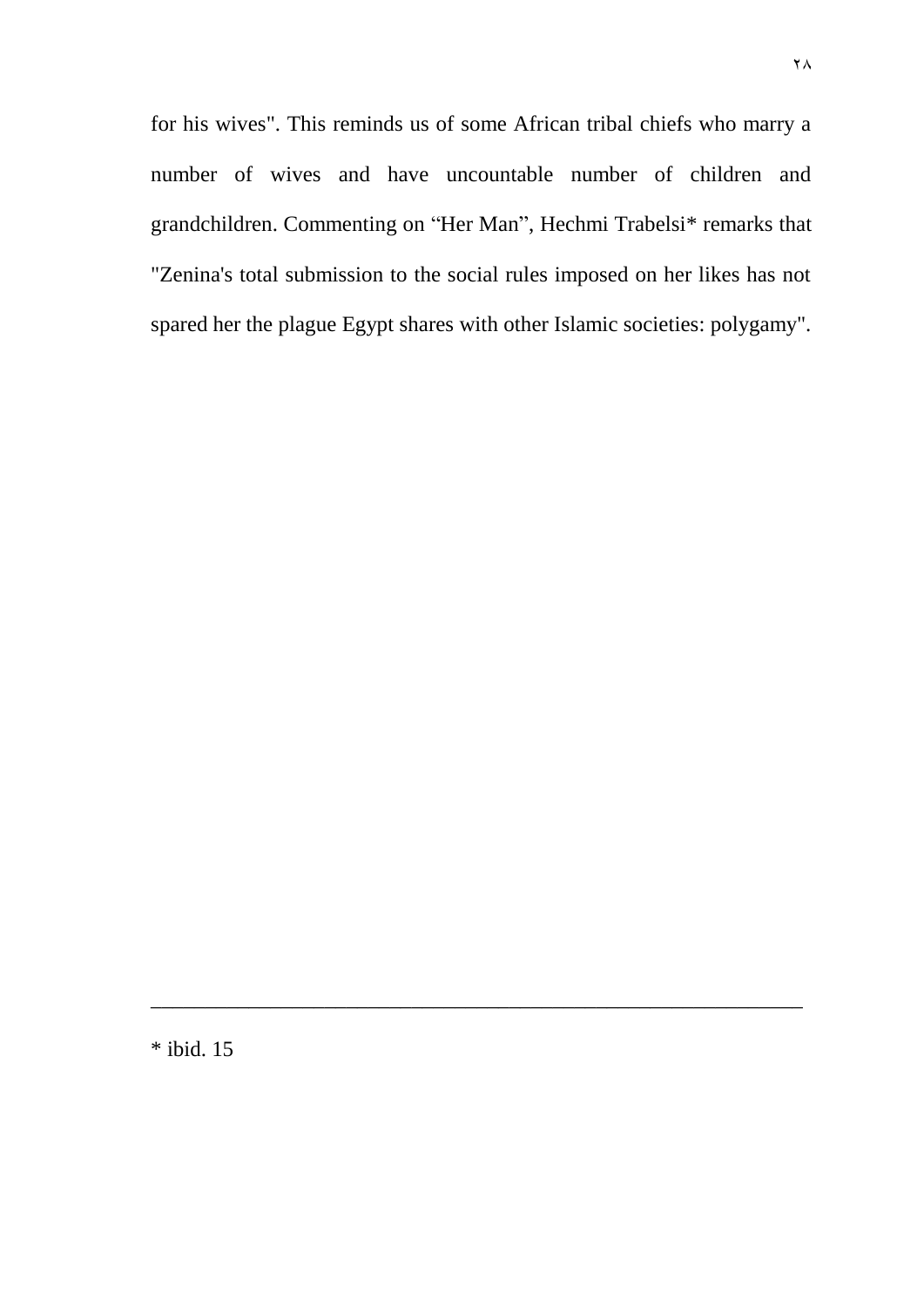## "The Apprentice"

Most of Soueif 's fiction is feminist through its implicit call for supporting women and backing their rights. "The Apprentice" comes as a surprise when we find Soueif supporting the man's right, this time, to work and lead a decent life.

The story introduces our hero, Yosri, as "Small and dark, dressed in nylon tee-shirt. He wears brown plastic sandals, and he is gazing at the vision on the billboard, his mouth half open in a dazed smile" (117).

The boy, as described in the story, was jobless, poor, and even looked foolish. His mother was a maid-servant cleaning and washing clothes at this house and that. One of the rich ladies at whose house Yosri's mother used to work, helped him find a job as an apprentice at a ladies' salon and day after day he learned how to wash the ladies' hair in a way that made most of the ladies there praise him, like him, and even prefer him to do their manicure and pedicure.

The boy's appearance became far better than before and the ladies helped him buy nice clothes. They, too, bought him a necklace. He was happy with his job and fascinated by the glamorous ladies, their hair, skin and conversations in Arabic and French.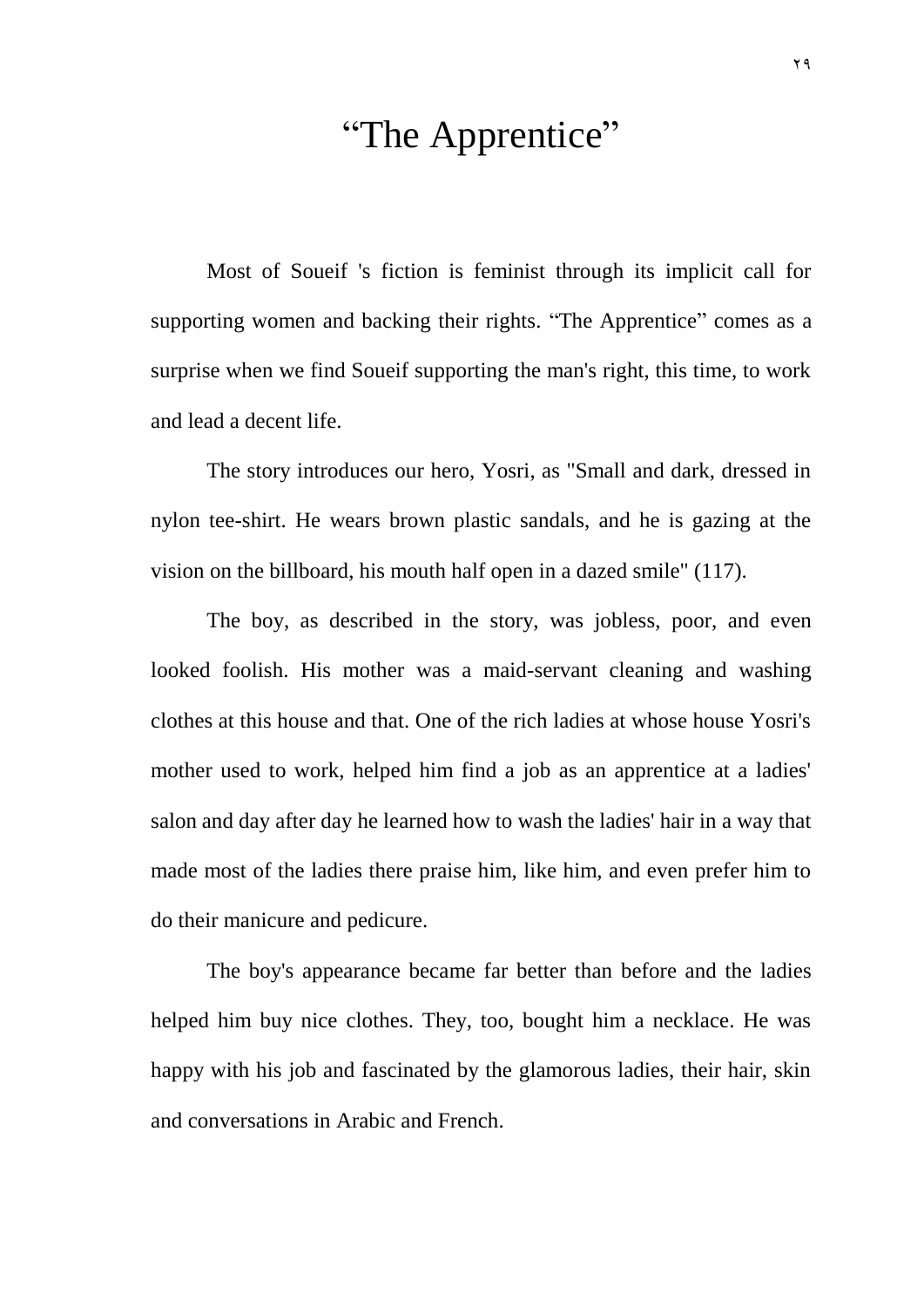One evening on his way home after cleaning and closing the salon, a mechanic boy, who used to work in a garage near the salon, attacked him severely and snatched his gold chain. We can imagine Yosri's loss on one hand and the difficulties he would meet later on the other.

Yosri represents a case of short-lived happiness. The mechanic and the other boys working at the garage with their oily dirty clothes must have felt jealous of him and would not allow him enjoy the work that he liked and mastered. He would also lose the feminine atmosphere that he loved and exerted all the possible efforts to please the owner of the salon and the female customers.

The enemy of 'man' here is 'man' when jealousy or hatred leads to depriving one of his happiness, and the story implies a call for better understanding and cooperation between men so that life becomes a better environment for all.

"The Apprentice" may look irrelevant to our subject, but in this story Soueif defends the right of men to live happily. This shows her broad mindedness and her comprehensive humane attitude. Here, we can notice that the range of her sympathetic attitude encompasses not only her own sex but also the other. She does not defend the rights of women at the expense of men but regards both sexes as complementary partners who should be treated equally without discrimination.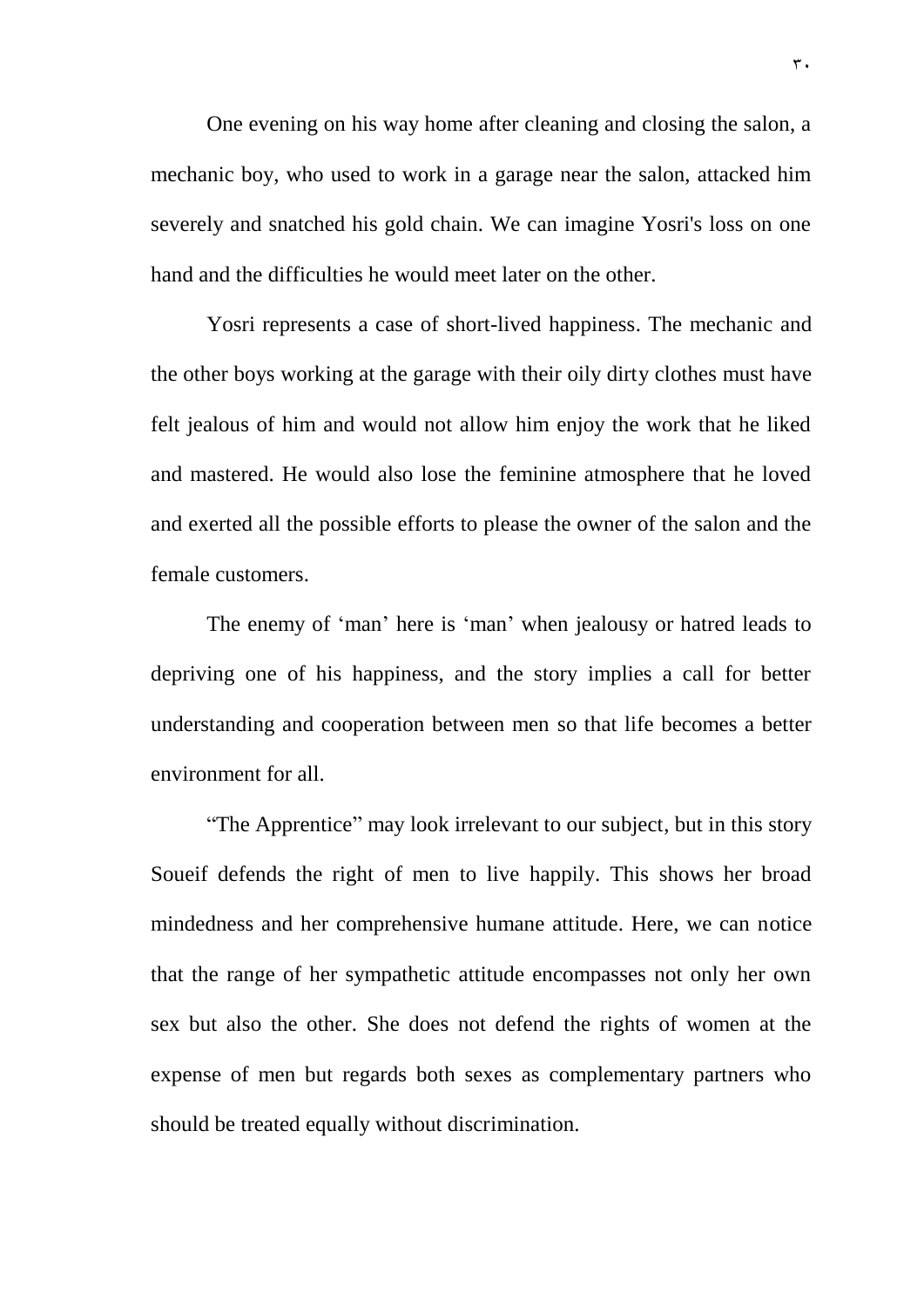### "The Nativity"

In "The Nativity" we meet Aisha as a woman who does not love her husband, but still can't leave him. "I am no longer in love with my husband, but he's a good man [and] he's very fond of me. I want to have children" (162).

The reason why she wanted to stay with him is not convincing or clearly shown in the story especially when we notice that they had different mentalities. She loved rain, but he walked on dry, maybe as a sign of his infertility. Besides, he had a scientific explanation for everything, while she believed in superstitions such as 'the evil eye'.

Aisha, the heroine, was a well-to-do woman. She had a car and went to parties, so what forced her to stay with a husband whom she did not love can be related only to social traditions where a woman feels embarrassed sometimes to ask for divorce or to face her community as a divorced woman who has no reasons for asking for divorce.

Aisha wanted to have a child, and again one wonders why, since a child would intensify the family ties and make her stick more to her home and husband. While she was walking with her husband, a foreseer met them. She told Aisha that she "carried darkness" (138). Again, we notice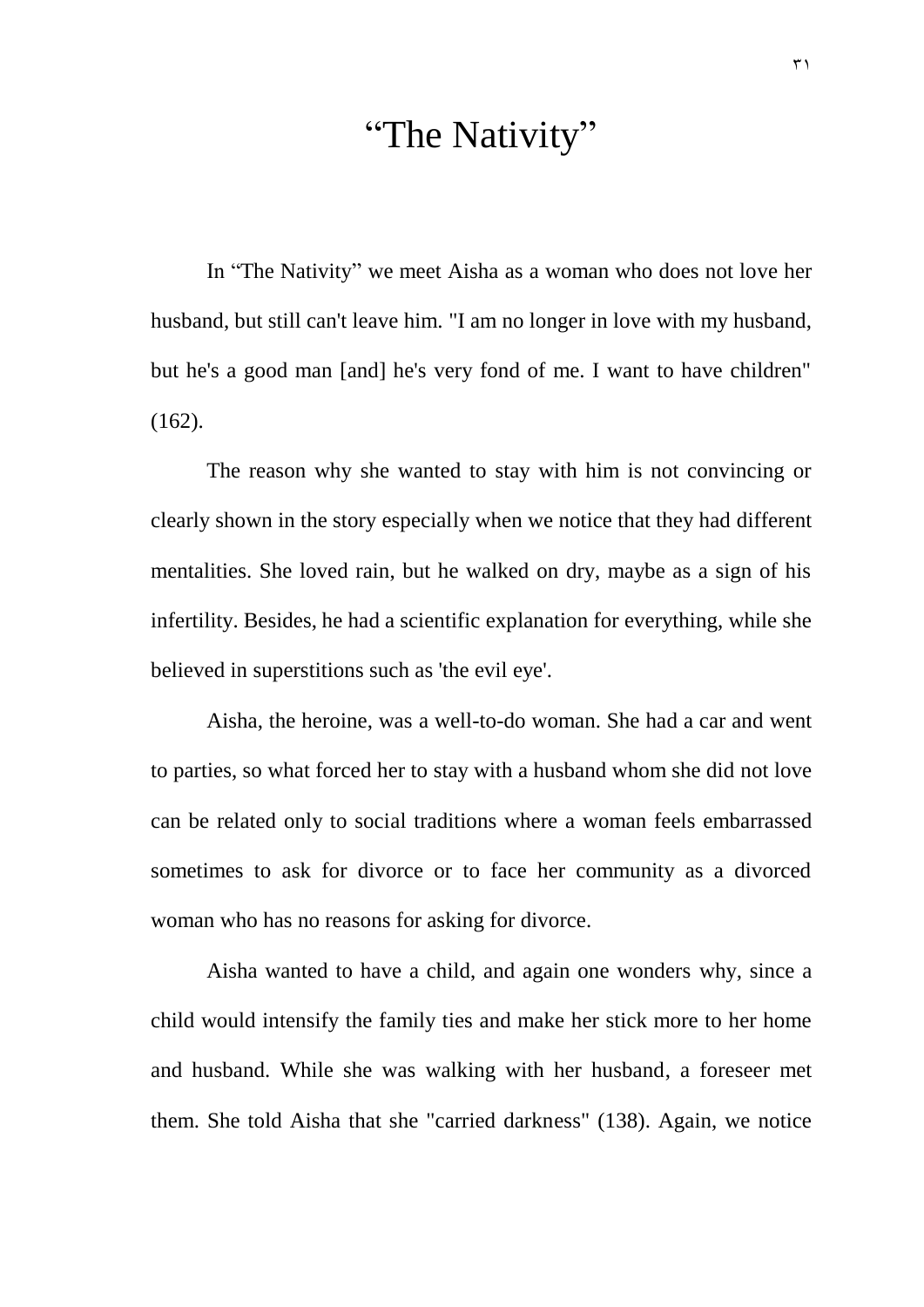the husband's scientific attitude, since he stayed away from his wife and the foreseer.

Zeina, Aisha's old nurse convinced her to go to a far away mosque where certain ceremonies were held to help women surmount their plights with the help of supernatural powers which Zeina called 'masters'. Aisha was reluctant at first, but because of her wish to have a child and her inner belief in superstitions, she accompanied Zeina to one of these ceremonies. There, a cunning young butcher noticed that this woman was different from the other women who, to him, were vulgar and of low class.

He then convinced Aisha to come alone not accompanied by her nurse. Although Zeina warned her of that young man, Aisha did go alone where he convinced her to go to a further place and raped her despite her attempts to free herself from him. Aisha's wish to have a child, and her going alone expressed her hidden wish to be raped and made her an accomplice in the rape.

Rape is one of the feminist activists' concerns, but in this story Soueif did not present it as a 'forced rape' as much as a 'wished one'. Besides, the author could not convince me of Aisha's reasons to stay with a husband whom she did not love, though he did love her. Her wish to have a child, too, contradicts with her situation where she would have looked for a reason to leave and not to have a child who would keep her leading such, supposedly, intolerable life.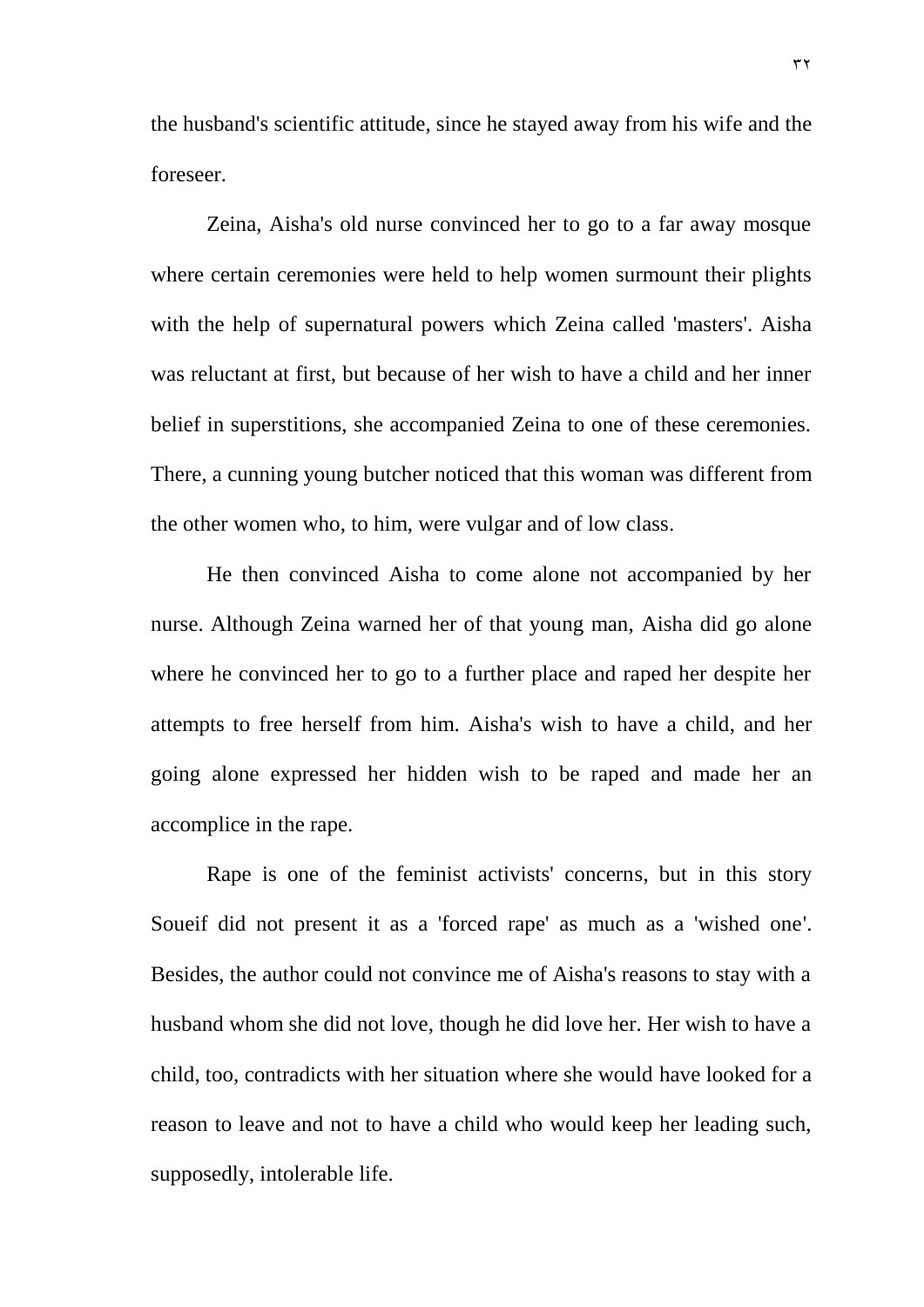Chapter 2

# Sandpiper

1996

(A Collection of Short Stories)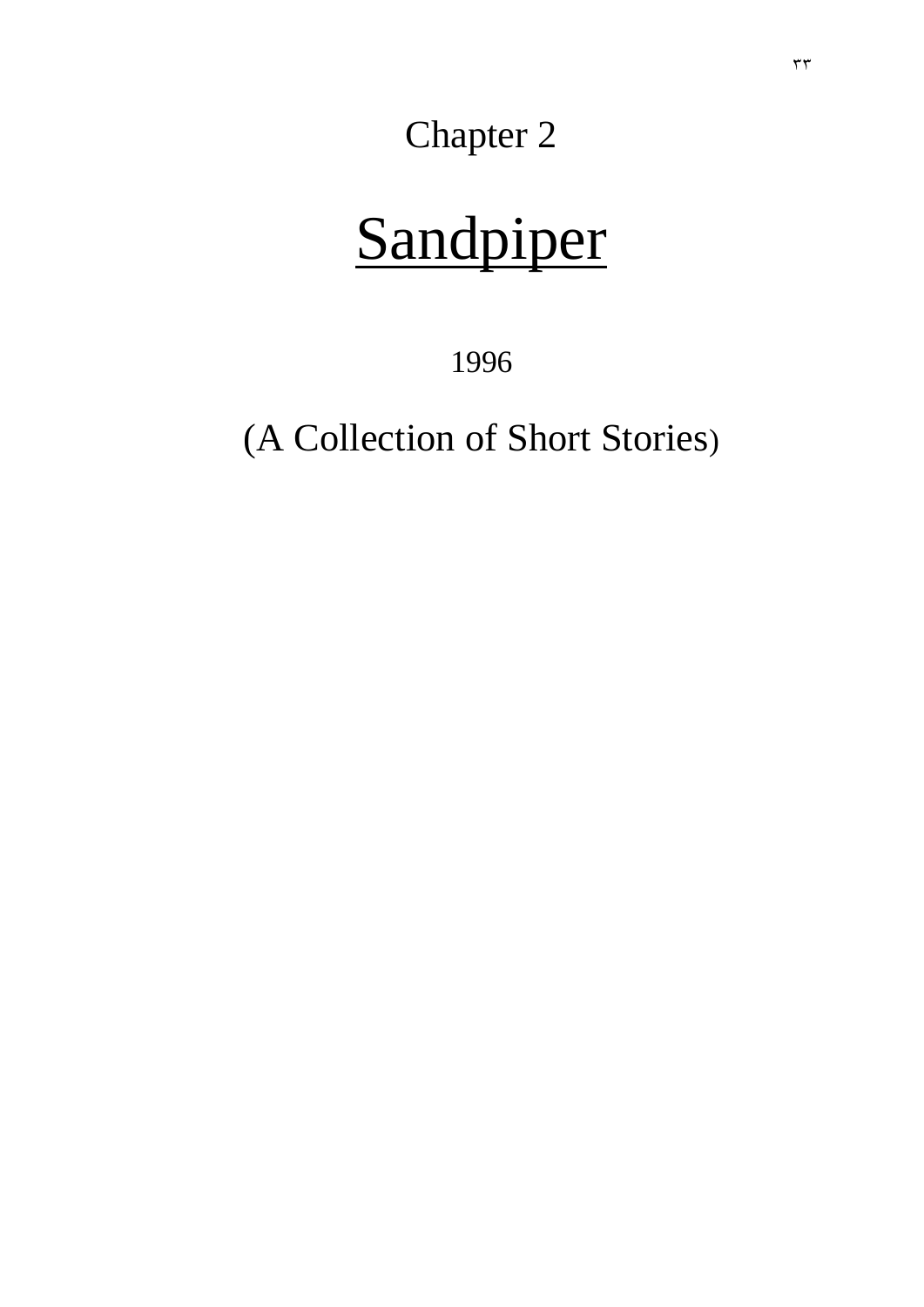#### "Melody"

In "Melody" women of different cultures were living in one compound in an Arab Gulf country. Innocent love was demonstrated between two children: a boy from America and a girl from Turkey. A car accident smashed this pure love when the girl was hit by a dashing car. This symbolizes the first aim of the story, namely that the barriers between cultures are too strong to break.

Feminism appears in the way women are treated there. "We're not allowed to use the pool: us women, I mean. It's only for the kids - and the men of course. They can use anything. And they do", says the American woman (3).

Then we are introduced to more and more cultural differences and criticism. The American husband Rich vasectomy done to him after he had a child, while the Turkish husband wanted as many children as he could have. His wife, anyhow, used to take pills without her husband's knowledge.

The American woman did not stop criticizing Muslims and Islamic rituals and matters of life and death. "That's what these Muslim men are like. They can never have enough children", and "The way these Muslim women treat their husbands just makes me ill. They actually want to be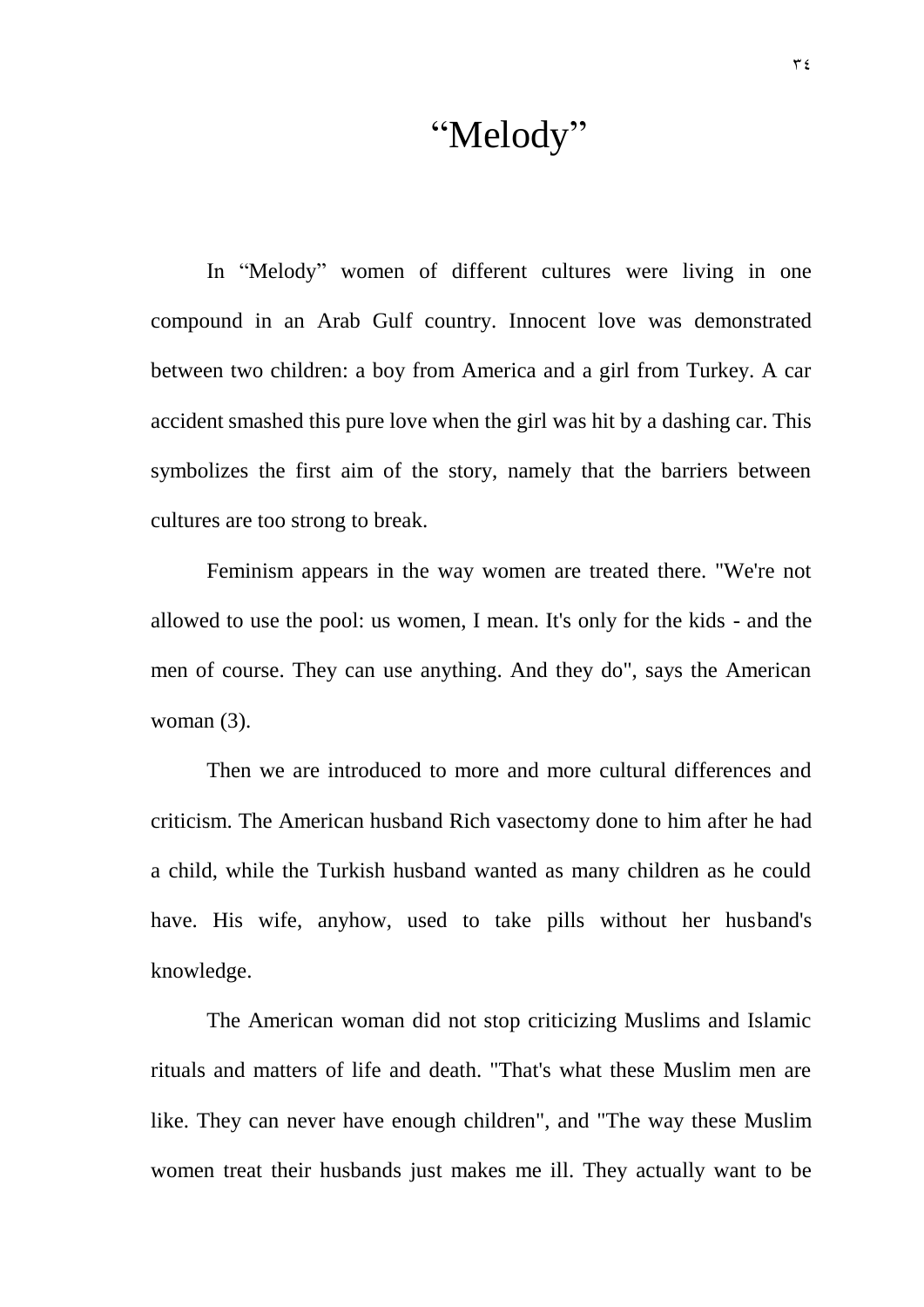slaves." Even when the friends and the relatives of the Turkish family came to condole with it after the death of the Turkish girl, the American lady went on in her criticism of the way these people behaved.

Belief in superstitions is also another matter related to Muslim women. The Turkish woman used to take pills simply because a fortuneteller had told her that she should not have more than three children or she would face a tragedy. Consequently, she started taking pills after having two children, a boy and a girl. The fortune-teller's prophecy proved to be false since that Turkish woman faced a tragedy though she had only two and not three children.

Men's dominance appeared in the attitudes of both the Turkish and the American men. The first one wanted more children contrary to his wife's wish, and the American man wanted no children, again despite his wife's wish. Feminism calls for equality between man and woman and between husband and wife, but here we find an anti-feminist attitude of both husbands though they came from different countries and belonged to different cultures. Women's submissiveness is a matter which seems to belong to different cultures and not only to the East or the West. It can result from patriarchy or from husbands' harsh behavior towards their wives. Feminist activists call for women self-esteem through respecting them and granting them their rights.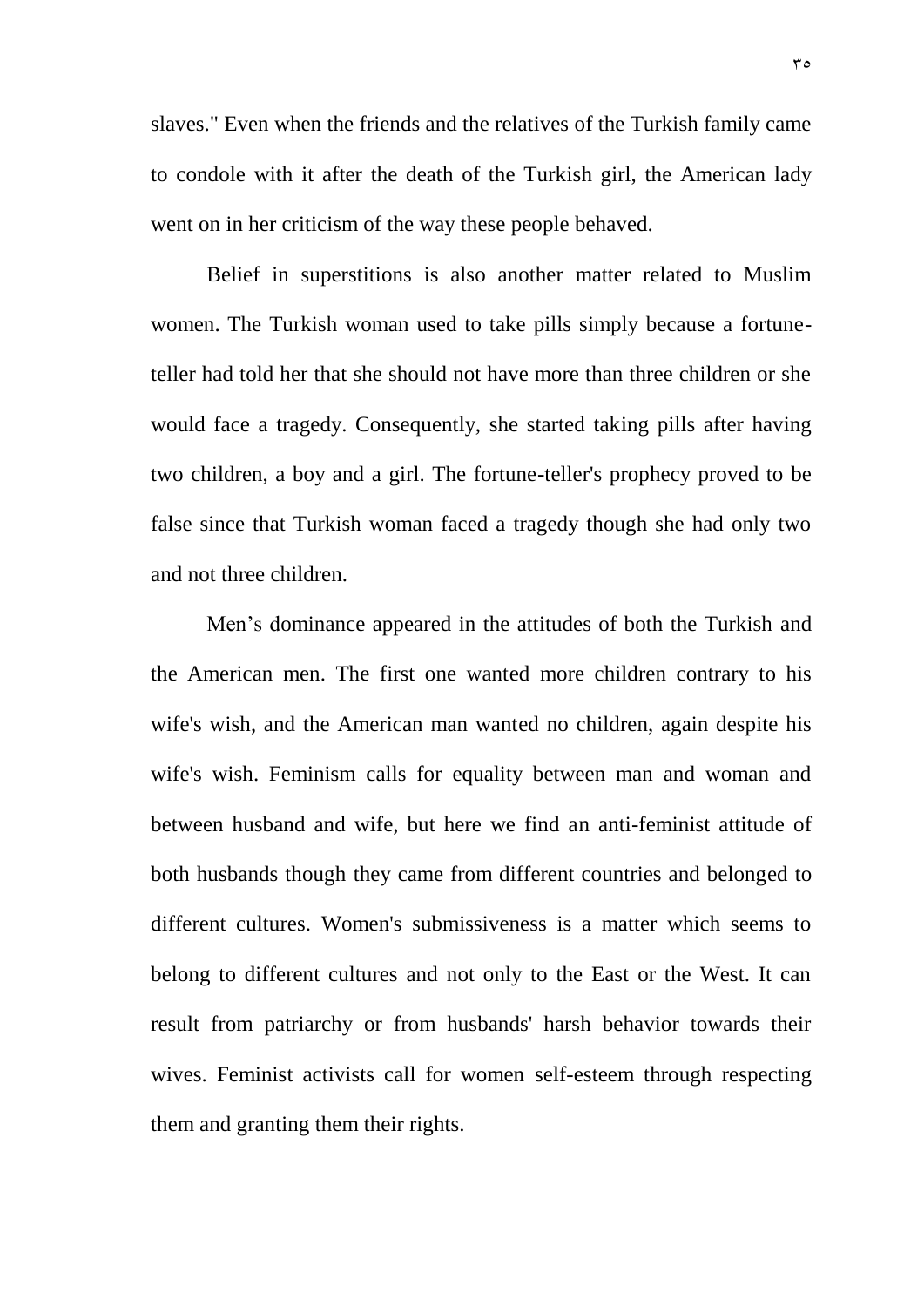## "Sandpiper"

In this short story, Soueif focuses on cultural and social differences that lead to the destruction of marriage even when this marriage was first built on love.

The protagonist, as a first narrator, was a foreigner. She told how she met her husband at a bus stop. "Eight years ago, I married him. Six years ago, I gave birth to 'his' child" (24). The mother felt that the child belonged to the father and the father's country rather than to her. "She [the child] has her father, her uncle, her two aunts, her five cousins; a wealth of playmates and protectors" (30).

When she tried to do the shopping the prices tripled. Her marriage started to collapse. "I watched him [her husband] vanish", and "My foreignness, which had been so charming, began to irritate him" (33). He wanted her to remember names, language, and to follow the political news and developments, but it was beyond her abilities, and now she found her self coming back to Alexandria with her daughter, while the husband was in Europe. Even her trips to Africa were ominous. Once a lion was about to attack her when she was photographing it, and once the plane she was on was going to crash.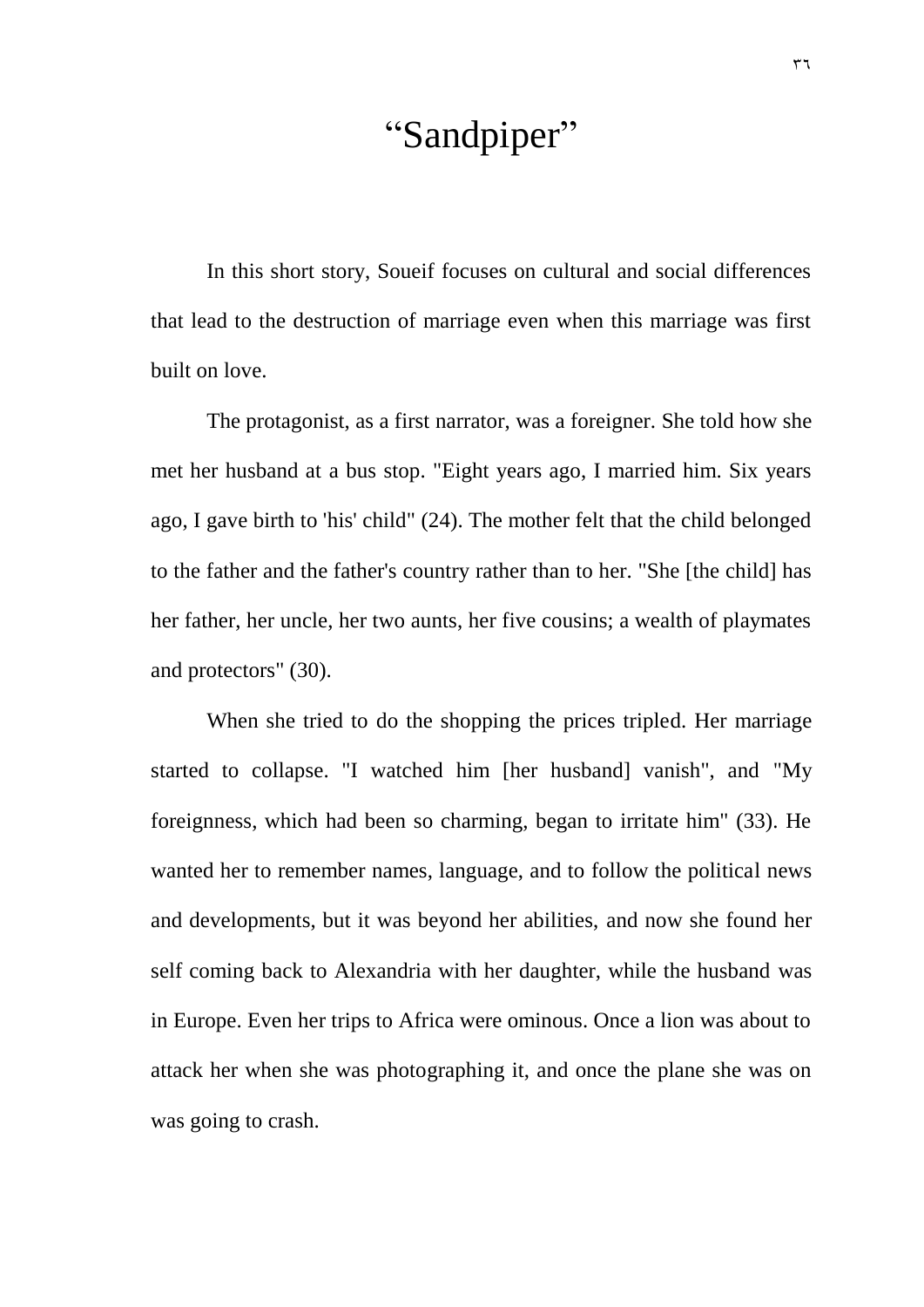We notice here that the husband's disillusionment did not come suddenly, but with time and year after year, he discovered that his wife did not belong to his culture, and that he needed a wife who could fit in the mosaic of his community. Her sixth summer with him witnessed the end of their happiness despite her efforts to maintain their marriage.

The ultimate goal of feminism is surely the women's happiness, and it seems that Soueif regards cultural differences to be sometimes stumbling blocks in the way of a happy marriage. Lim Hwee Chin in his essay "And Therefore to Exist: The Study of Existents in Sandpiper" (2), argues that "if she [the protagonist] were still in her homeland, she would perhaps have her family and friends to share the burden of her broken marriage with her".

Soueif, on the other hand, seems to be claiming that if the husband could find a wife from his own community, or at least if his foreign wife could adapt to the norms and requirements of her husband's society, their marriage could go on happily for both the husband and the wife.

Soueif ,here, argues that foreign wives' inability to adapt to their new circumstances after they marry and move away from their original countries, may sometimes lead to marital complications.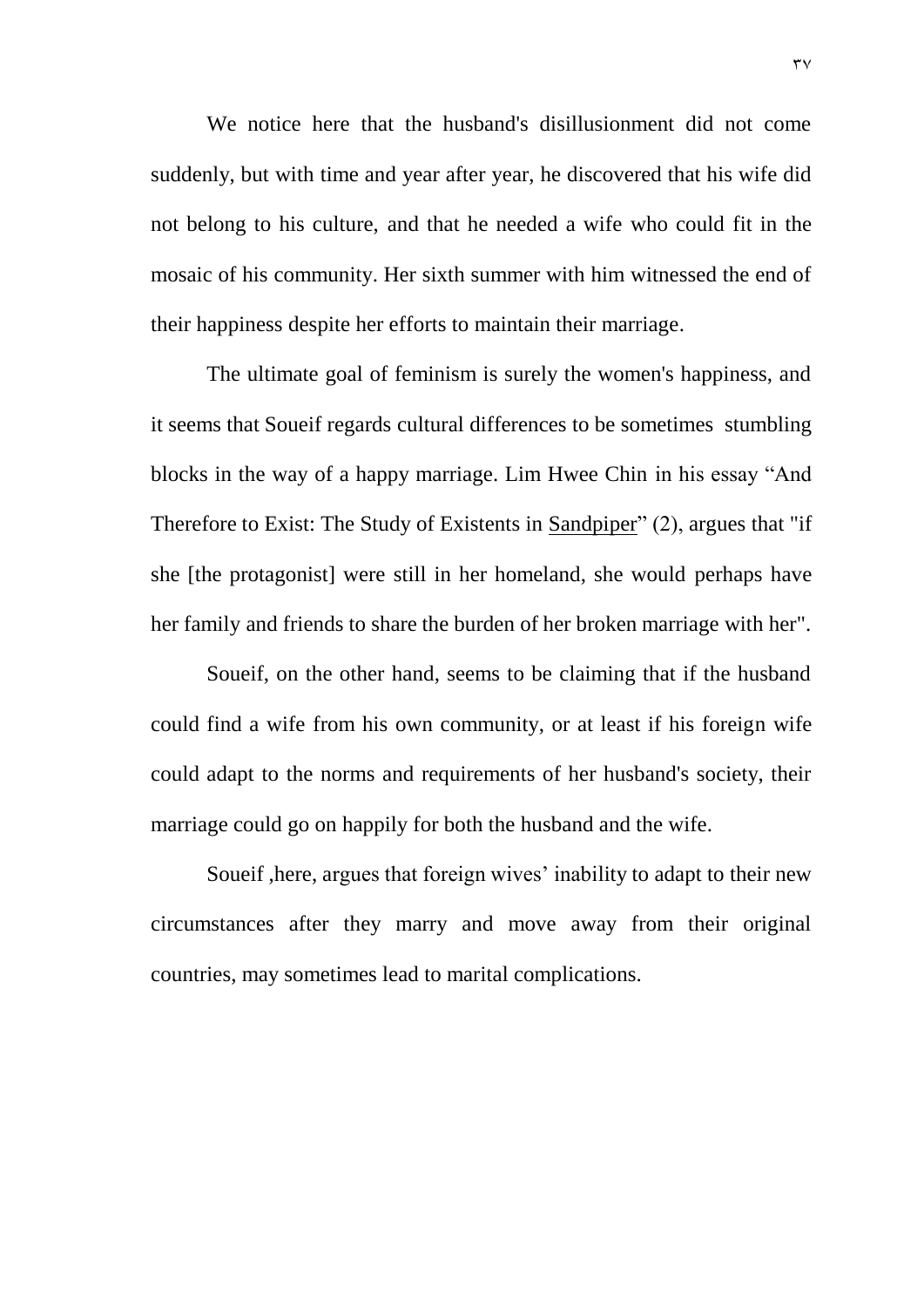## "Chez Milou"

If the heroines of "Returning" and "Sandpiper" had lost their love, they were still young, and whether it was they or their husbands to blame, they could compensate for their lost love. Their wounds could be healed in the future by the possibility of finding another lover or husband one day since life was still in front of them.

The case of our protagonist here was different. Milou was an old Greek woman sitting behind the cash desk in her restaurant with her old father sitting behind her. Milou loved a Greek boy when she was young, but for unknown reasons she did not marry him and this is 'what' concerns us rather than 'why' she did not.

Milou first saw Philippe "amid the incense and the burning candles in The Greek Orthodox Cathedral and thought he looked like an angel" (43). That was during one of her friend's wedding, after which she went on and on shopping from his grocery, but he did not notice her love or respond to it. Now "Milou might have married Philippe, but that was long ago" (40). The old woman never smiled even at the customers that she knew. The shock came to her when a Muslim woman, Farah, who was divorced, came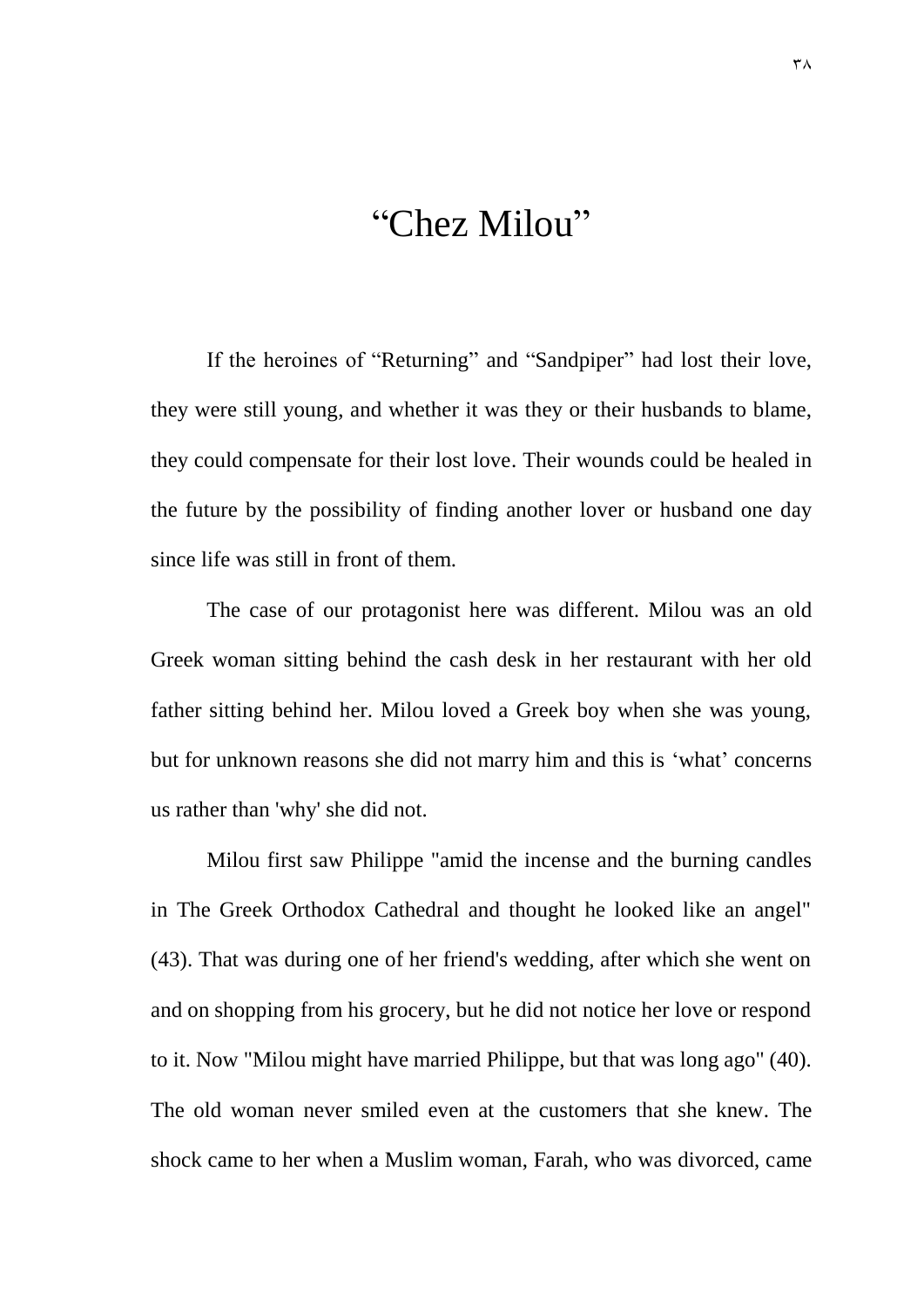to tell her that Philippe was going to convert to Islam and marry her. Milou's father had also lost his wife who had escaped with a Turkish soldier when Milou was just a child.

The story involves the reader in a world of lost love where there is no hope of retrieving it or having a compensation that may heal its wounds. It also sheds light on 'religion' which Soueif does not regard as a difficulty in the face of love, or may be she is hoping so. Philippe the Christian as we saw, was ready to convert and marry a divorced Muslim woman, all for the sake of love. This is reminiscent of Sahar in "The Suitor" who was a Coptic and married a Muslim young man despite the rigid stand of her family against that marriage.

We need to remember here that Islam gives the right to the Muslim male to marry a Christian female, while it does not give the right to the Muslim female to marry a Christian male, a matter which can be regarded as antifeminist since it does not give the female her full right to choose her husband.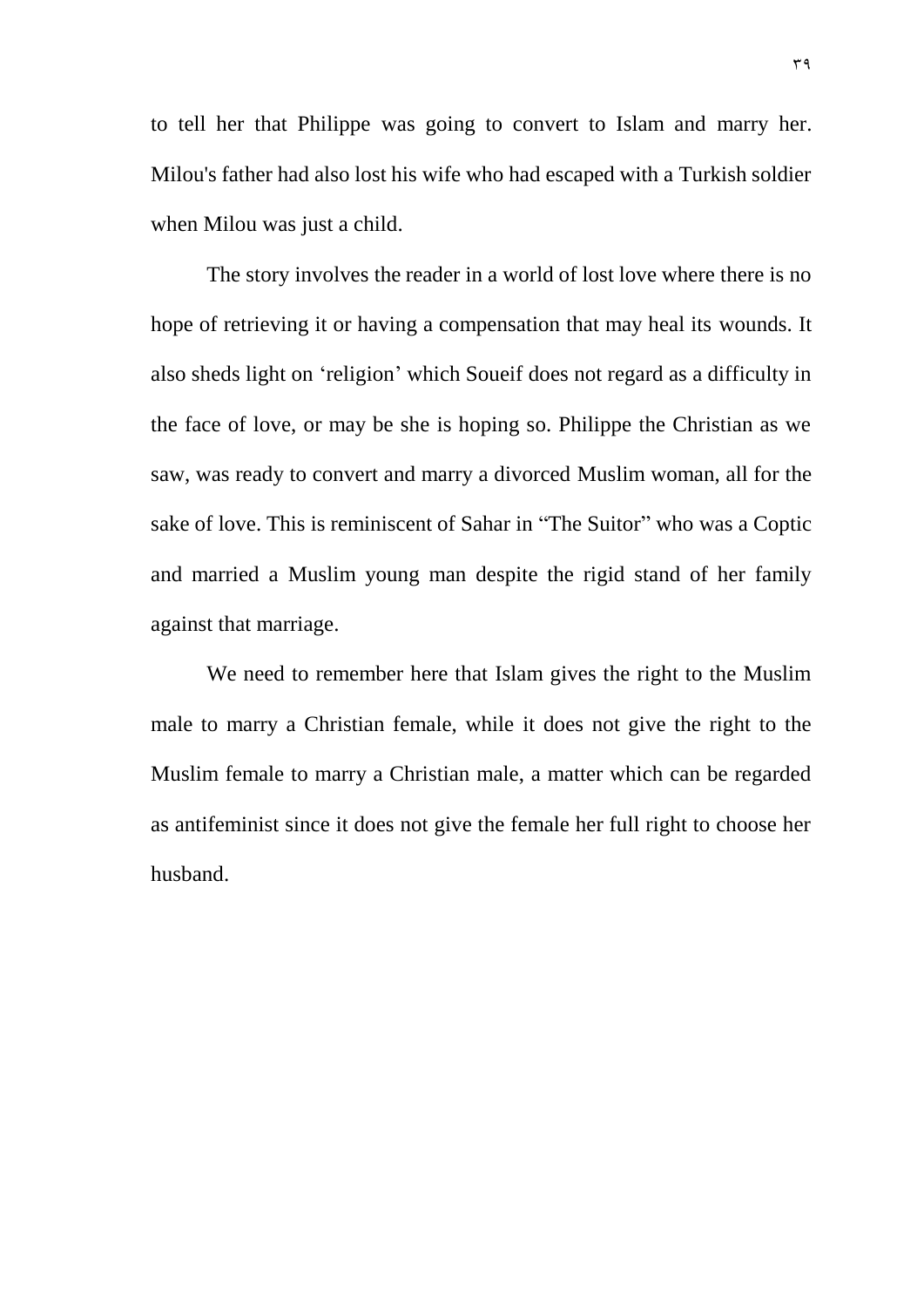### "The Water-Heater"

"The Water-Heater" is a stark example of patriarchy where man dominates and imposes his power even if this power leads to the destruction of the females' aspirations and hopes. The story shows how females have to pay a dear price for male dominance when females' feelings are not taken into consideration, or even when they are not asked or consulted in one of the most important or vital aspects of their lives, namely marriage.

Here we meet Salah, his mother, and his sister Faten. Salah was a university student. He was very religious. Faten was still at school. One day he saw her coming out after having a shower. He felt sexually lusty for her and went contemplating her skin, eyes, and the drops of water on her hair and neck. Coming back to his senses, he felt a great remorse and went on blaming himself for his evil thoughts. He even felt that all his college colleagues saw through him and knew what was conflicting in him.

His mother had asked if Faten could marry one of her relatives and Salah had refused saying that Faten had to complete her secondary school then go to university before marriage.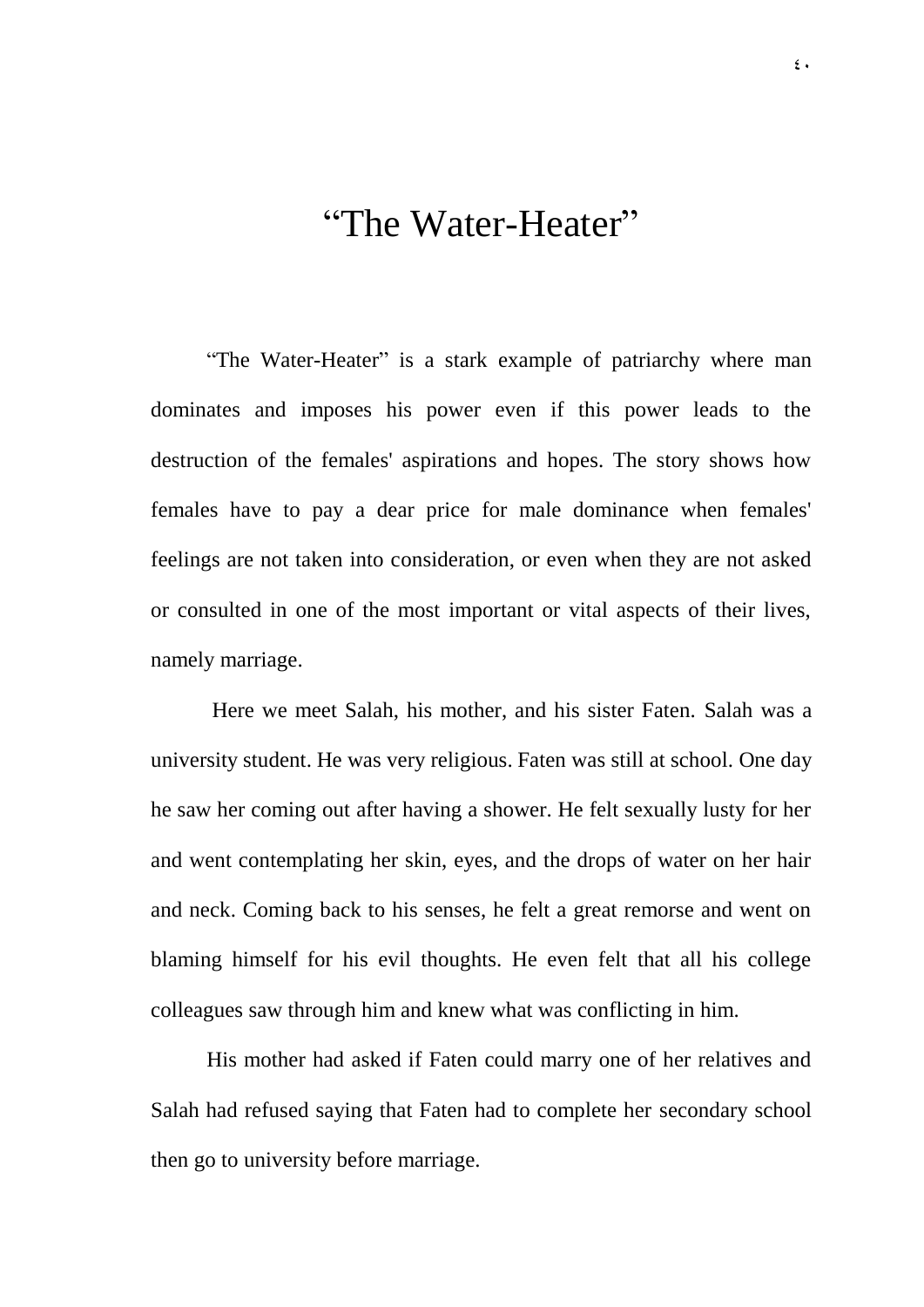Now to free himself of the situation he found himself confronting, he called his mother and told her that it was better for Faten to marry. Faten "accepted everything he did and everything he said – without questioning" (70).

Joseph Massad\* argues that Salah "makes his sister pay for his sinful thoughts by marrying her off to a cousin sabotaging her plans to continue her university education".

We notice, in this story, that neither the mother nor Faten would question Salah's decisions. The father was dead and Salah was the man of the house. He would refuse Faten's marriage at first, then decide that she must marry. The mother's and Faten's complete submissiveness and obedience can be related to social traditions in male-dominated societies, and Salah's stand expresses patriarchy in such societies where women have to obey men's decisions no matter what the consequences are.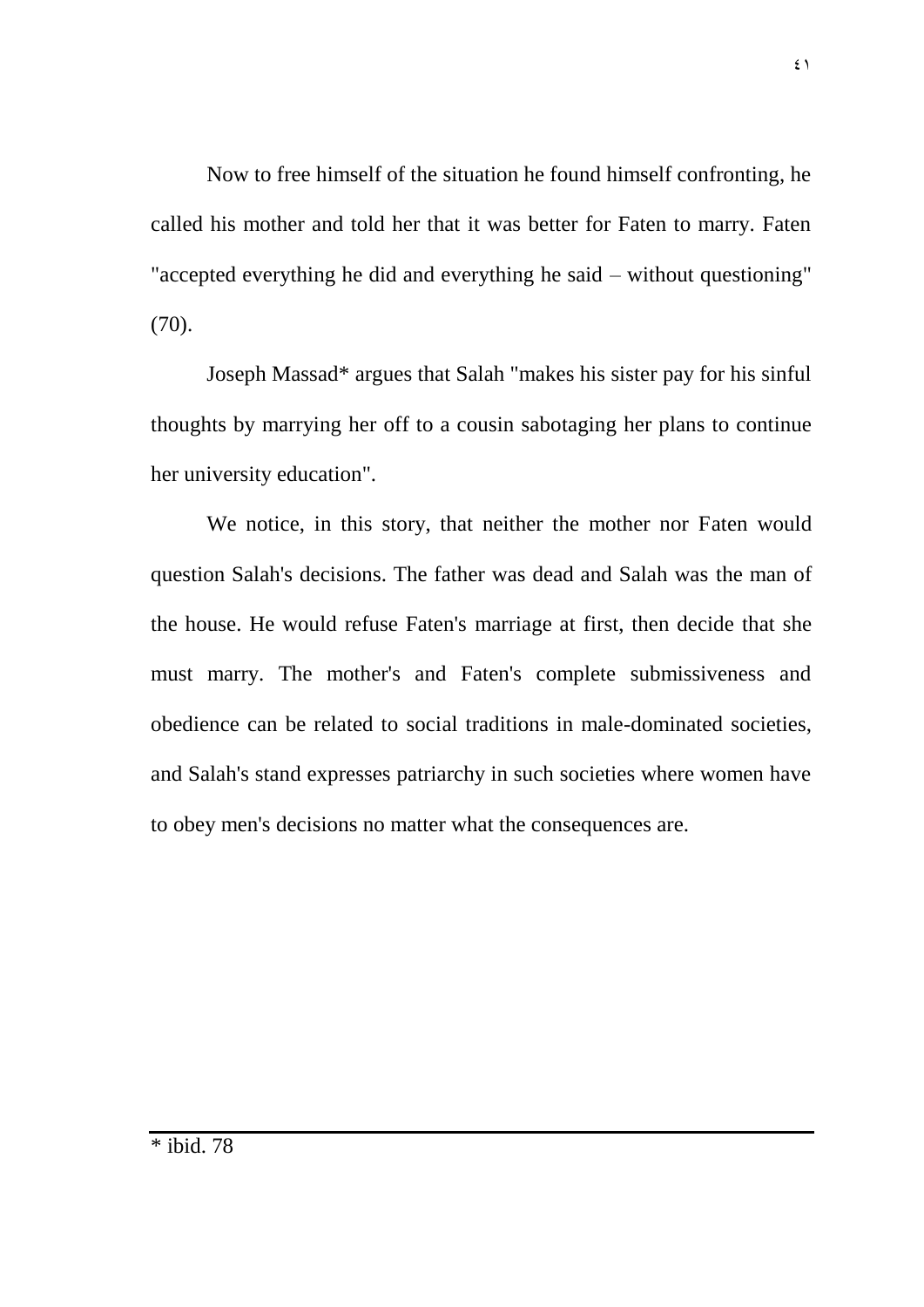### "Mandy"

"Mandy" is one of the few stories of Soueif's written in a comic style, but a critical study of this story shows deep implications. The main goal here is that women's problems are almost identical in many aspects. Consequently, feminist activities need to be addressed to women at international scale that is whether they were from the East or West.

The story is written in the style of letters, two by an Eastern woman, supposedly Egyptian, called Asya, and one by an American one called Mandy. Both women were no more than toys in the hands of the Egyptian handsome young man, Saif. Asya and Saif were not divorced when he fell in love with Mandy, and Asya described him saying that "he does what he wants and screws the rest of the world" (95), which shows how selfish he was.

Asya felt a bang of jealousy (91), but she did nothing except criticizing Mandy who, to her, was not pretty enough, and who was weird in her casual clothes. Mandy, on her side, went on criticizing Asya who was so friendly that she, Mandy, could have thrown up, and who invited both Mandy and Saif to a cheap restaurant in a dirty area, where "everybody else there was either some bearded old woman (sic) or a harassed young mom" (93).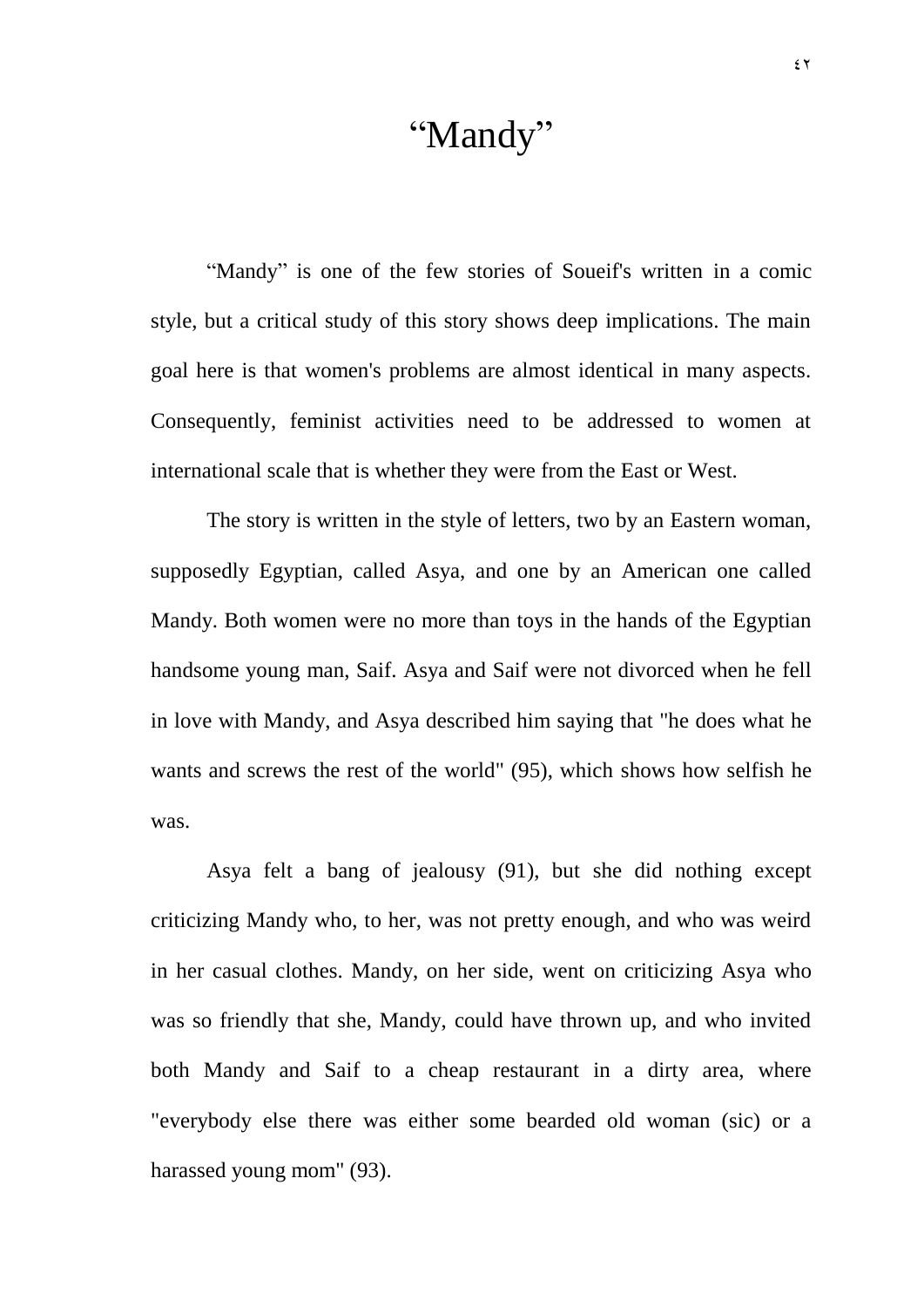Saif who fell in love with a woman while he was still married to another one, was earnest in his new love. The story ends with him taking Mandy "to meet her folks, or he could be getting rid of her." (101)

The feminist element here appears in the fact that both women were treated unfairly by one man despite their different cultures and nationalities which shows that women, no matter where they come from are likely to fall in the same trap, namely the deception of the other sex. Deception, any how, can not be regarded as an exclusive behaviour of men, who may also be the victims of women's infidelity.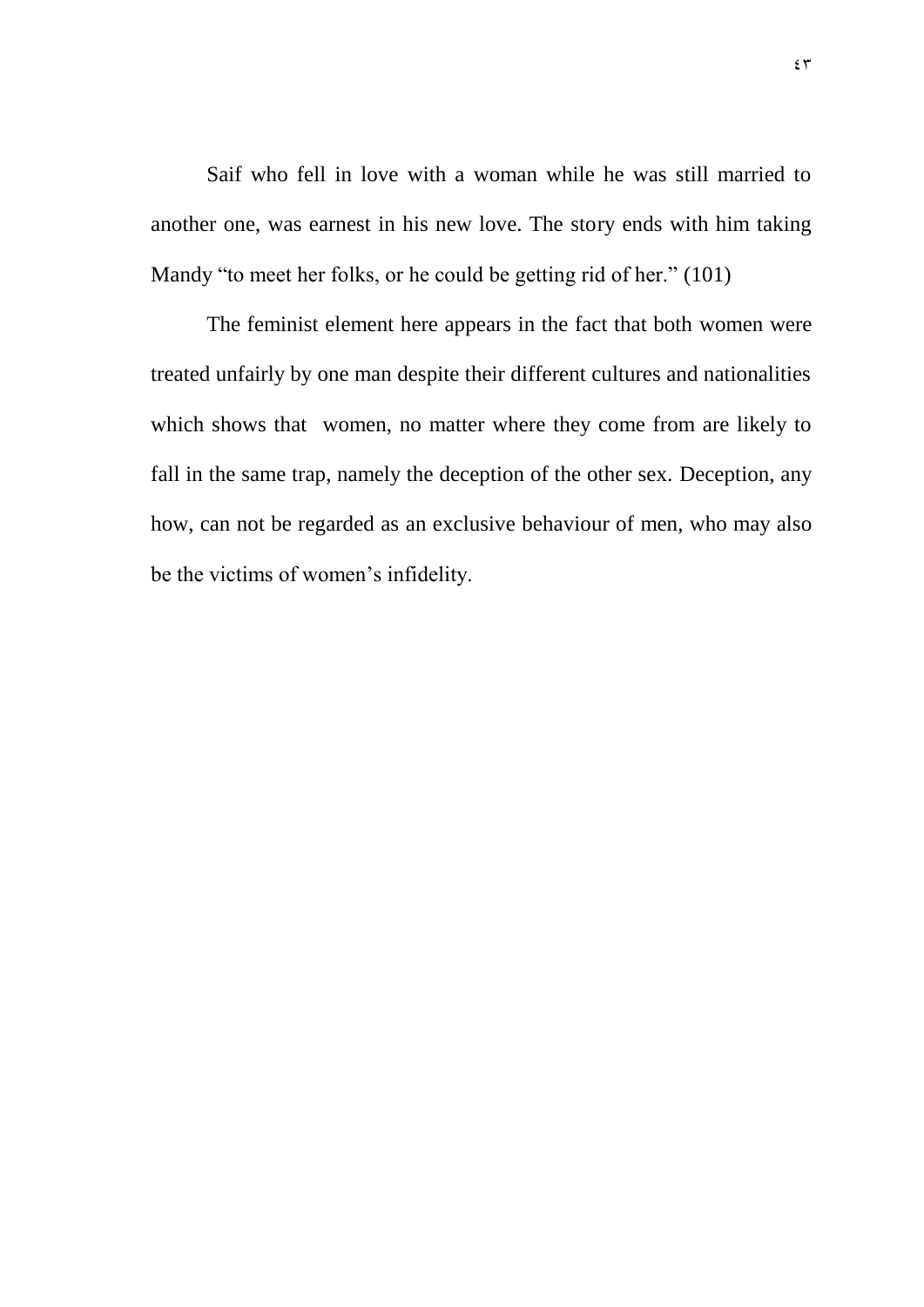## "Satan"

We have already witnessed family interference in women's lives in "The Suitor" where the family went on and on urging Marianne to marry, and in "The Wedding of Zeina" where the family and the relatives chose Zeina's husband without even counseling her or asking for her opinion.

In "Satan" we again meet Asya and Saif, whom we had met in 'Mandy'. This time, they had separated for about a year after their nine-year marriage. Saif was at that time living in a hotel with Clara. "She isn't the first, There were others before her and there are going to be others after her", says Asya (111).

Asya did not seem sad or even annoyed to get rid of this man who, though married, went from one woman to another, from Mandy to Lady Caroline and now Clara.

This is the first feminist element in the story, namely the man's indifference to his wife's feelings and treating her as a piece of furniture in the house.

But in this story we have another feminist concern. We know that Asya was desperate for retrieving her lost love. Saif was no longer her beloved man, and she was planning her life accordingly, but she was faced with a formidable interference of the family to convince her to go back to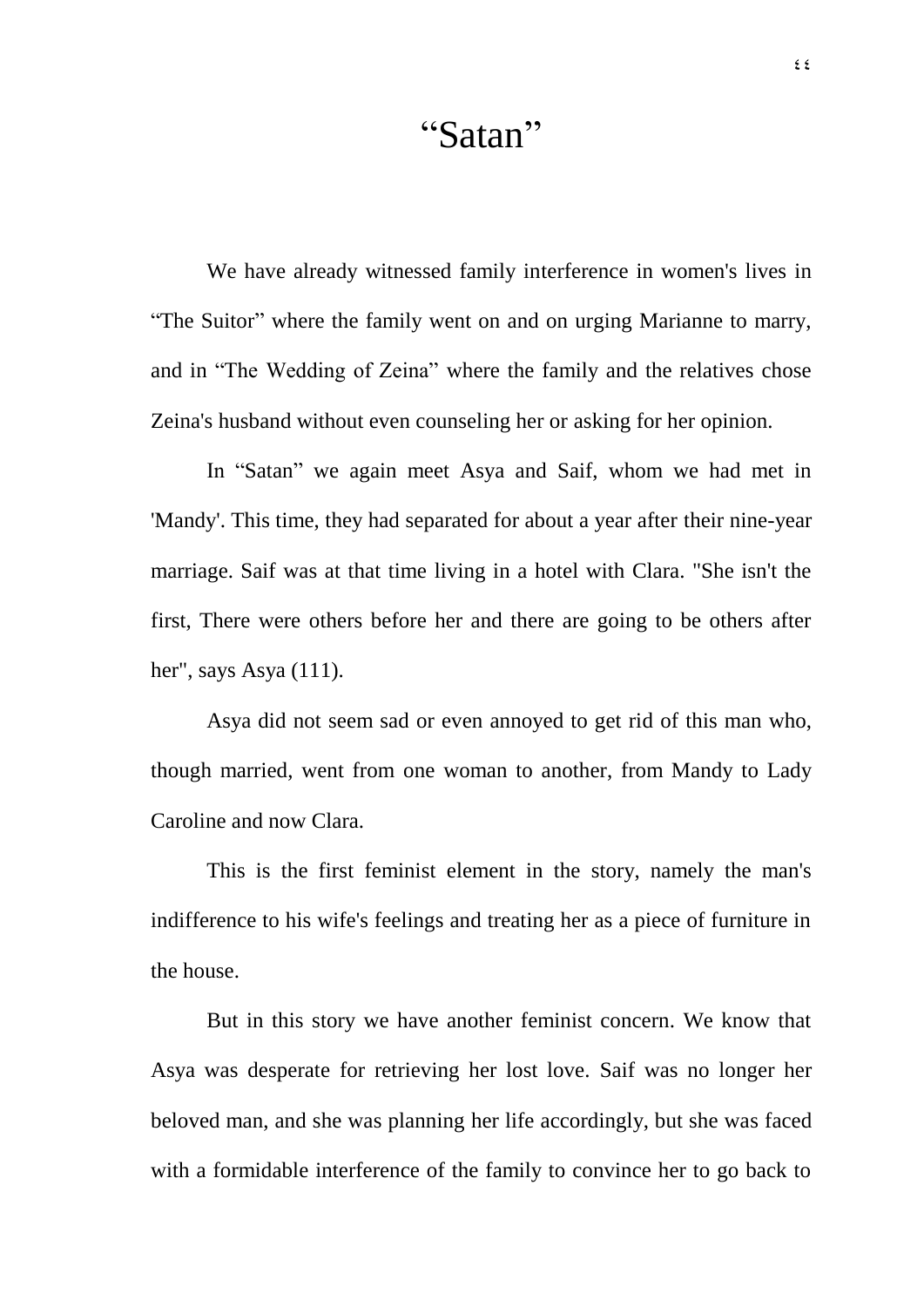Saif and to get pregnant so that the family ties, between her and Saif, be stronger. Her mother-in-law, Saif 's brother, Hussein, , and her sister-inlaw, all came from Cairo to London and went on and on talking to Asya and not to Saif who was away with Clara in a hotel.

Asya tried to convince them that she no longer loved Saif and that she was not sorry to leave him because of his being a womanizer, but none of them showed readiness to understand her stand, and all they wanted and urged her to do was going back to him, no matter what he or his behavior was. Saif 's mother regarded the matter as "just a little quarrel and it will pass" (111). The mother was even ready to 'kill' Clara and called her 'a trot', but Asya objected to that saying that what happened was "a sort of normal behavior . She [Clara] met him and he was a single man-separated" (111).

Asya tried hard to convince her mother-in-law and her sister-in-law to keep away, not to interfere, and to let her and Saif have their freedom in choosing the line of their life but her attempts failed, which made her at the end of the story leave the house and run out of it leaving the intruders argue as they wanted.

In this story, Soueif presents two feminist concerns. First, we meet the husband who was living away in London with his Egyptian wife, running after women, and then we have another feminist concern, namely the rigid stand of the family who was not ready to see the whole picture and the fact that Asya no longer wanted to live with such a husband, and they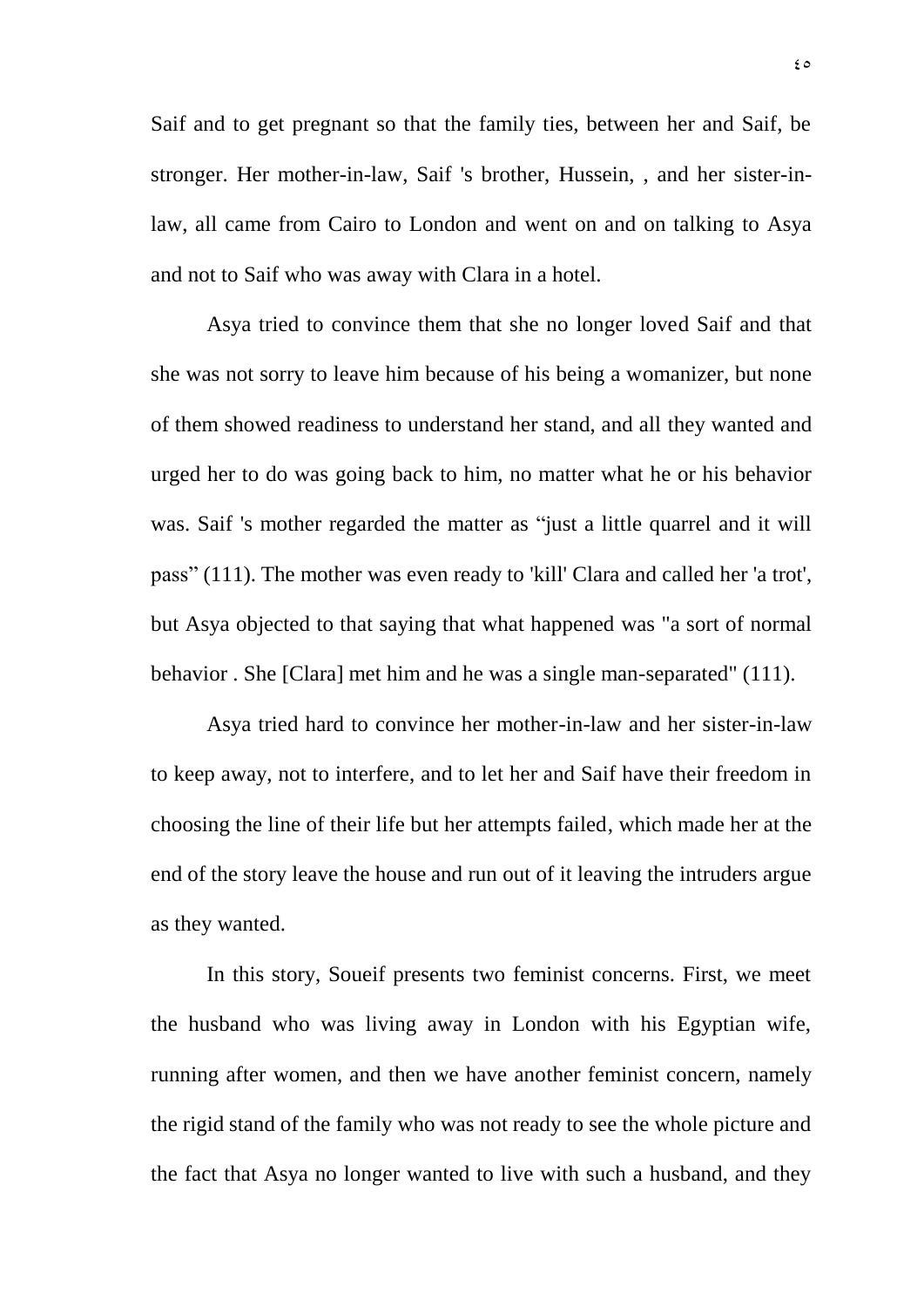went on and on pressing her, and not Saif, to go back to her husband. Asya was besieged with unwanted love and had no alternative but to escape so that she could find her way as she herself planned and not as they planned for her.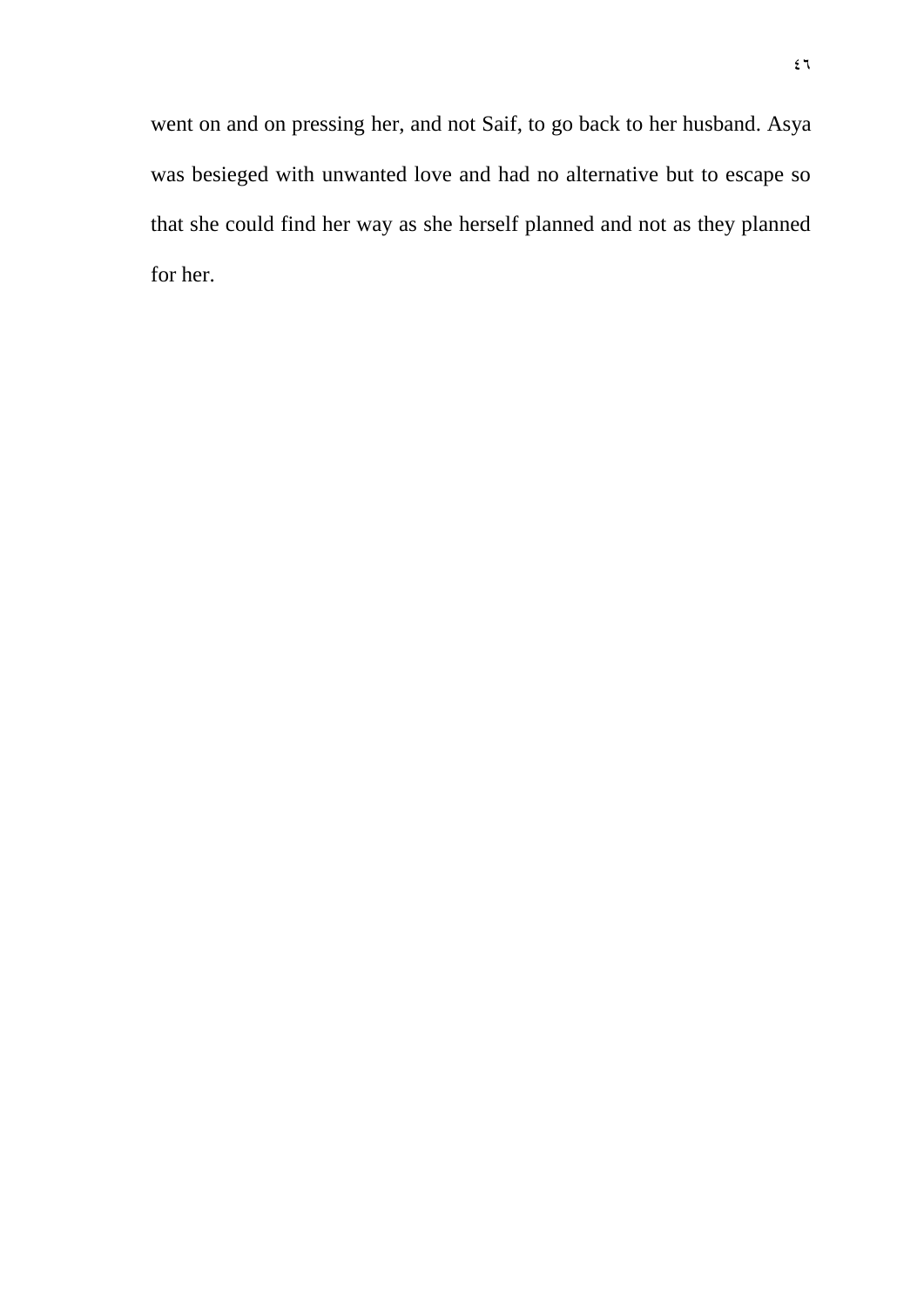### "I Think of You"

Economic reasons in general and women's search for economic independence or equality with men in particular are among the feminists concerns since women's economic inequality with men necessarily keeps them dependent on men. Women's search for economic independence may lead to negative consequences instead of positive ones as we can see in this short story.

Here, an Egyptian female teacher was living in an Arab Gulf country with her young daughter, while the rest of her family were in Cairo, and her husband was in London. Our heroine was in hospital, suffering from her family, with no visitors except her daughter on the one hand, and from her feeling that she belonged to another culture on the other. Her doctors were not Egyptians. The women around her in the hospital behaved in a way that she was not accustomed to. In addition to her pains, she was pregnant and worried about her baby. He, the baby, "does not move and I imagine him gasping for breath as the cord that connects us fails to deliver the oxygen he needs" (146).

The Arab women in the hospital criticized her for marrying an English man. "But how can you marry an English man?", asked one of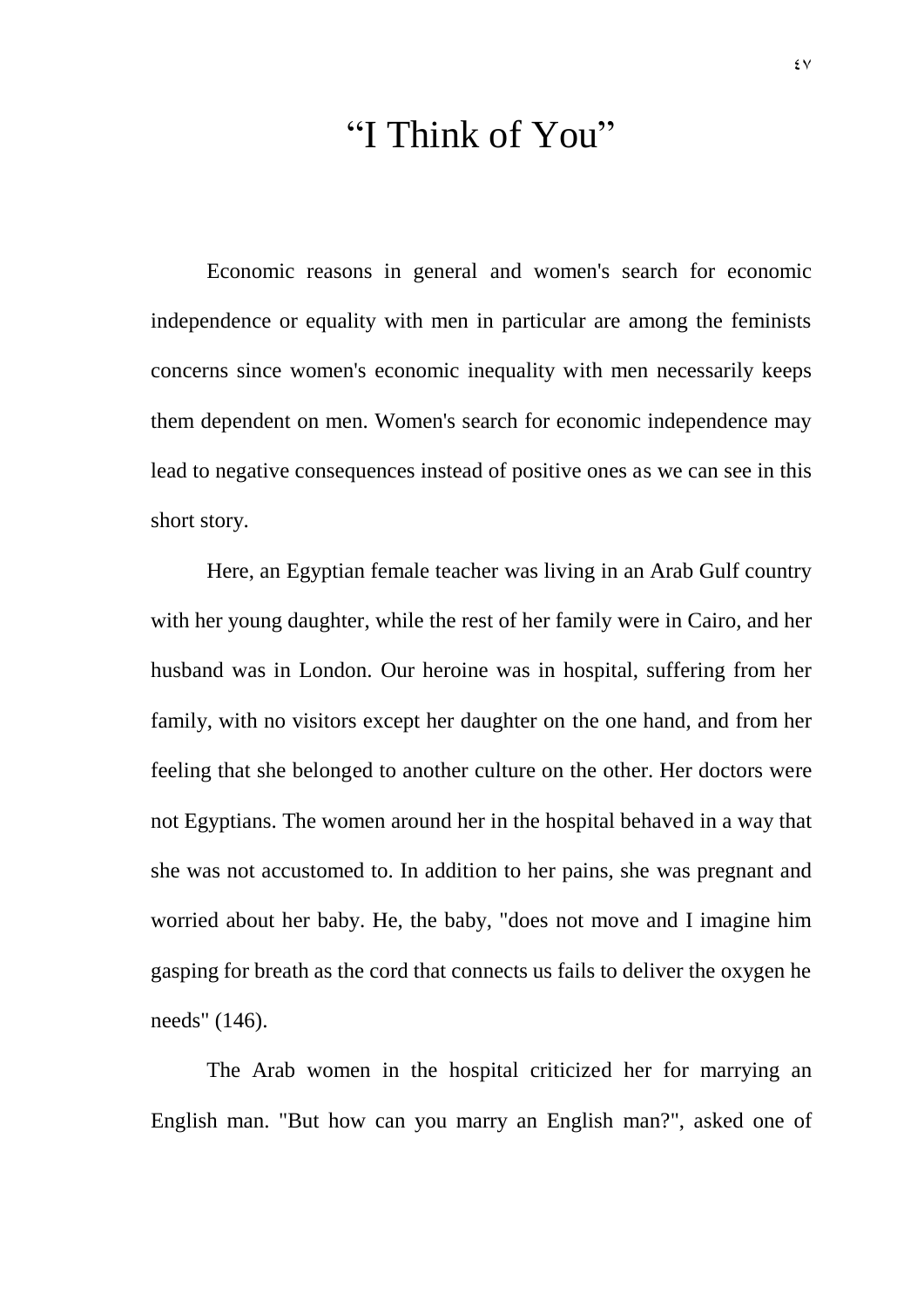them, adding "They are all animals there", while the Scottish matron criticized the Arabs saying, "They are animals these people" (144).

The heroine found herself surrounded by conflicting cultures and that added to her feelings not only of pain but also of loneliness. Her economic needs which led her to work away from her husband, her country and her relatives threw her into a complicated situation of pain and a torturing feeling of isolation. "What about tension?" She asked adding, "What about misery? What about loneliness" (144). She, then, was wondering if the price she was paying for money is worth it, and this is what Soueif is asking and leaving the question for women to answer. She wants women to balance their economic needs and the price they will pay in order to gain what covers these needs. She sees that family relations need to be taken into consideration, otherwise women will suffer a lot in their search for money as a sole goal.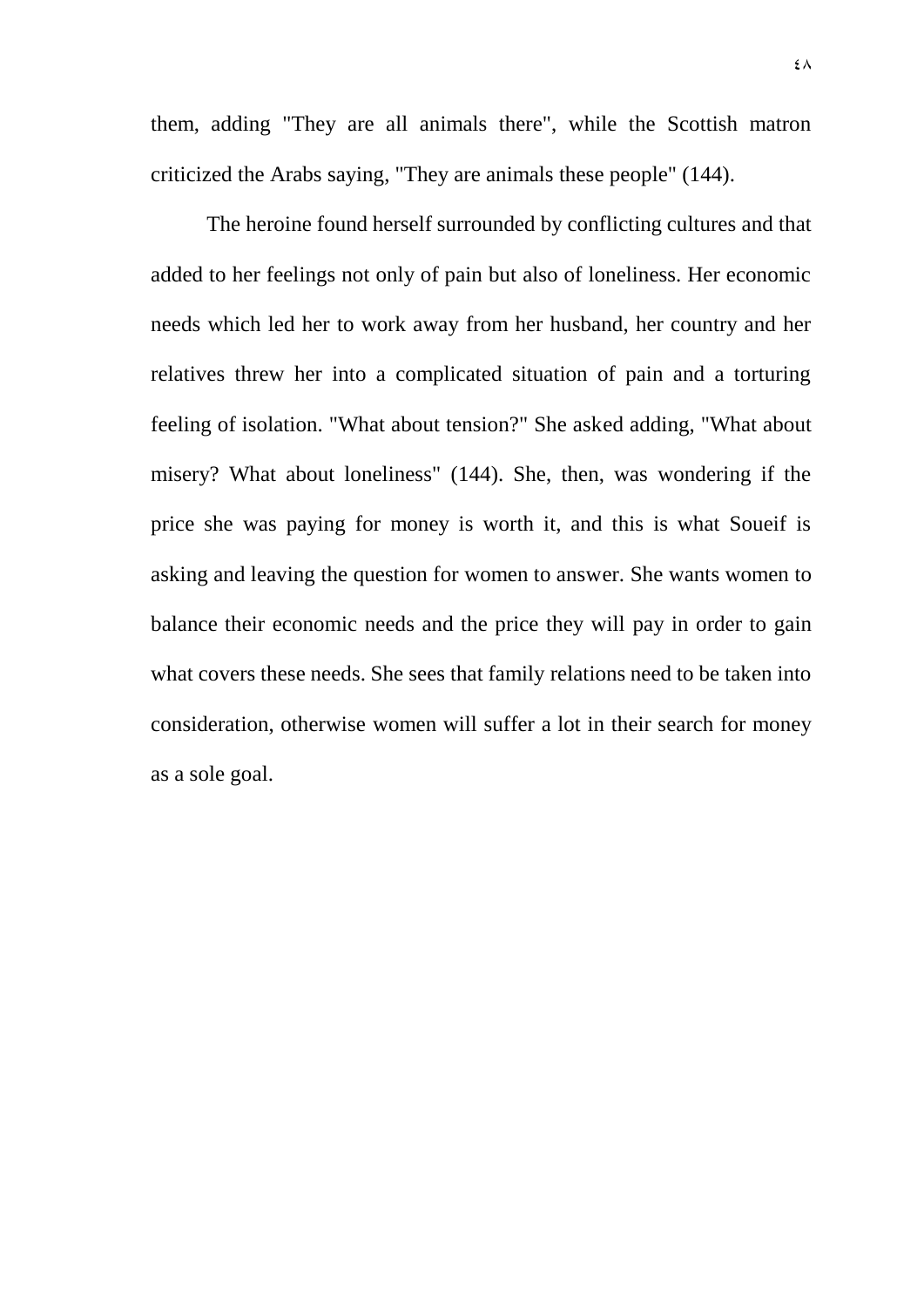## Chapter 3

# In the Eye of the Sun

1992

(A Novel)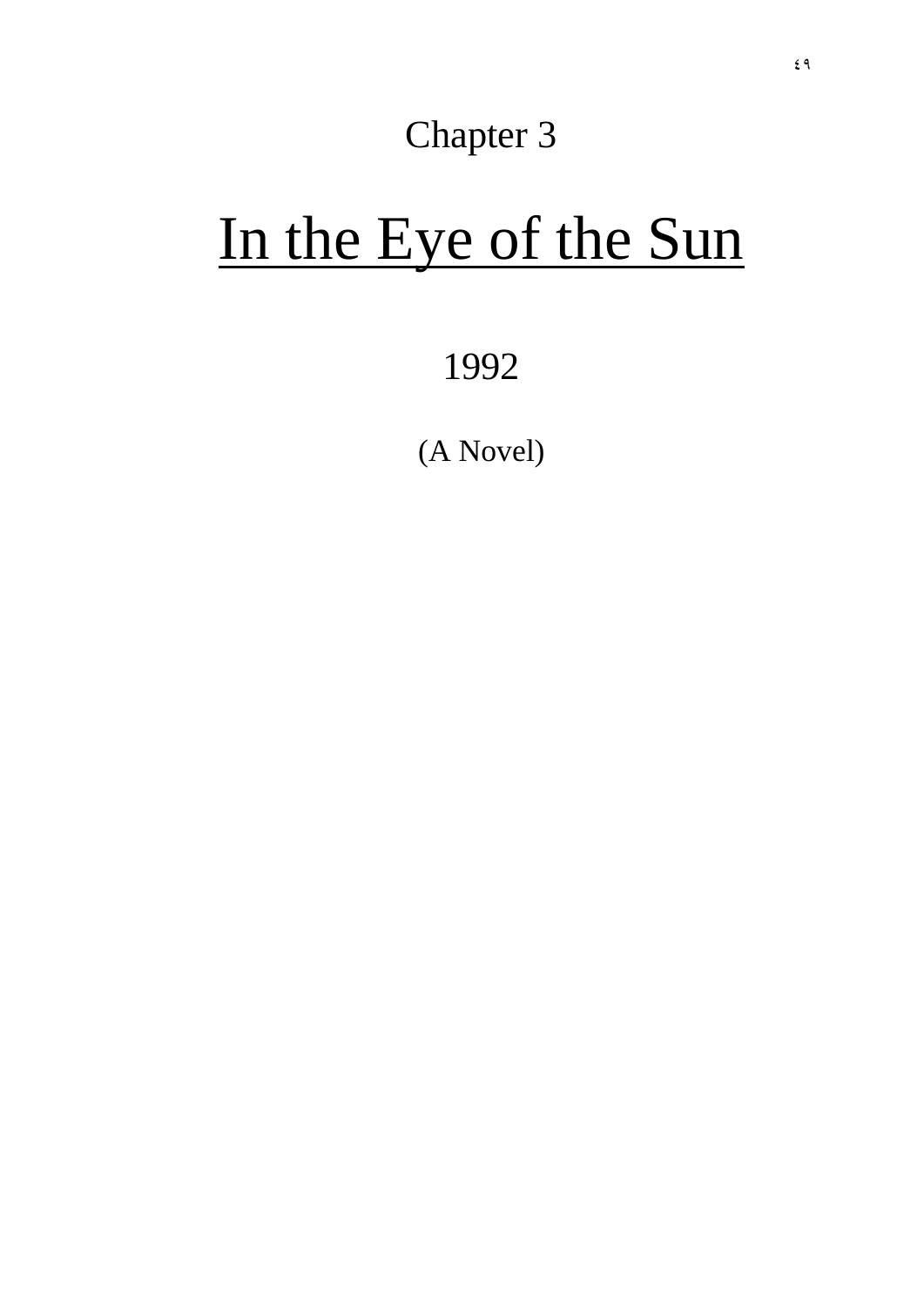#### In The Eye of the Sun

In this novel, Soueif expresses her feminist attitude, her sympathy for women, and her understanding of their feelings and desires. Here we have more than one story leading to this end. Issam, the Muslim young man was in love with Chrisse, the Christian girl. When he intended to marry her, his family firmly stood against this marriage (91). Asya, one of his relatives, defended this marriage saying that Prophet Mohammed himself married a Coptic woman, and that there would be no harm in such a marriage, but no body would listen to her and the two lovers lost their unfulfilled love.

Here Soueif presents one of her feminist attitudes, namely that religion should not stand as a stumbling block in the face of lovers when it comes to marriage. Issam was killed in the 1967 war, and this is symbolic of the tragic ends of such love in our Eastern societies. Philippe, the Greek Christian in "Chiz Milou" had to convert to Islam in order to marry a Muslim woman, and Sarah the Christian in "The Suitor" was deserted by her family when she married a Muslim.

Family intervention in their daughter's marriage was not related only to religion differences. A friend of Asya's called Noora loved a Palestinian young man, but her father did not approve of this marriage simply because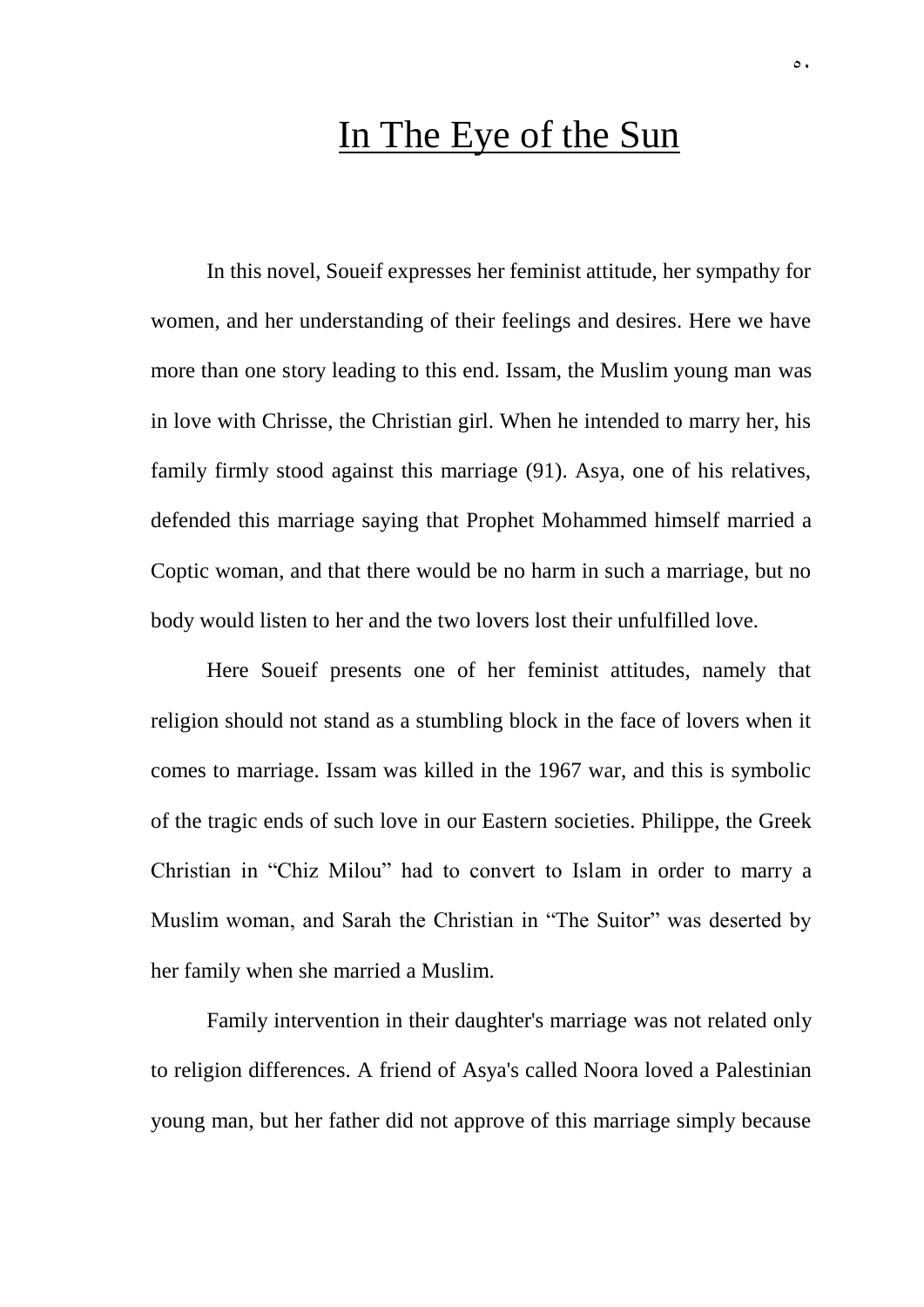it would lead to needless problems. Noora's father warned that he would disown her if she married that man.

These subsidiary stories lead us to the main story of this novel which is the story of Asya and her torture being divided between unfulfilled love and the search for desire fulfillment. Asya fell in love with Saif, an intelligent and elegant history graduate. Her father insisted that the engagement should wait until Asya had finished her secondary school. During that period Saif behaved in a way that did not satisfy Asya. He would not accept to make love to her though she saw that that was their right. Instead of sitting with her, he would sit with her father, mother and the rest of the family. This educated character had another face which feminist activists stand against. He was a domineering male who neglected his wife's sexual desires. Even after their marriage, he rarely made love to her. She, strangely, got pregnant but then had miscarriage, to make things worse and more complicated between them.

After their marriage, Asya travelled to London to study for her Ph.D. in English literature, while he stayed in Beirut and Damascus working with the United Nations once and with the Syrian intelligence another time, but he would visit Asya from time to time on rare occasions.

Asya, insisting on her right as a woman, fell in a sexual relation with a student called Gerald Stone. Their relation was void of the warm love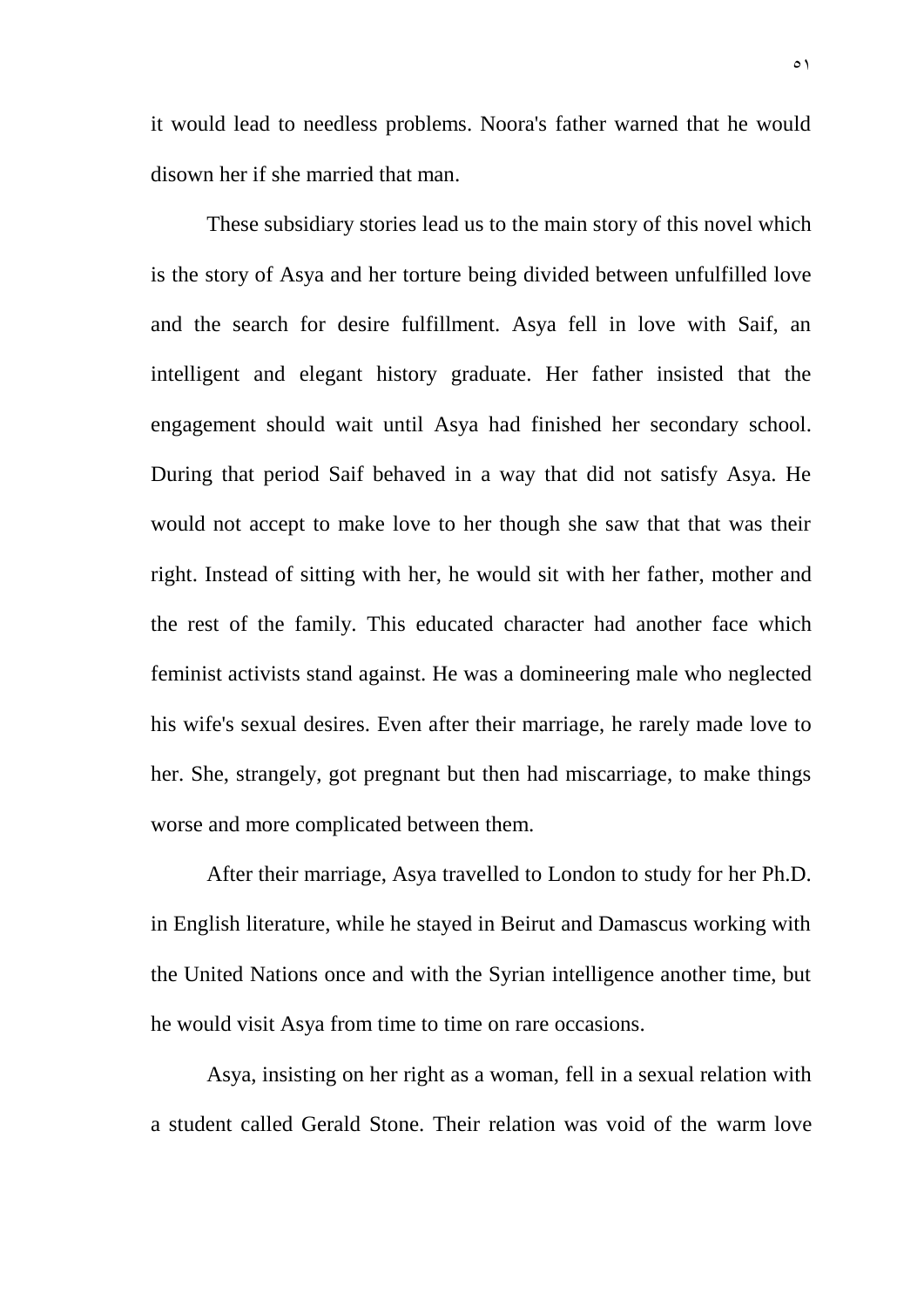which is supposed to be between lovers. She needed sexual fulfillment that she did not have with Saif. Her relation with Stone was merely physical.

Hind Wassef in her essay "The Unblushing Bourgeoise" (2) comments on In the Eye of the Sun saying, "It is with In the Eye of the Sun where Soueif takes her reader on journeys through meticulous descriptions of atmosphere, feeling and movement". Soueif really takes the reader from a historic period like the 1967 war to another like 1973, and from Cairo to London, but what concerns us, as far as 'feminism' is concerned, is the development of our heroine as a secondary school girl then as an adult Ph.D. student, and her perpetual insistence on getting her emotional and sexual rights which is one of the main feminist items.

On one of his rare visits, Saif interrogated his wife asking her if she had any relationship with Stone. Here, we have to remember that he had once said to her, "If you were to take a lover, I would expect you at least to have the decency not to tell me about it" (425), but when she confessed to him he went mad and began calling her bad names and went on and on investigating the details of that relation in a humiliating way. Again, Soueif reminds us of the masculinity some husbands subject their wives to. Even when Asya's mother came to visit her, Saif was not ashamed to describe his wife as 'a whore'. He was depicted as a hypocritic character that was not angry in defense of his 'honor' but for his 'knowledge' of his wife's betrayal.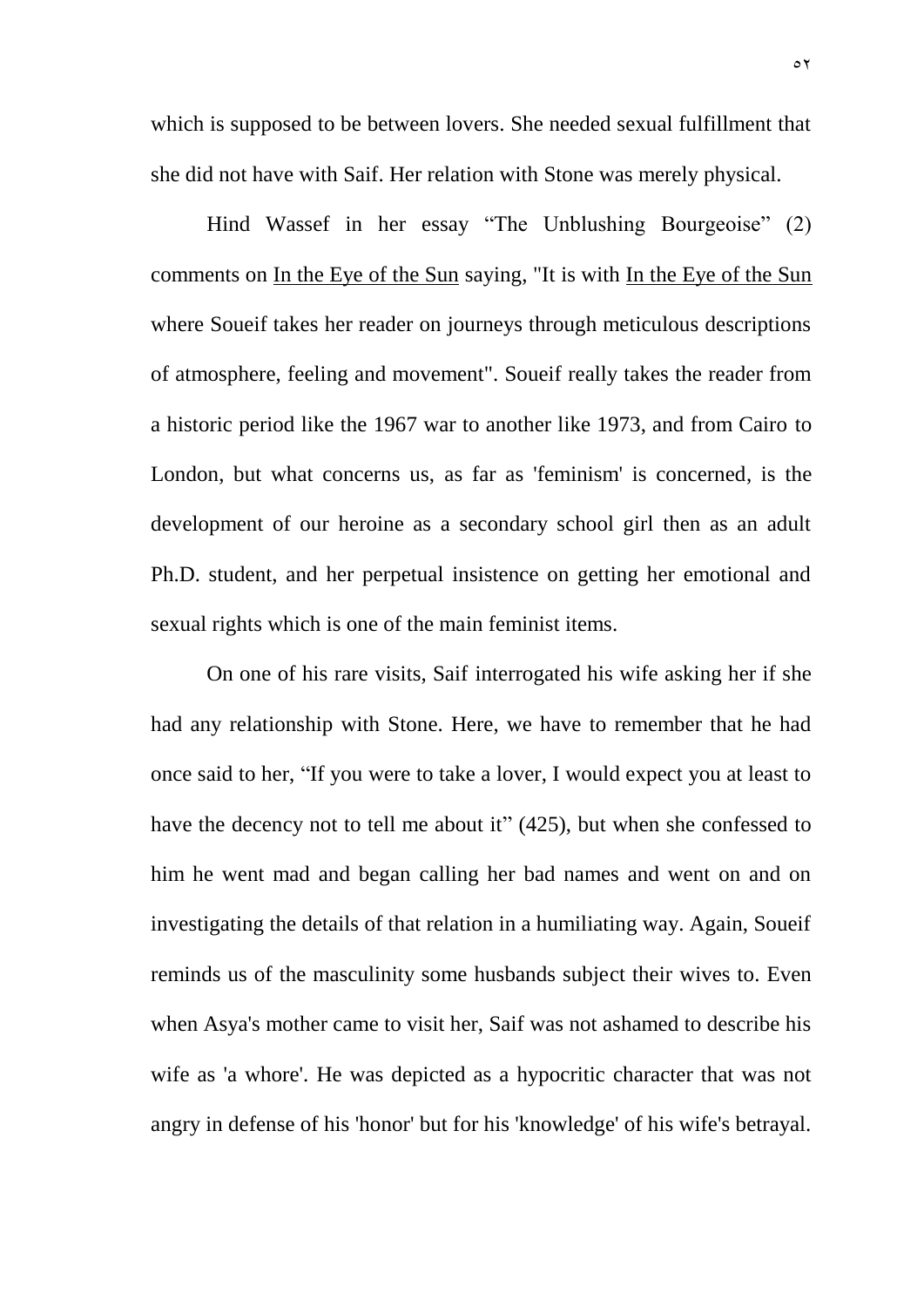It was alright for him if she betrayed him as long as she kept the matter concealed from him.

Joseph Massad\* argues that "the motor of the novel is Asya's quest to combine love and desire", while Angela Stephens in "Eye Catcher" (2) sees In the Eye of the Sun as "the story of young Egyptian woman's sexual and intellectual awakening from her adolescence in Cairo to her Ph.D. studies in England".

I think that Asya's quest for 'love and desire' was a means to an end, and not an end itself. Asya found that neither her sexually-weak husband nor her unemotional friend could help her build her character as a woman. She defied both and even defied her conservative society, all in a heroic stand to get her rights as a woman.

In the last scenes of the novel we meet Asya with her family then we witness her watching the statue of a woman covered in the sand with only her eyes seen. This is symbolic of Soueif's perspective of women's situation in the East where they are hidden behind bars and bars of social norms. They can see but they can't talk, and this is the tragedy of women in the Third World as Soueif sees it embodied in the eyes of that woman statue.

In the Eye of the Sun embodies a number of Soueif 's outlooks regarding feminism. She talks about religion, unfulfilled sexual desire,

\_\_\_\_\_\_\_\_\_\_\_\_\_\_\_\_\_\_\_\_\_\_\_\_\_\_\_\_\_\_\_\_\_\_\_\_\_\_\_\_\_\_\_\_\_\_\_\_\_\_\_\_\_\_\_\_\_\_\_\_

\* ibid. 76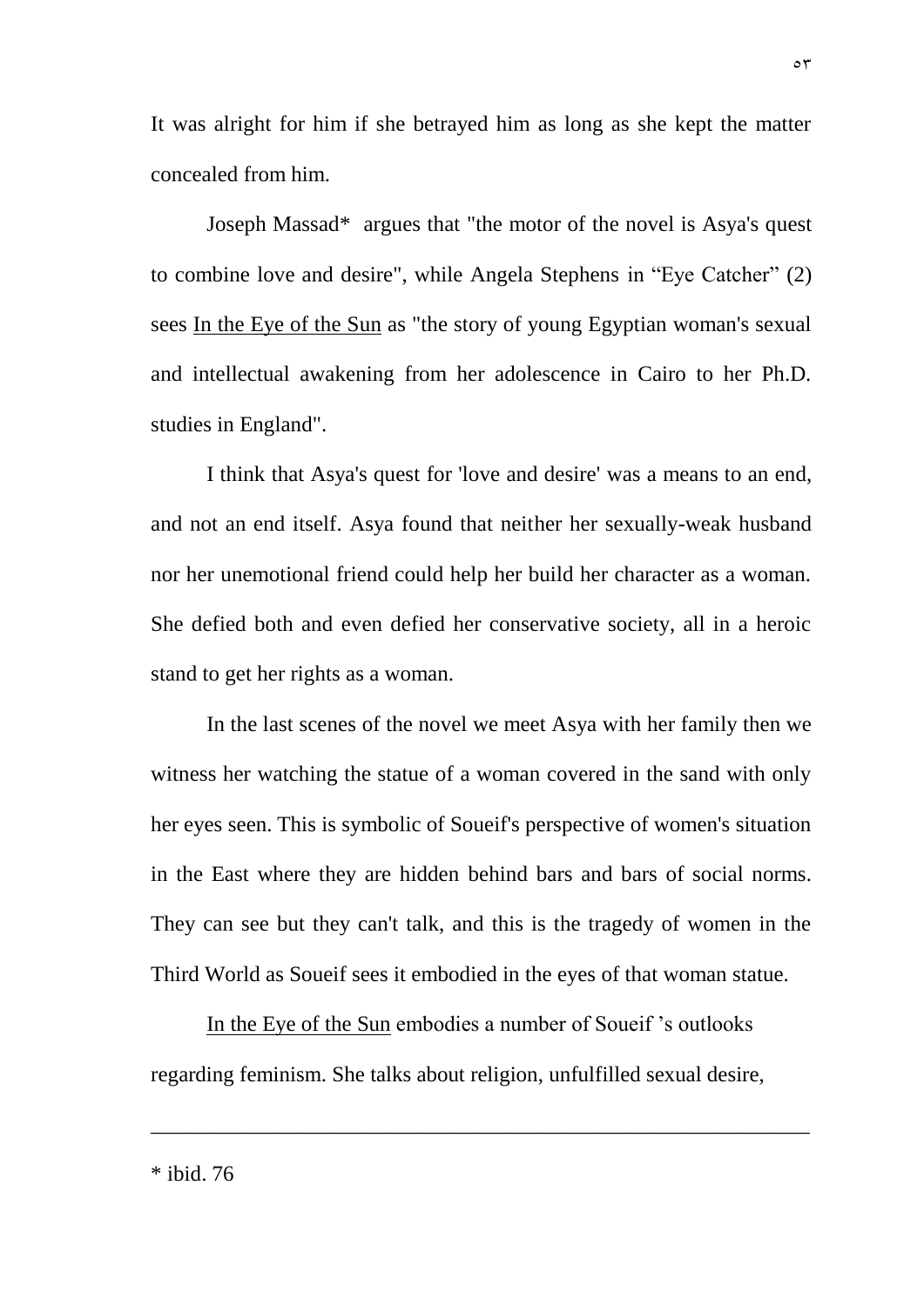husbands' oppression, and family's intervention. Besides, it talks about wives' infidelity and adultery which cannot be accepted by husbands who do not even look for the reasons behind such kind of behaviour. The novel is too long to be summarized in this study, but I have selected only the incidents related to feminism.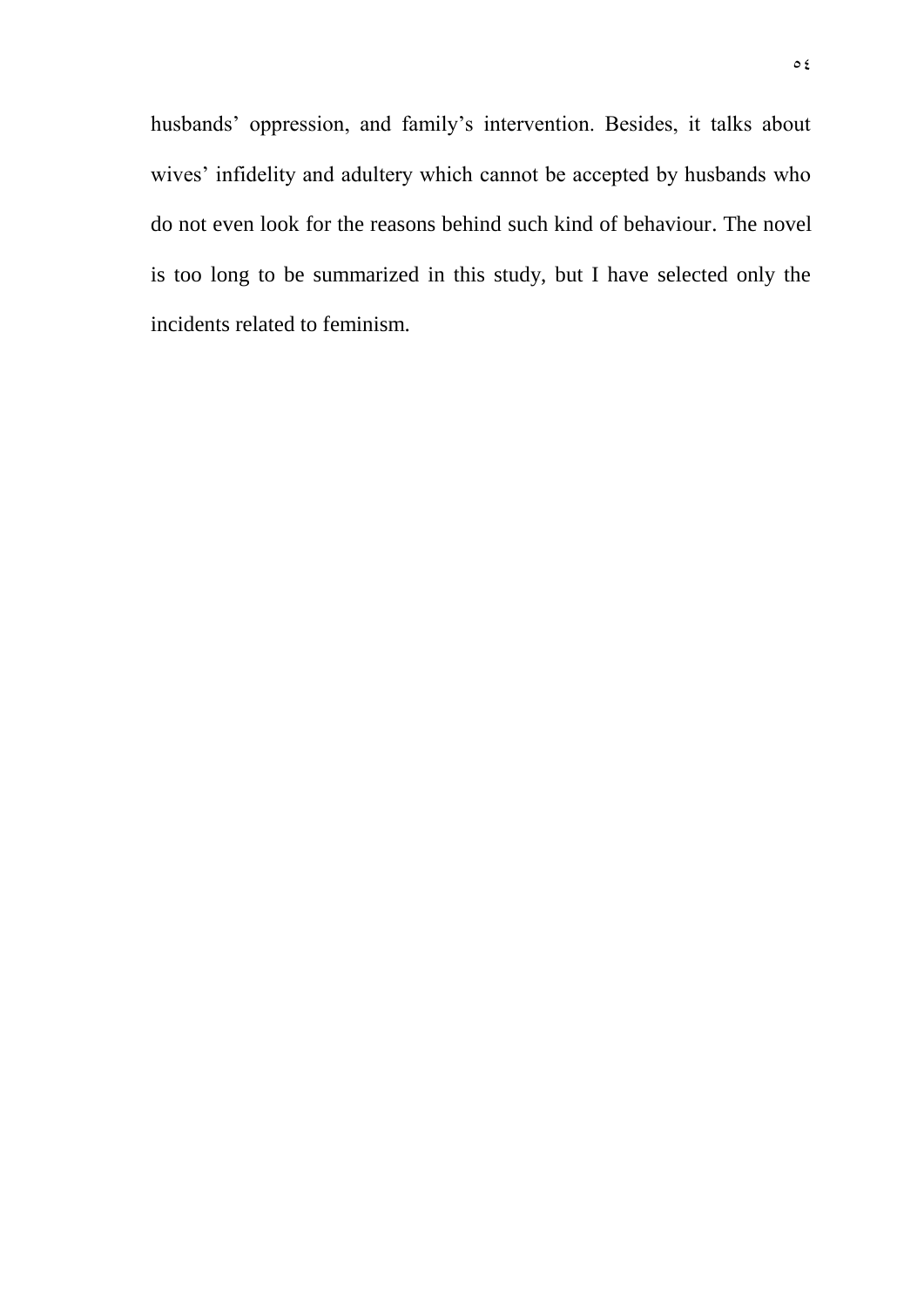## Chapter 4

# The Map of Love

1999

(A Novel)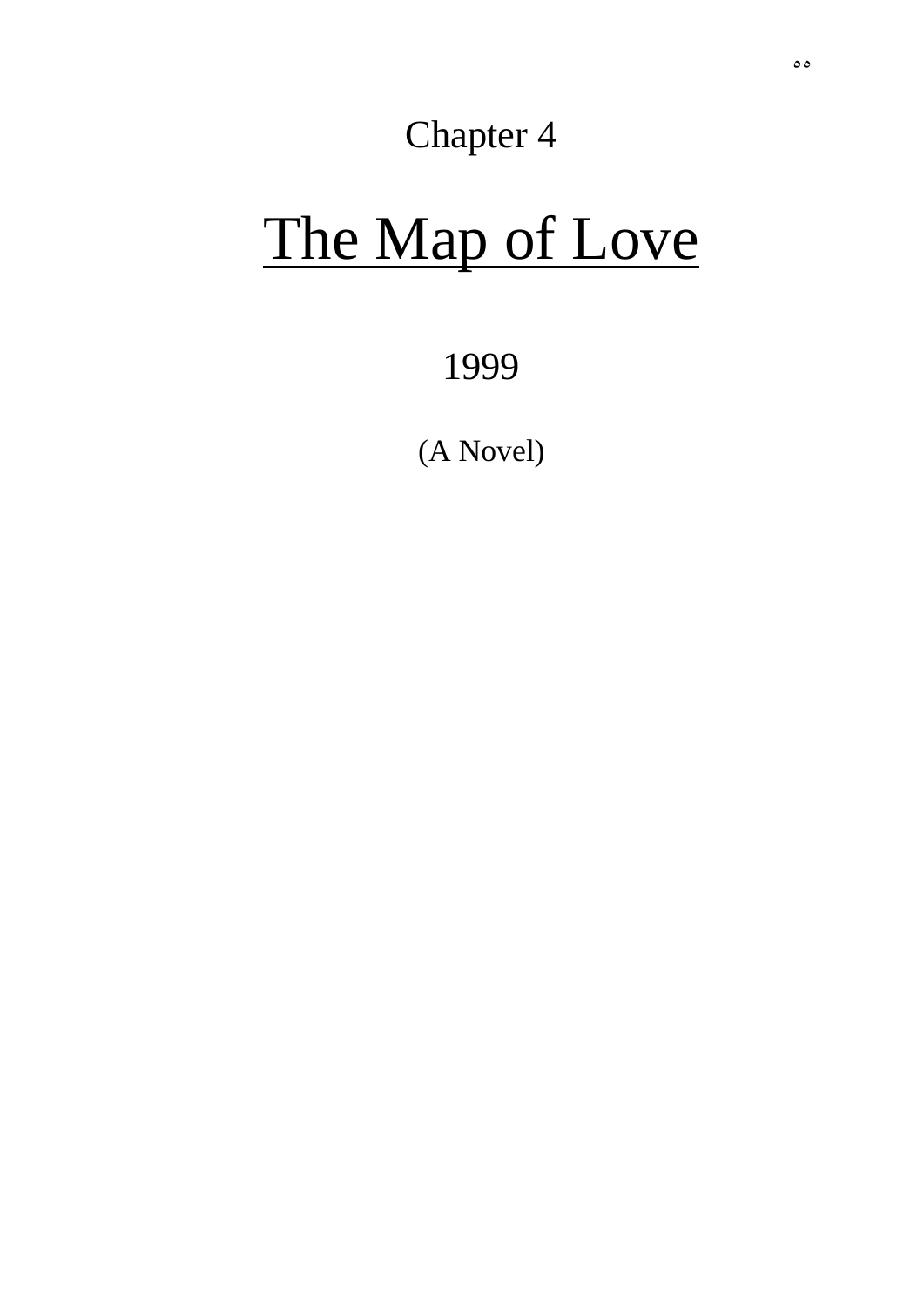### The Map of Love

This is a novel of romance and cultural relations in a historical frame covering a period of about one hundred years, starting from the beginning of the twentieth century and ending at its end. Lindsey Moore in "Translating Desire in Soueif's The Map of Love" (4) comments on the novel saying that "the Egyptian experience of colonization is placed within a wider and longer narrative of economic and political domination".

The Map of Love is also a feminist novel where the writer depicts masculinity and the harsh behavior of men towards women. Besides, she presents an important feminist item, namely 'sisterhood'. Sarah Gamble talks about sisterhood in Feminism and Postfeminism (315) where she says that "the notion of sisterhood conveys the implicit assumption that all women have certain areas in common on which a sense of identification can be founded".

The novel starts with an American young female writer called Isabel Parkman who came to Egypt in 1997 to write about the new millennium and how it was received and celebrated in Egypt. With her, Isabel carried a trunk which was left in the custody of her sick mother. The trunk originally belonged to Isabel's great grandmother Anna Winterbourne. It contained a lot of stuff, such as pieces of Arabic and English magazines and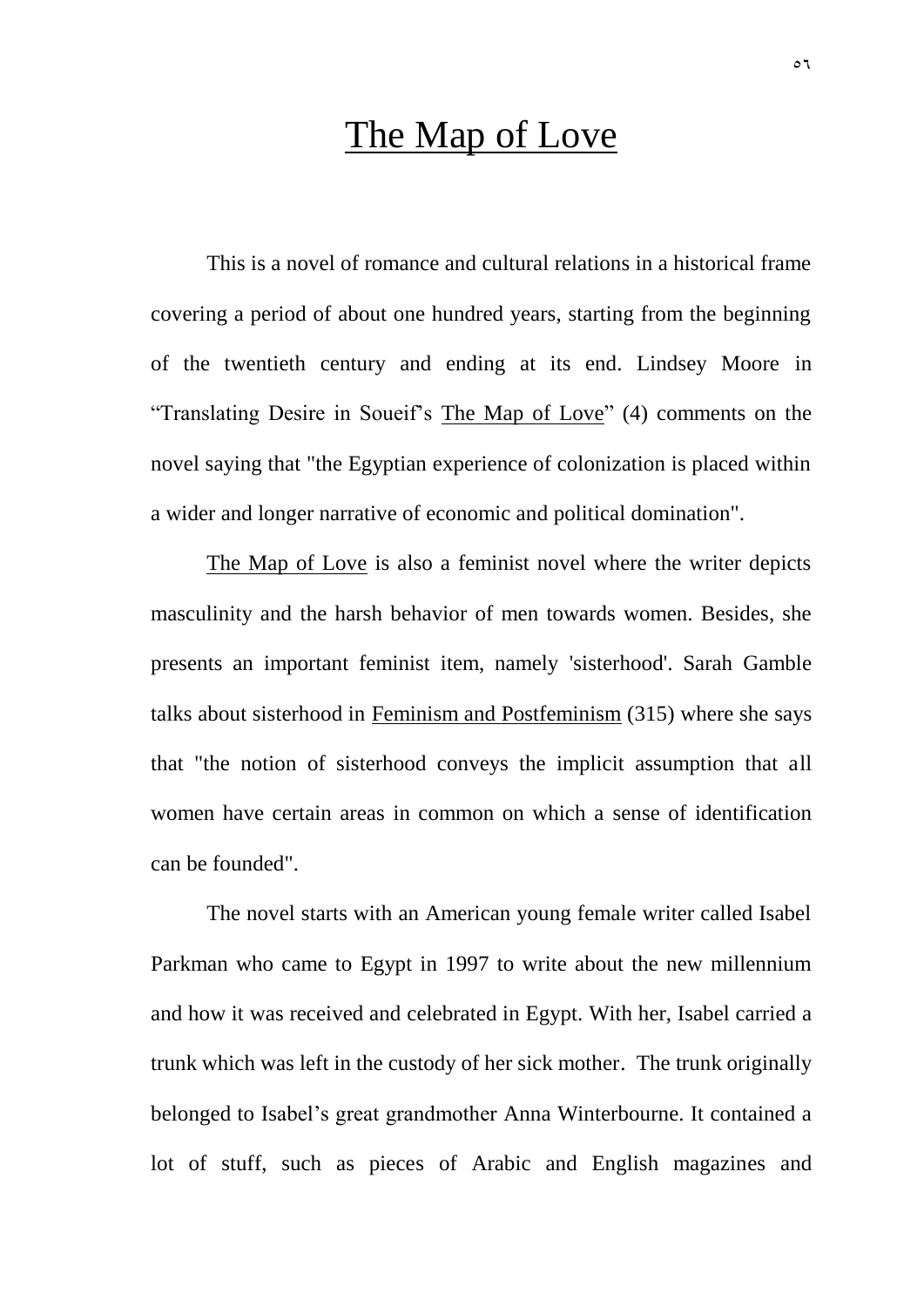newspapers, old books, and pieces of cloth, but the most important findings were letters sent from Anna Winterbourne while in Egypt to her father-inlaw Sir Charles in England, in addition to memoirs written by an Egyptian friend of Anna's called Layla al-Baroudi.

The letters and other sheets of newspapers and magazines introduce to us the first love story and its historical frame. We know that Anna's husband died in 1899 suffering from physical and psychological pain. He had served as an officer in the British army in the Sudan where he witnessed the atrocities of the British army. "An army of 70,000 British and 20,000 Egyptian soldiers loses 48 men and kills 11,000 of the Dervishes and wounds 16,000 in the space of six hours" (34). Anna's husband spent his last years isolating himself, not ready to eat or talk, suffering from remorse and his feeling of guilt until he died.

In 1900, Anna travelled to Egypt where there was a large British community, and Egypt was still under British colonization. There she spent most of her time visiting touristic places. One day she wanted to visit the Monastery of St Catherine. Afraid that she might be caught on the way, she put on men's clothes. On the way, she was abducted by some Egyptian militant youths and taken to the house of Husni Al-Ghamrawi, an influential Patriotic man. The first for her to see in that house was Layla Al-Ghamrawi, Husni's wife and the sister of an important character who was a lawyer and a political personality called Sharif Pasha Al-Baroudi.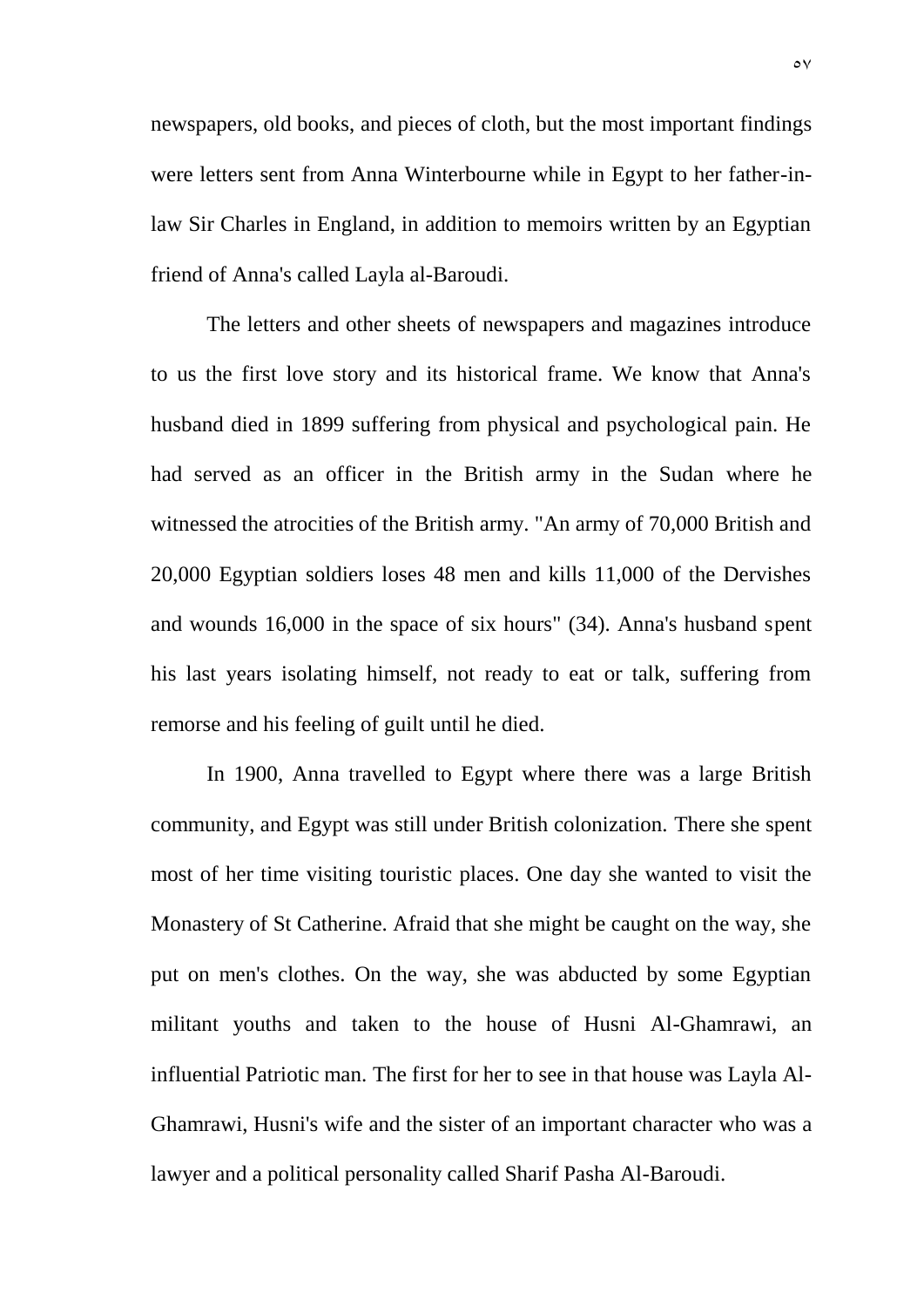Layla described Anna (135) saying, "I opened my eyes and found her looking at me. A beautiful European woman, her hair flowing to her shoulders in free golden waves". Sharif Pasha came. He and Layla apologized to Anna. Sharif insisted that he would take her to visit St Catherine on a trip that would take fourteen days crossing desert areas, valleys and mountains.

Sharif Pasha presents a masculine arrogant character who wouldn't accept a refusal to his instructions. "That was always Sharif's way: to issue firmans" (150). He had divorced his first wife after only six months of their marriage simply because as he said, "I can not live with a woman who has no key to my mind and who does not share my concerns. She can not, will not read anything" (151). Here Soueif gives an example of her feminist perspective leaving us to contemplate how this arrogant man completely ignored his wife's feelings and could not notice the difference in social status between her and himself before marrying then divorcing her, and why he did not ask himself about her destiny in a society that he knew how merciless it was towards divorced women.

During her stay at Layla's house, the two women liked and respected each other despite the religious, ideological and cultural differences. By time they became very good friends talking, visiting places, and exchanging views. This is the first example of sisterhood presented by Soueif to be followed by another example.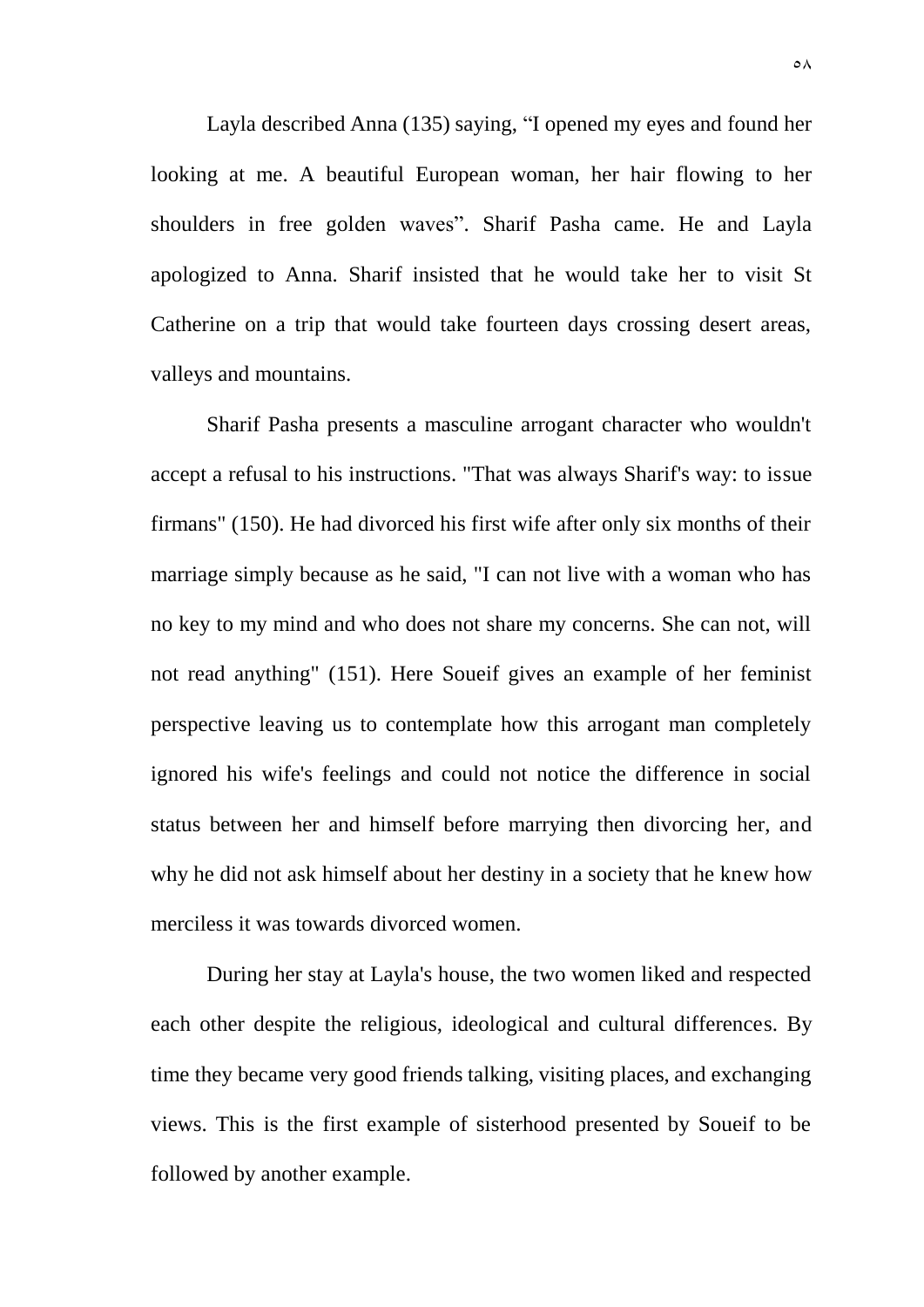Sharif Pasha, as already mentioned, insisted on taking Anna to St Catherine. This was followed by a love story that ended in marriage. Sharif, despite his love to Anna behaved in an oppressive way especially in economic matters. He was angry and scolded Anna when she once withdrew some money from the bank without his permission, though the money was from her own deposit. Later, Sharif Pasha was assassinated eleven years after his marriage. Anna then took her daughter, Nur, and left for England.

On the other hand, Soueif presents another feminist issue addressed by feminist activists, namely 'patriarchy'. Most of the members of the British community stood against Anna's marriage to Sharif Pasha. Even the then-ruler of Egypt, Mr. Cromer did not approve of that marriage. This stand, reminiscent of other patriarchal stands in Soueif's fiction such as "The Wedding of Zeina" and "The Suitor", shows how male-dominated communities do not give women the right to choose their spouses.

Soueif describes this historical period when the British army used to roam the streets, the Denshwai massacre when the British executed a number of the youths of that village in November, 1906 and the riots of the students against the British colonization. She also talks about important personalities of that period such as Saa'd Zaghloul and Mustafa Kamel.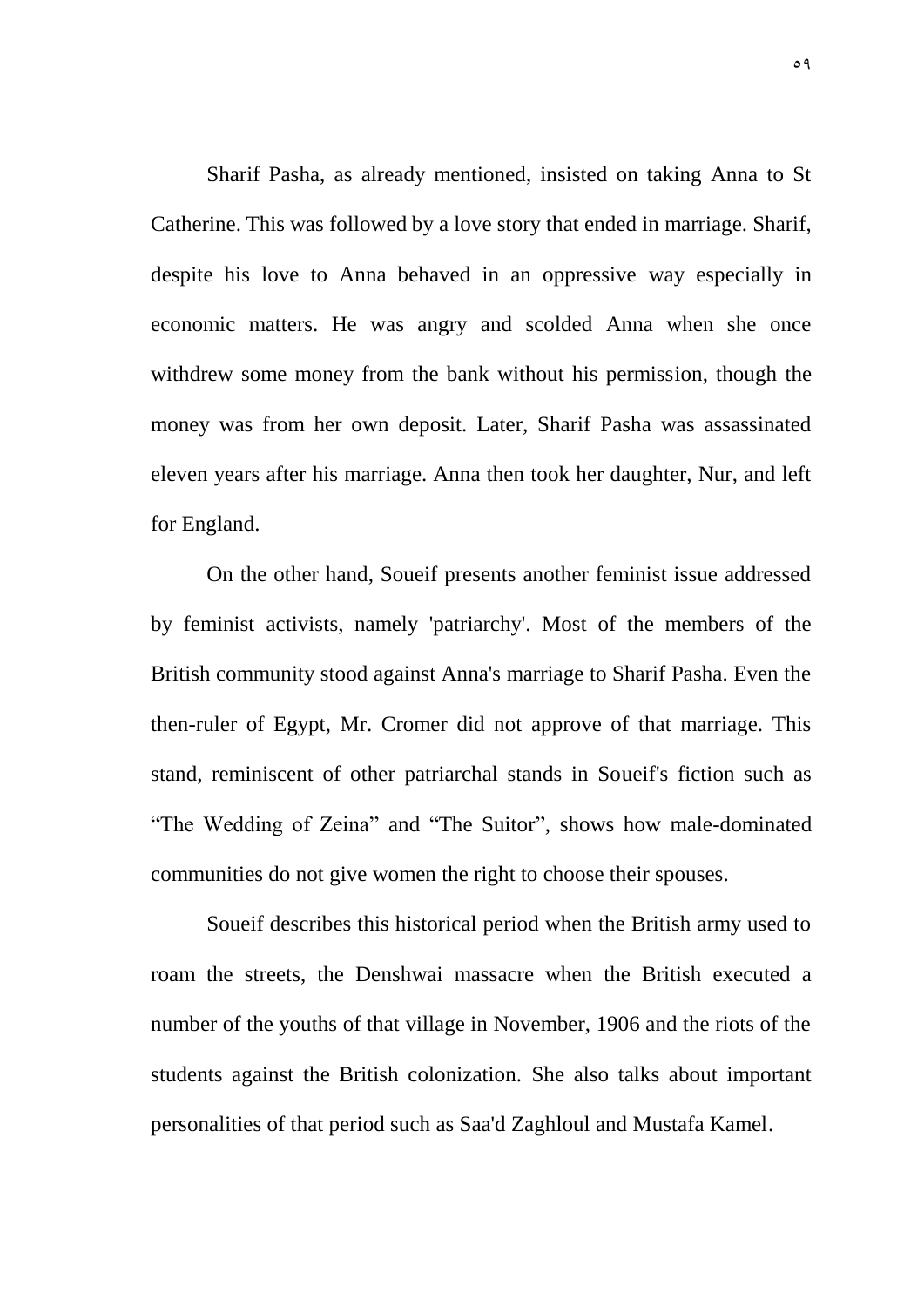While reading some of Anna's letters, a hundred years later, Isabel found Anna blaming herself for her behavior towards her husband during his illness saying, "If I had loved him better. If I had needed him more". Isabel commented saying, "We [women] are trained, conditioned to blame ourselves. This guy was inadequate, and somehow she, the woman, ends up taking the responsibility" (42). Isabel's comment shows Soueif 's sympathy towards women since they end up 'taking the responsibility' even if they spend years with sick men like Anna's husband serving them with patience and devotion.

We can notice parallelism in love and sisterhood between the stories of Isabel and Omar Al-Ghamrawi, Isabel and Amal Al-Ghamrawi, Sharif Pasha and Anna, and Anna and Layla Al-Ghamrawi.

When Isabel came to Egypt carrying the trunk of Anna, she and Amal discovered that they were relatives belonging to the same grandfathers and mothers. Isabel had fallen in love with Omar Al-Ghamrawi, Amal's brother, and it was he who had asked Isabel to take the trunk to Amal since she, Isabel, was travelling to Egypt. Before falling in love with Isabel, Omar had fallen in love with her mother Jasmine, and when he knew that Isabel was Jasmine's daughter, he felt that Isabel might be his daughter especially that he was far older than Isabel. He still went on in his love affair with Isabel. This shows, again, a behavior that Soueif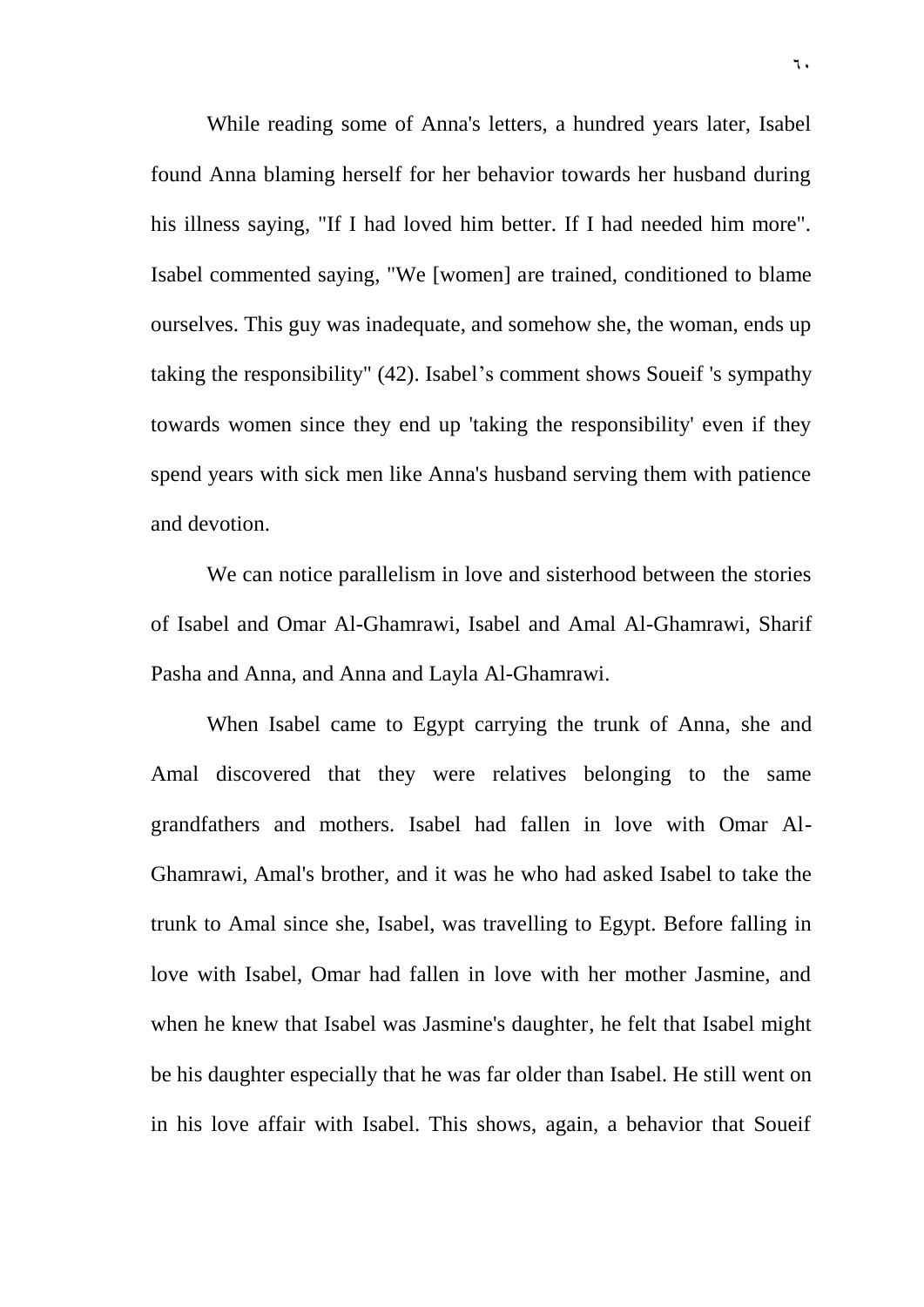attacks taking it as unacceptable and selfish since it expresses disrespect for women's feelings.

Gale Reference Team in "Contemporary Authors" (5) argue that the novel is "a romantic saga that spans generations", but I feel that this saga is stained with more than one black spot, as we see in Sharif Pasha's behaviour towards his first wife, and in the behaviour of the British community towards Anna.

Isabel and Omar, Amal's brother, had met at a musical party. Omar was a conductor, musician and writer who defended Arab causes. He parallels his great grandfather Sharif Pasha. Isabel described him to her mother, who had been in love with him before, saying, "He's older than I. Well, quite a lot older. He's actually in his fifties, but you'd think he was forty. He's tall, and he's got black hair, graying at the temples, very distinguished" (151).

Isabel and Amal became friends, especially after they had discovered they were relatives. Josef Masa'ad\* argues that "Isabel's friendship with Amal parallels that of Anna and Layla as a contemporary cultural bridge".

Reminiscent of Sharif Pasha's and Anna's trips in Egypt, Amal took Isabel to different places in Egypt especially to their old village Twasi where her family had built a clinic and a school, and during the land reform

\_\_\_\_\_\_\_\_\_\_\_\_\_\_\_\_\_\_\_\_\_\_\_\_\_\_\_\_\_\_\_\_\_\_\_\_\_\_\_\_\_\_\_\_\_\_\_\_\_\_\_\_\_\_\_\_\_\_\_

\* ibid. 80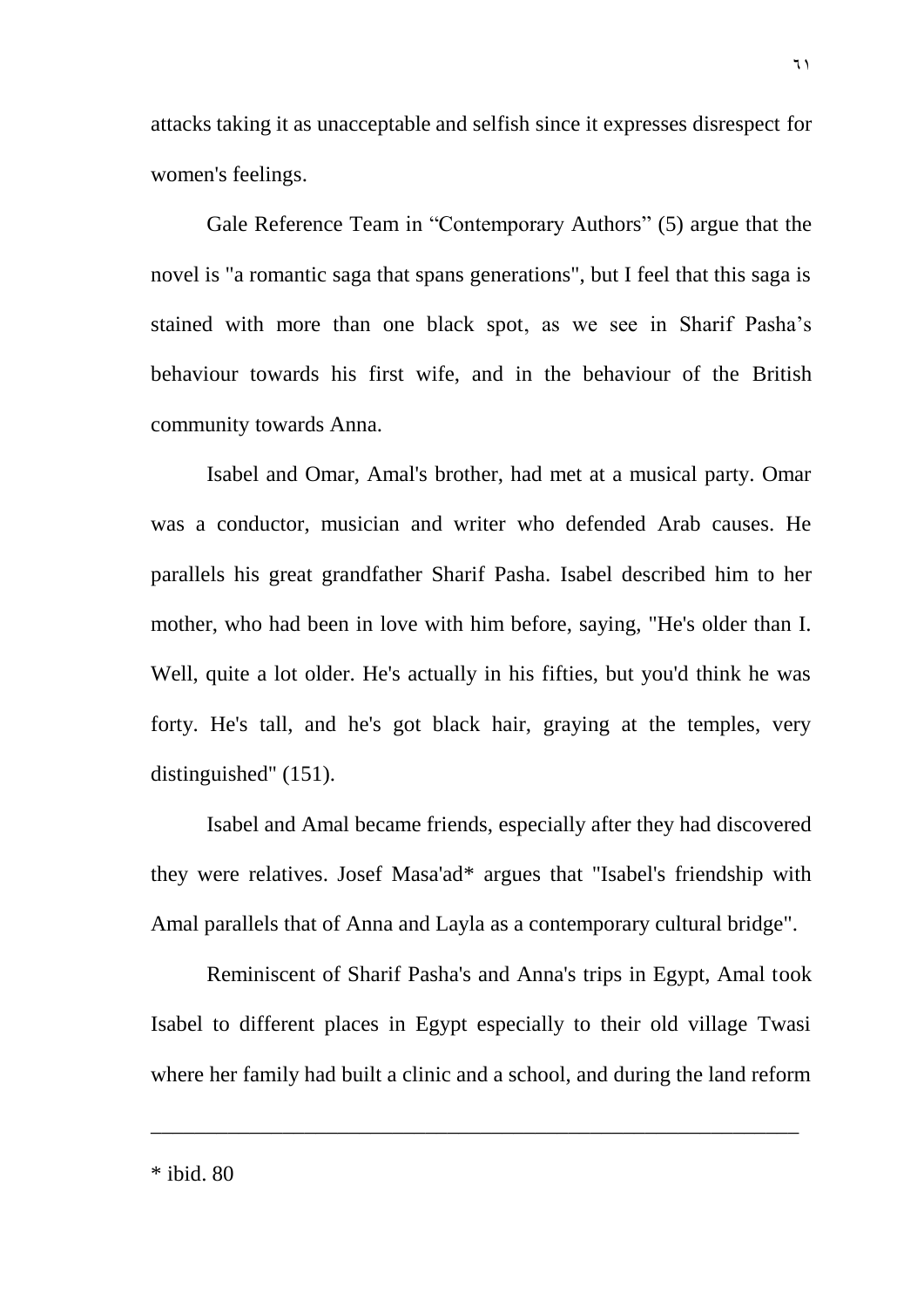Period, the family showed no anger or contempt.

Amal herself had her own feminist problems. She and her husband were separated, he living in England and she in Egypt with no explanation, which is another example of some husbands' oppressive behaviour towards their wives.

Back in Egypt, she met an old university colleague to discover that he was not only married but also working with the enemies of her country. Soueif wants to assert that feminism issues are international and not exclusive for this country or that. Andrea Perkins in "Beyond Screen: Ahdaf Soueif's New Novel highlights Changing Cultural Climate in Egypt" (2) argues that, "having grown up both in England and Egypt, Soueif maintains an ideal balance between East and West". He goes on to talk in this regard about Anna saying that "she finds that restrictions on Arab women are not so different from those placed on women back home".

The international scope of feminism is an important factor that Soueif addresses in her novel though it, necessarily, may differ in its details according to the ideological, religious, economic or social backgrounds. The comprehensive goals of feminism remain equality with men and granting women their rights as human beings.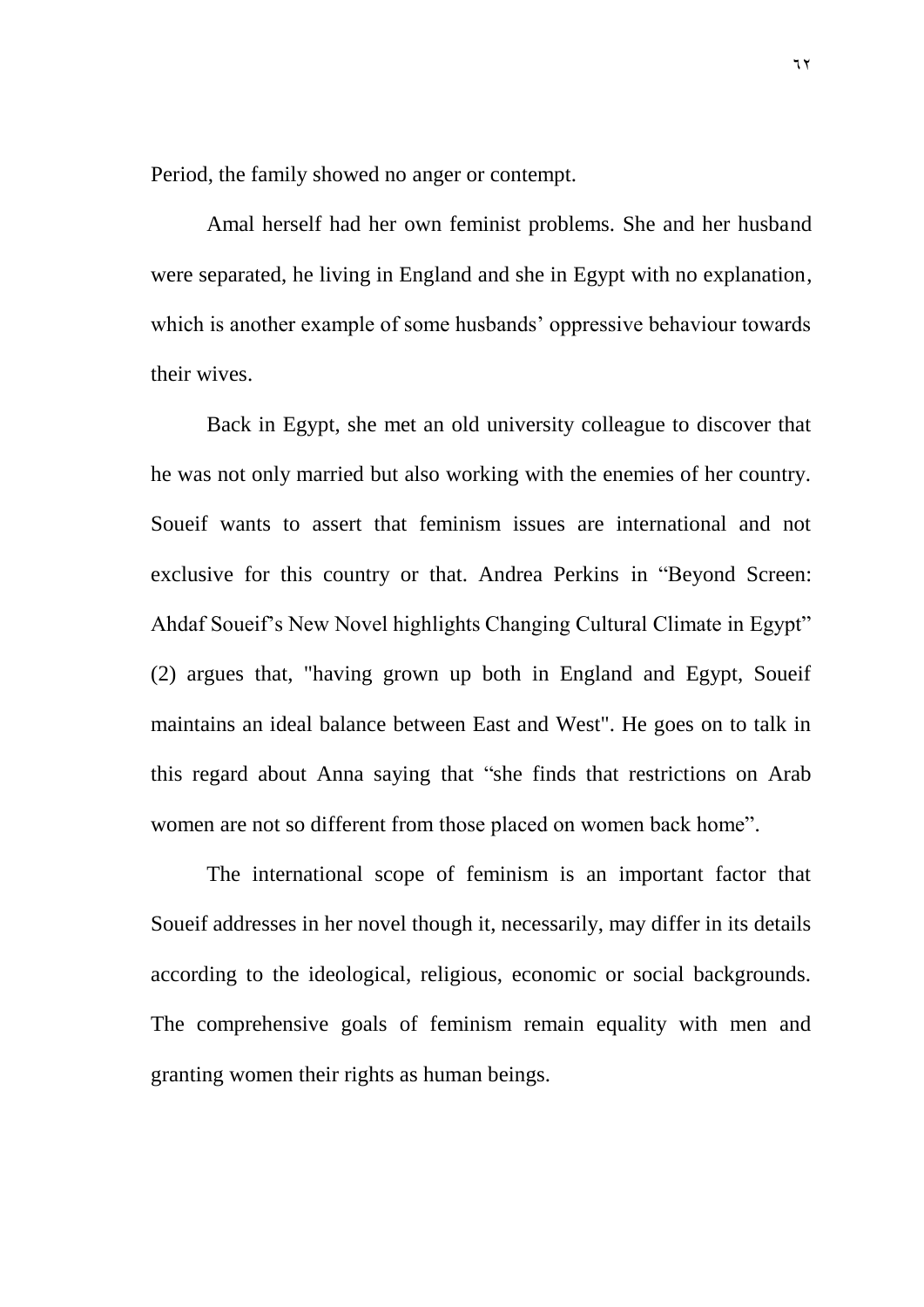## Chapter 5

## Mezzaterra

## Fragments from the Common Ground

## 2004

(A Collection of Political and Literary Articles)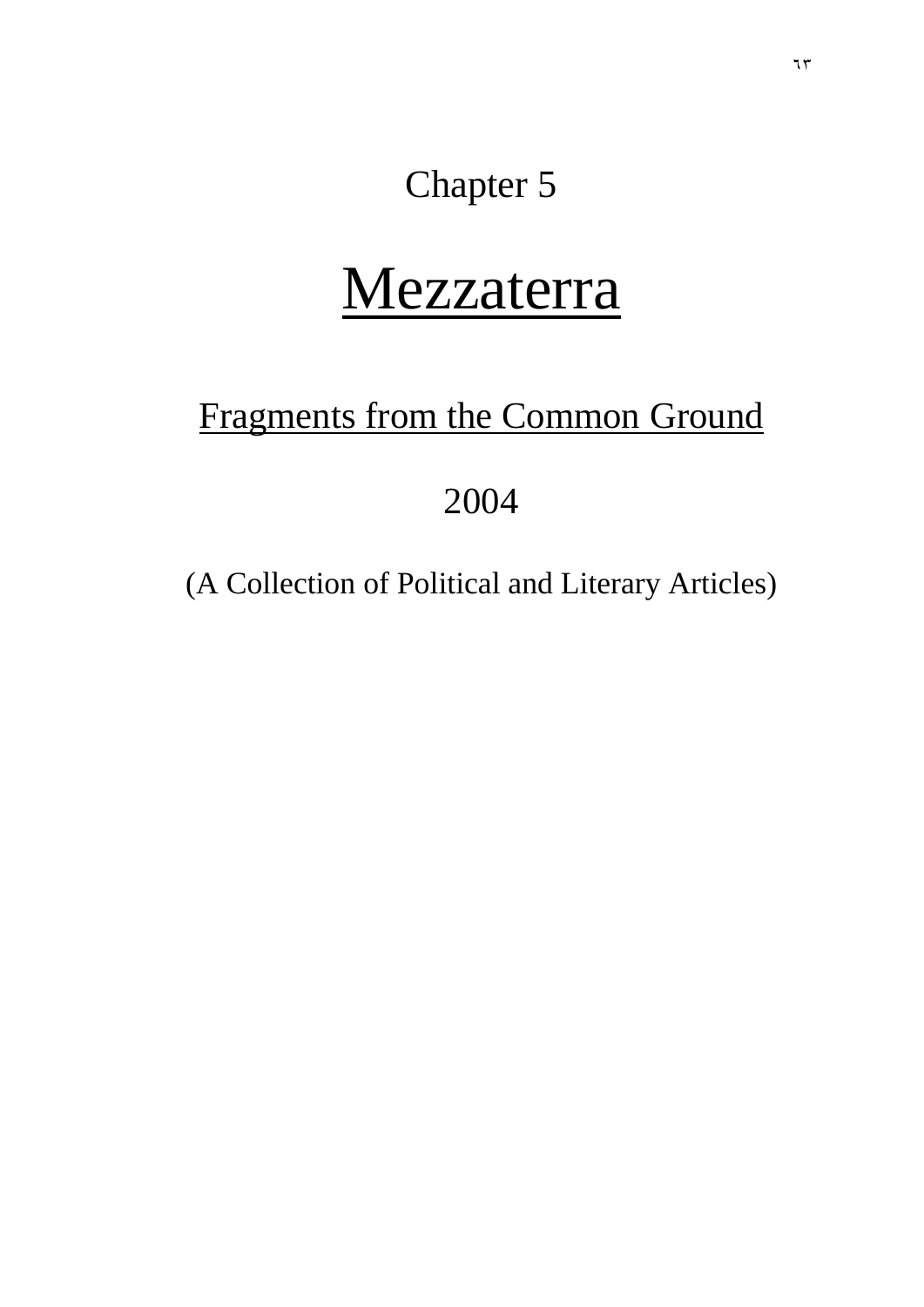# Mezzaterra

# **Introduction**

Mezzaterra, Fragments from the Common Ground, symbolizes Cairo in the 1960s as Soueif saw it and lived in its atmosphere where cultures met harmoniously and where people from different countries, religions and beliefs lived with respect for each other despite the political issues that were hanging on the horizon.

Soueif then witnessed her mezzatterra fall apart day after day and year after year, and Soueif saw that it is her duty to defend her mezzaterra by her only possible means, writing. Rahma Bavelaar in "Mezzaterra by Ahdaf Soueif: False Universal or Common Ground?" (2) argues that "the common ground can be defended only when there are justice and equality", and this is what Soueif yearns for when she remembers her old Cairo when people lived harmonously despite religious, political, and cultural differences.

The book can be divided into two parts: the first is political essays where she talks about the suffering of the Arab People, and this is beyond the scope of this thesis. In the second part Soueif introduces a number of women writers who talk about different perspectives of women especially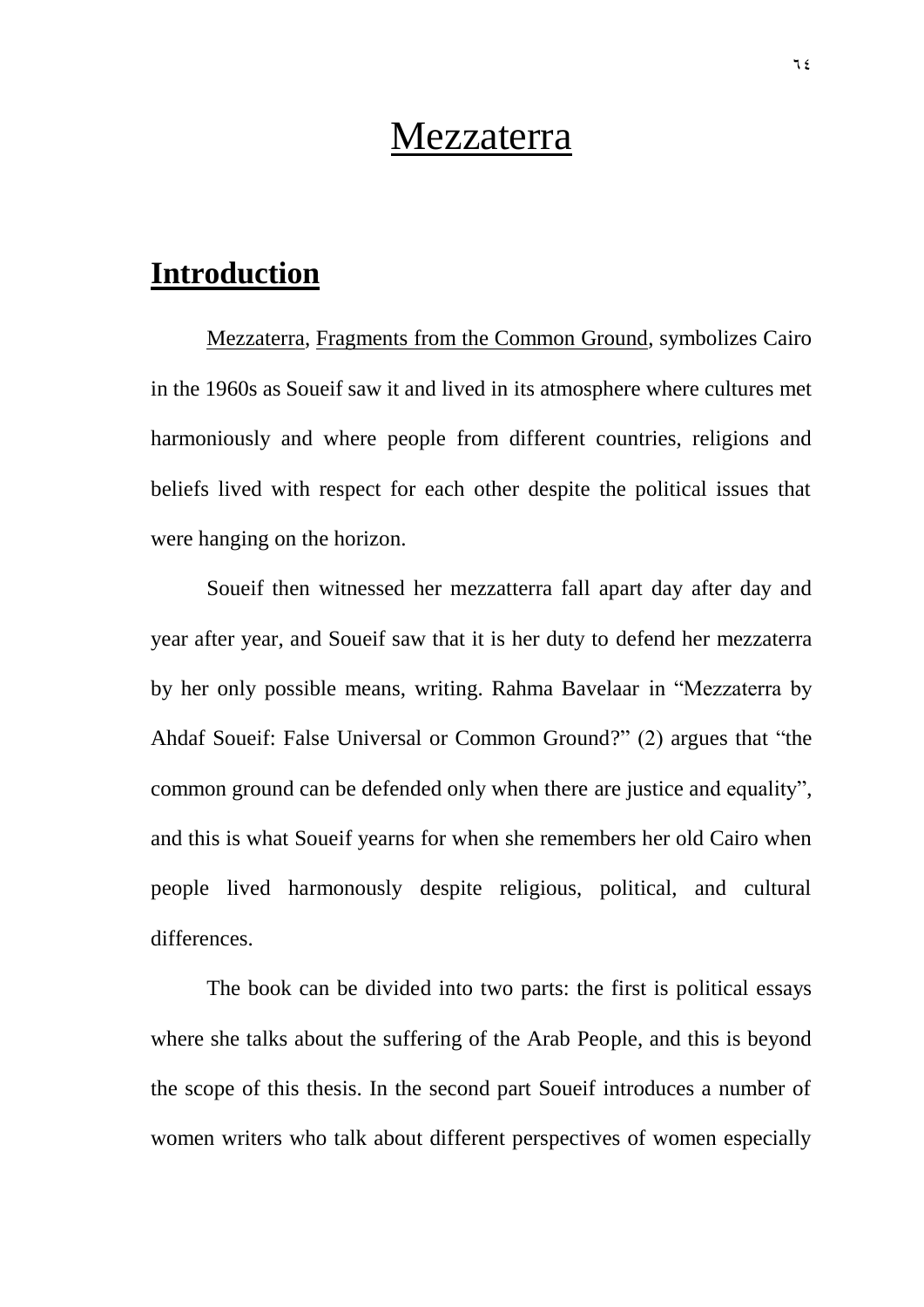Arab and Muslim ones under different circumstances, which makes this part of the book worthy of reading due to the feminist concerns it introduces.

## **Women Writers in Mezzaterra**

*Adania Shibli* is a Palestinian writer living in what is known as 1948 Palestine, that is the part of Palestine occupied by Israel in the 1948 war. Shibli wrote a number of short stories in addition to a novella entitled Masas which was translated into French. She currently works at a Palestinian culture foundation. She said that she "can no longer bear to live in it [occupied Palestine] because the Israeli control transforms every place into a complete consumer society" (321). Shibli's own life gives an example of women's life under occupation where they suffer from a variety of economic, social and political problems.

*Cherry Mosteshar* is an Iranian writer who found it too difficult to adapt herself to the life in her country where patriarchy and traditions gave her no room for freedom whether to dress as she liked, to voice her political, social or religious opinions, or to achieve equality with men in voting, education or employment.

In her book Unveiled, Mosteshar shows how she went back from England in an attempt to stay and work in her mother country, but to her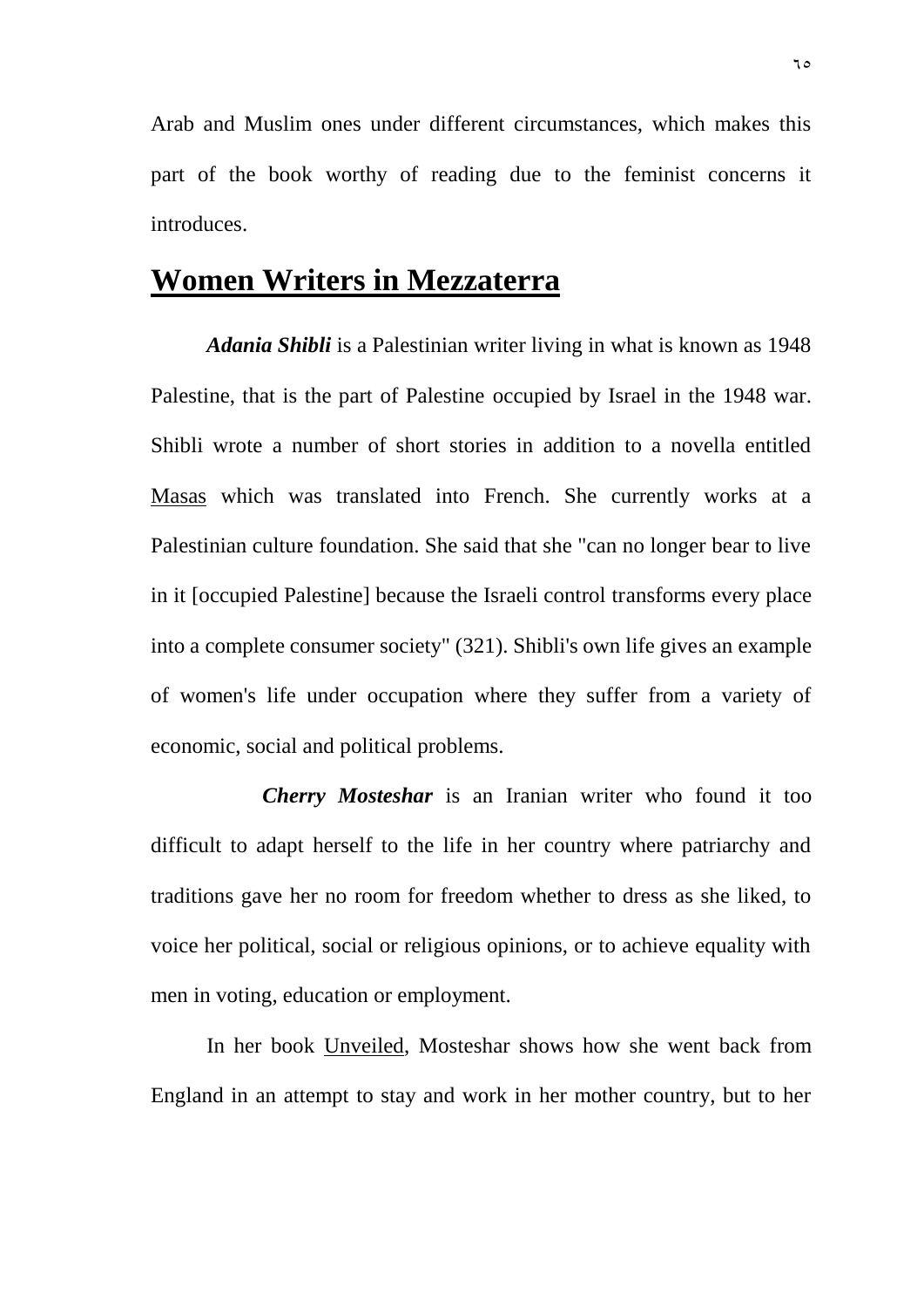disappointment, she found that people there "exist in a sort of limbo: the old way of life has been swept away, but no new way has evolved" (243).

The change, after the revolution, was to the worse especially as far as women were concerned. She even asked her husband for divorce since he considered every unveiled woman 'a whore'. Her husband preferred to stay in Iran, but she left for England for good. Unveiled is a stark cry against patriarchy especially when people wear costumes of religion or social traditions to achieve antifeminist goals.

*Diane Johnson* is a British novelist who talks in her book Persian Nights about the wrong image of the Arab and Muslim women in the Western eyes on the one hand and criticizes what she regards as 'the hypocrisy in the Arab and Muslim world on the other.

A foreign student at Shiraz University asked an Iranian girl student about the veil. - "The veil? The veil?" cried Mrs. Reza "There is no veil. It is over" (213).

The foreign girl commented at the end saying, "They think of women as property. All these Arabs do" (216). She could not know that Iran was not an Arab country.

*Fatima Mernissi* talks in her book The Forgotten Queens of Islam about the development of 'Khilafa' in Islam, that is how rulers follow one another. The Caliph first used to lead prayers, and here opinions vary on the legitimacy of women to do this job. After that the roles of Islamic rulers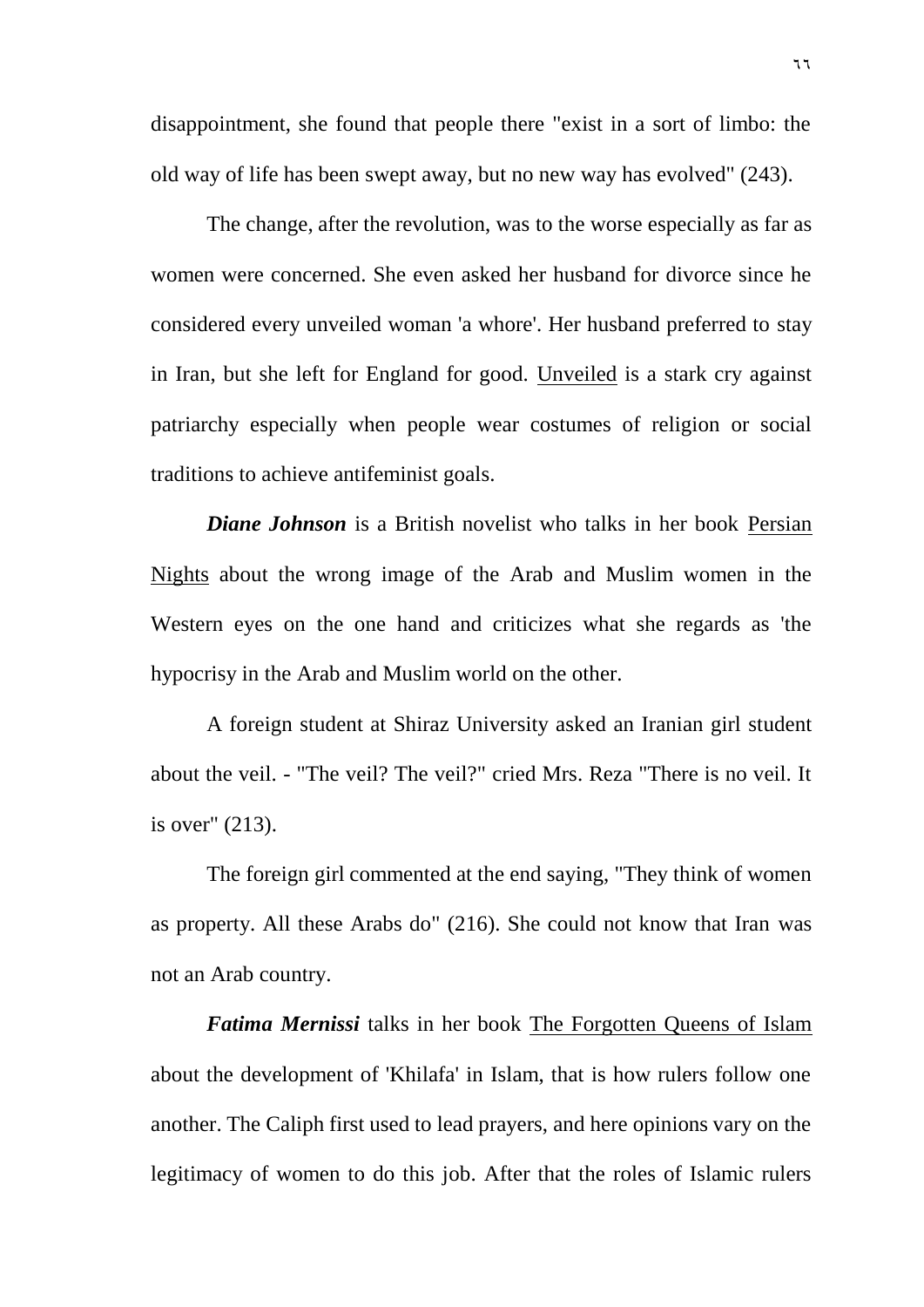developed and the Islamic empire widened, a matter which made the main ruler in Baghdad or Damascus appoint men rulers for fear that women rulers would not be efficient enough to keep the far away Islamic areas.

Mernissi traces the history of a number of women who ruled in Muslim countries. She argues that, contrary to the image of the Arab and Muslim women in the west, Islam, though in few cases, gives women the opportunities to step to thrones ruling thousands if not millions of men as we can see in some historical periods in Egypt, Bangladesh, and Pakistan.

*Jan Goodwin* is an American journalist who made a number of interviews with well-known women in different countries of the Arab world and published these interviews in a book entitled Price of Honor. Goodwin's research as Soueif sees it "exhibits courage, determination and fairness" (240). Her main concern was the daily problems of women's lives.

The book signifies in particular that the Middle East is not only in turmoil but also witnessing rapid changes leaving the people in conflict where they want to keep their own culture and identity and at the same time they need to remain a part of the whole world community.

Price of Honor addresses a number of the political and social problems that face women in the Third World, such as polygamy and patriarchy.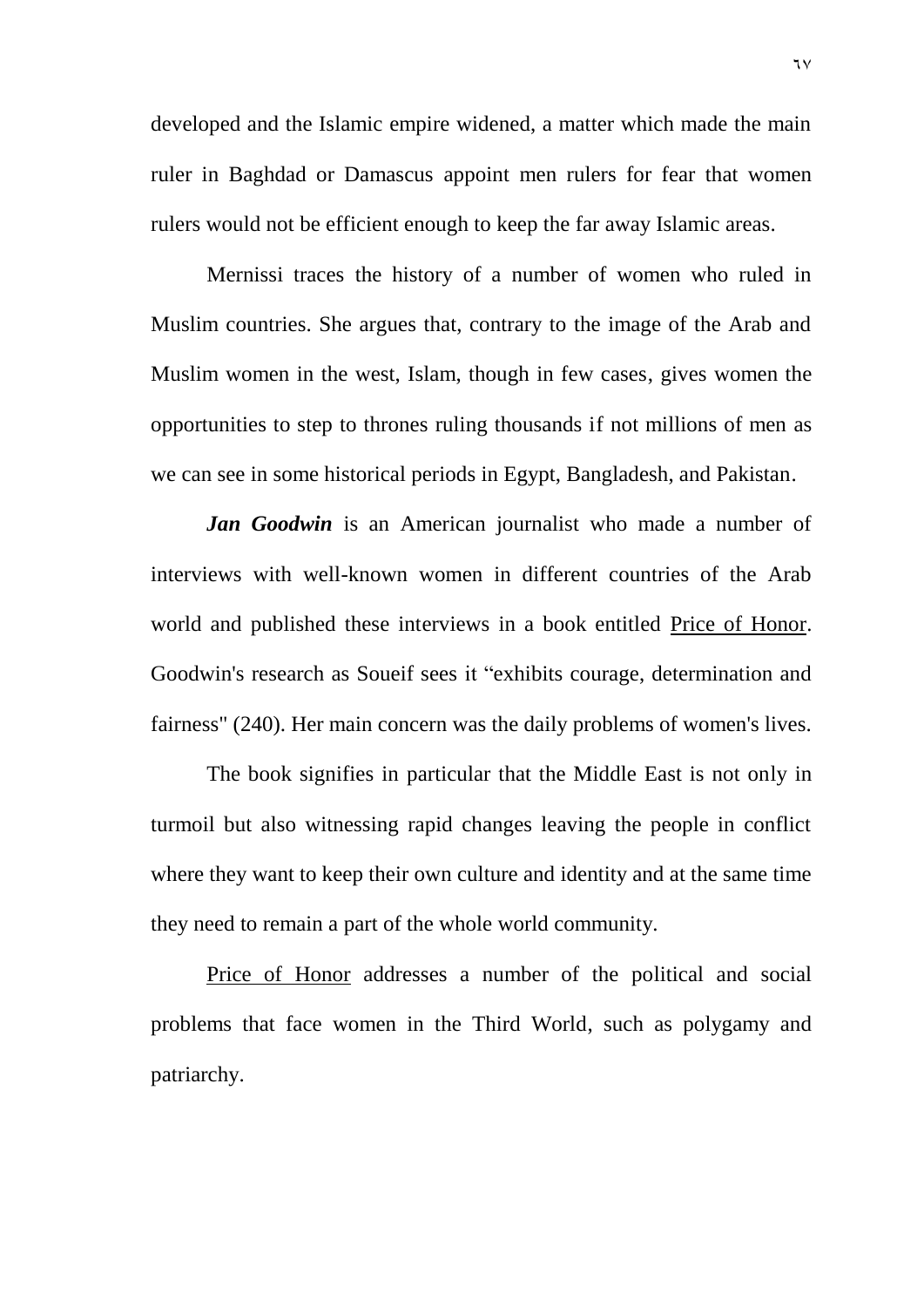*Sattareh Farman Farmaian* : Soueif introduces a third book about women's plights in Iran. This time she introduces a book entitled Daughter of Persia by Sattareh Farman Farmaian.

The writer talks about the atrocities her family was subjected to at the hands of different and opposing regimes. Their properties were confiscated, and a number of the members of her family were either imprisoned or murdered.

The writer, who holds a degree in social work from the University of Southern California, found herself forced to leave her country for good which is reminiscent of Cherry Mosteshar who did the same under the same circumstances.

The writer tried to know how two governments with different ideologies followed the same line in treating their people, and how the people were supposed to behave to maintain their lives. She gave an example of an educated woman called Farrokhrou Parsa who always struggled against the first regime was executed during the following one. Farmaian found that "If history repeats itself, then the subtle, the openminded, will always go unheard" (235).

*Liana Badr* is another Palestinian woman writer that Soueif introduces. Badr writes under the Israeli occupation. She says, "It [the occupation] affects my writing. It affects you like a fever; it is always there" (320).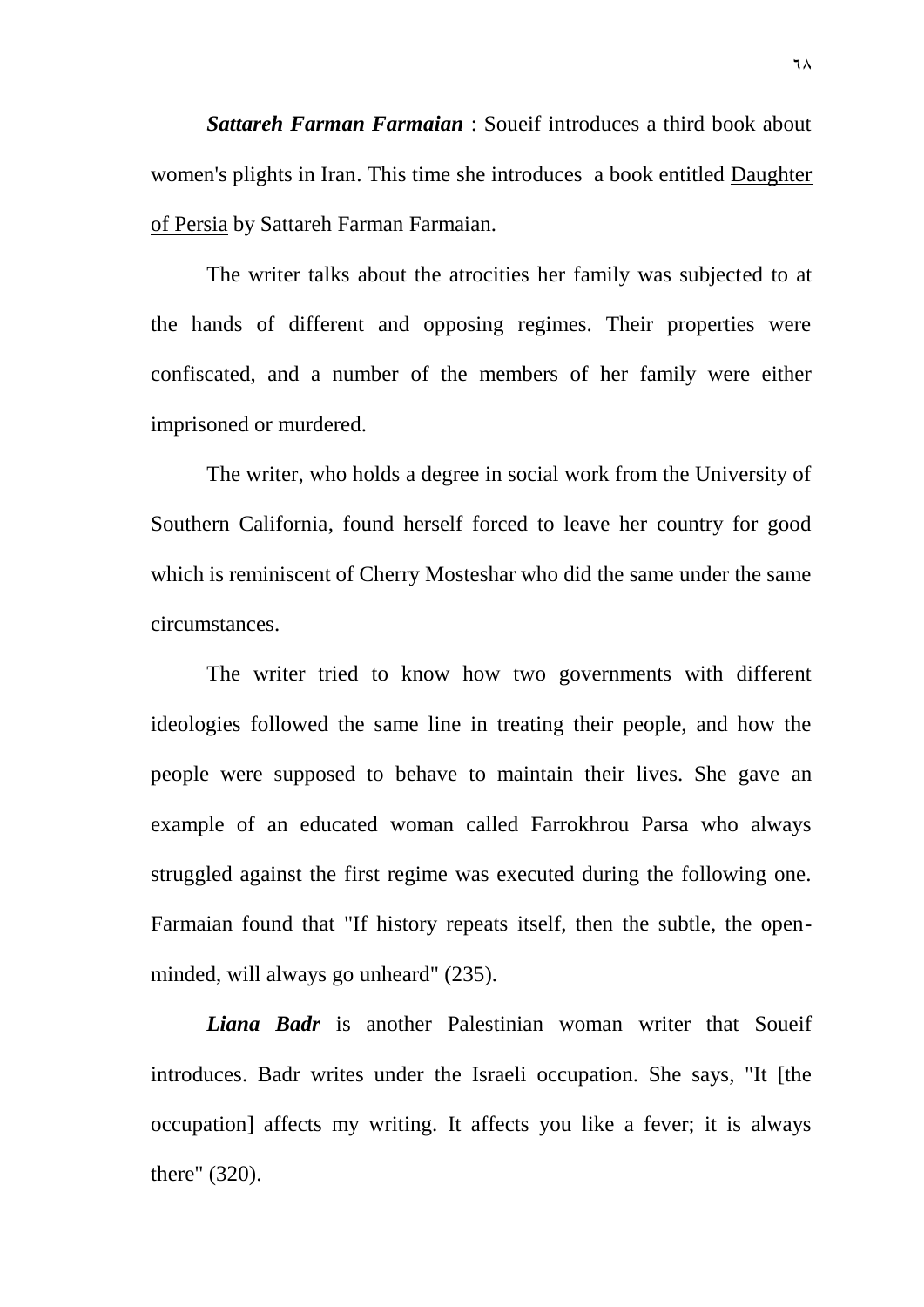Badr moved driven by the occupation and its consequences from one country to another and from one camp to another. She argues that "to try to create aesthetic form under such ugly circumstances is a big challenge" (321).

These quotations from Badr show the importance of suitable circumstances for creativity, though this does not apply exclusively to women.

*Oriane Fallaci* is a journalist from Saigon whose reputation depended upon journalism rather than on fiction. She wrote about hot areas like Vietnam and Latin America. She interviewed some Arab leaders and these interviews express Fallaci's contempt for Arabs in general and Muslims in particular as one can see in her book Inshallah where she depicted Arabs and Muslims as hysterical, murderous and blood-thirsty people deranged by lust, grief and hatred (223).

Soueif must have chosen this writer and her book among many to show our need for better media and other means to 'try' at least to erase our ugly image in the Westerns' minds, this image that has stuck to the Western mentality year after year and generation after generation.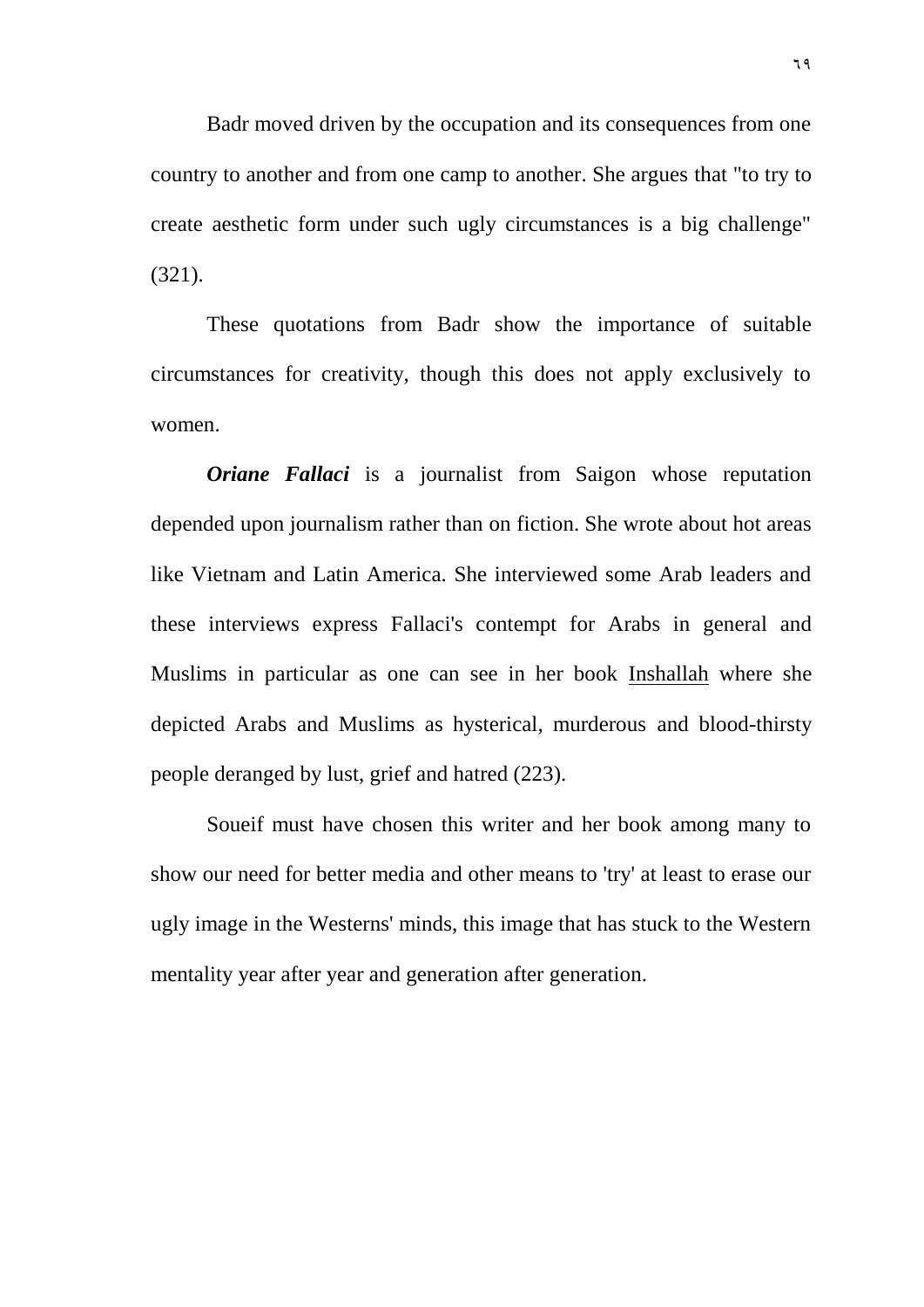# Conclusion

Ahdaf Soueif is not only an English short story writer, novelist and essayist of Arab origin, but also a feminist one defending Arab and Muslim women's concerns by showing these women's sufferings and aspirations. She does not explicitly call for women's emancipation or frankly adopts giving women their right of equality with men, but the reader can deduce these objectives from what there is between her lines, where we face the miseries imposed on them and how vulnerable they are in male-dominated Arab societies.

Feminism can be defined as a recent political, social, philosophical and economic movement that goes back to the 1850's in the West and to the early twentieth century in the Arab world. Its main concern is the equality between women and men.

What is interesting to notice is that Soueif introduces some feminist concerns that are not on the Western activists' agenda. She talks about polygamy in "Her Man" and belief in superstitions in the "Nativity" depicting them as catastrophic means that may destroy women's lives. Even when she addresses the economic concern, she treats it differently from how it is addressed by Western feminists. In "I Think of You", she depicts a woman who left her family in London and came to work in an Arab Gulf country. The result was that she found nothing but sadness and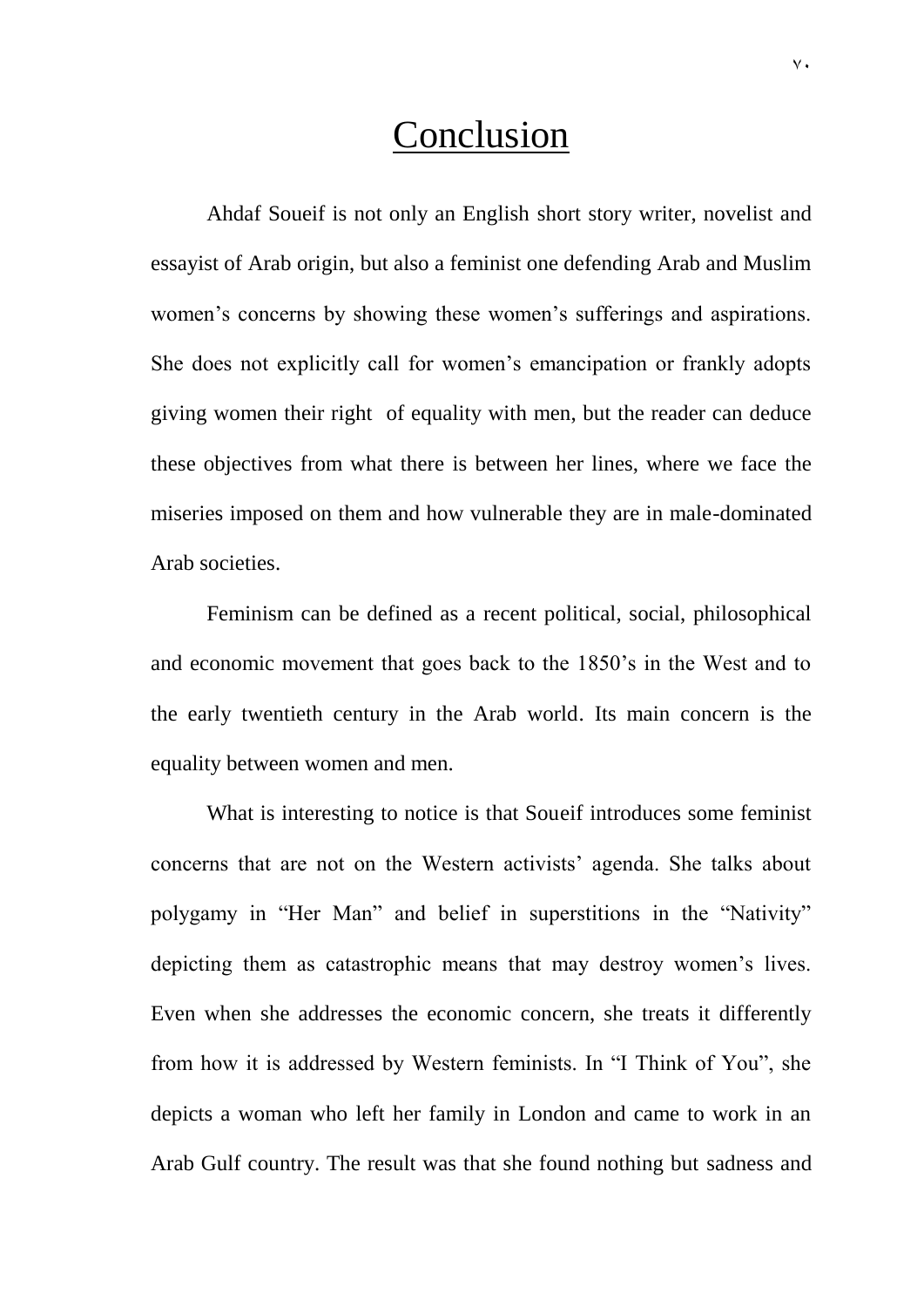illness. Soueif wants to say, here, that giving the economic side priority at the expense of one's familial or social ties will certainly be disastrous. This economic approach is not treated the same way by Western feminists who call for economic equality between women and men, regardless of the social implications.

Another important subject that Soueif treats is a sensitive one, namely religion. She differentiates between religion as "a belief" and religion as "a practice", showing that religion as a belief does not stand as an obstacle in the way of women's happiness, but it is the way we practice religion that does so. In The Map of Love, we meet Issam, the Muslim young man, whose family stood in the face of his marriage to a Christian woman. Issam then went to participate in the 1967 war and was killed. This can be taken as symbolic showing the result of such behavior on the family side, which took religion as a reason for depriving their son the woman he loved. We can remember that Prophet Mohammad married Mary, the Coptic. In another story we find the Greek Christian Philippe who married a Muslim woman after he converted.

In Mezzaterra, Soueif introduced a number of women writers presenting different views and concerns. There are Adania Shibli and Lina Badr from Palestine talking about the difficulties of living under occupation, Cherry Mosteshar, Fatima Mernisi and Sattareh Farmaian from Iran talking about the oppression their families were subjected to under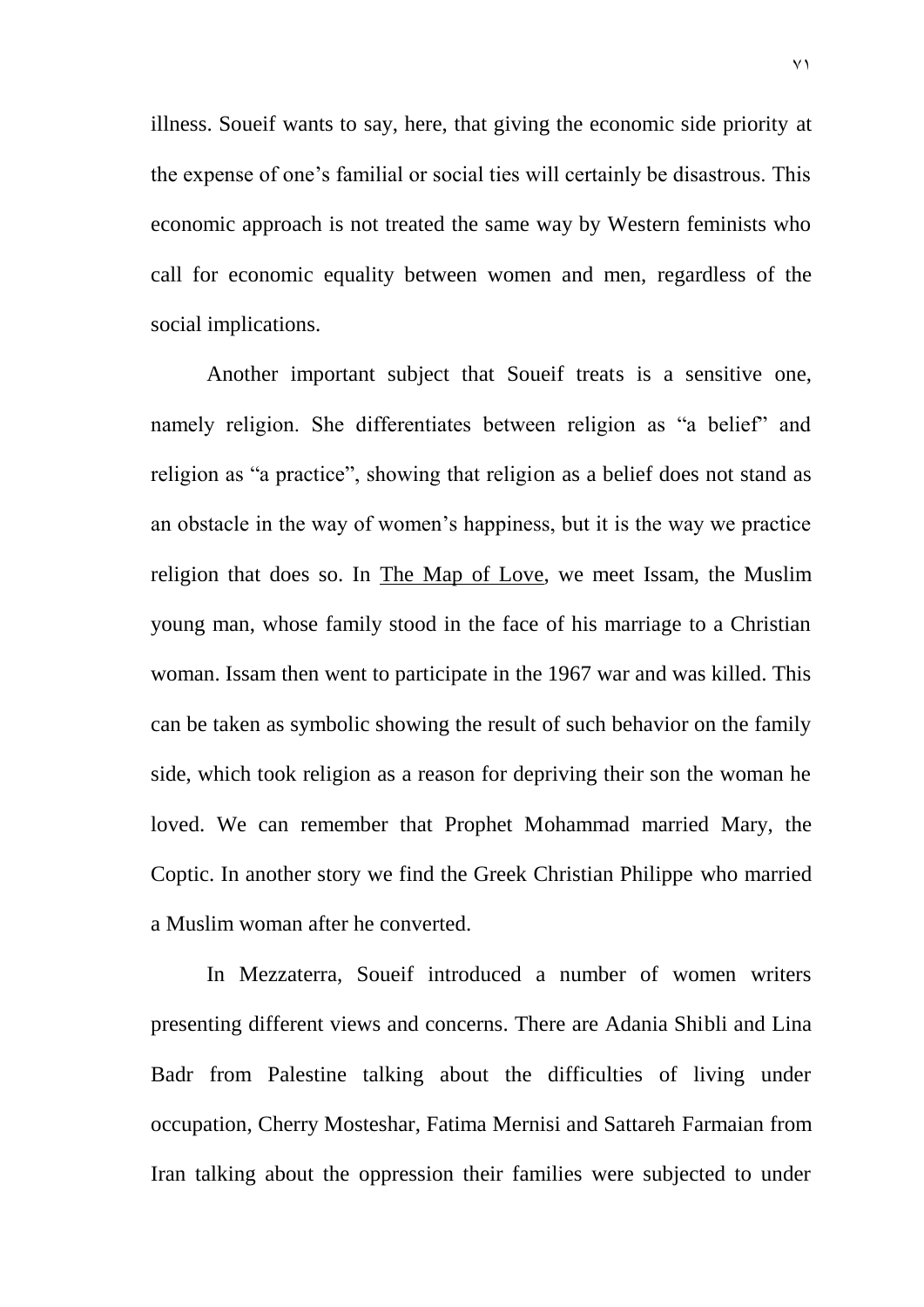different regimes, in addition to other women writers presenting other feminist concerns.

Finally, it is worth mentioning that Ahdaf Soueif holds Ph.D. in linguistics from The University of Lancaster. Her Writings appear in Cosmopolitan, The London Review of Books, The Observer, The Sunday Telegraph, The Times Literary Supplement, as well as other well-known publications.

In 1999, her novel, The Map of Love, was nominated for the acclaimed Booker Prize, and in 2003, she was awarded Orange Prize for Fiction. Besides, a number of her books were translated into many foreign languages, which makes her, in my point of view, worthy of more studies, especially when we know that so far there have been no critical books or theses that have studied all her works, and that this is the first thesis to try to do so.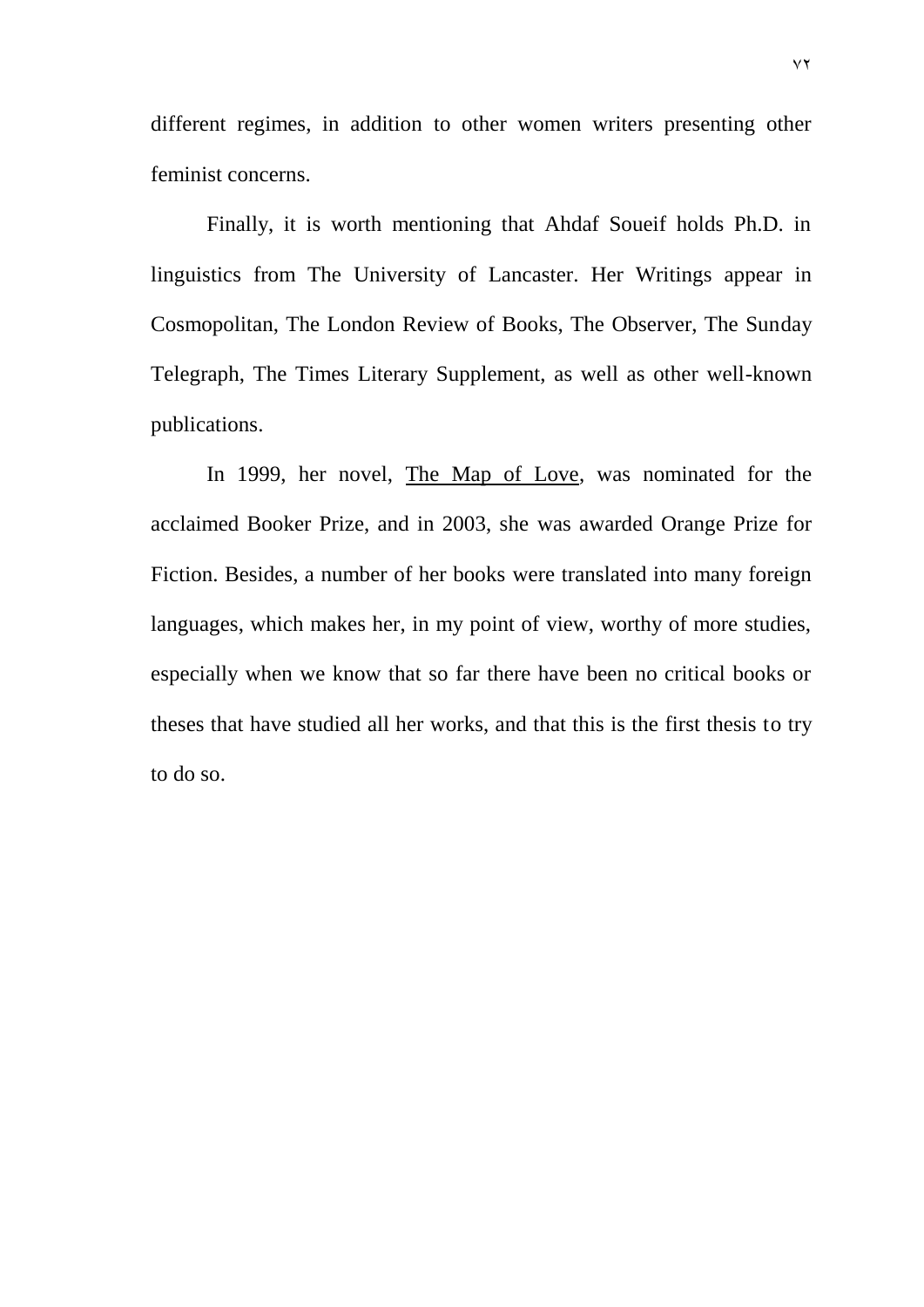# **Glossary**

# Feminist Related Terms\*

## **Abortion**

One of the prominent goals of feminists has always been women's right to control their own reproductive process. Abortion comes as one of the most important items in this regard, and the number one of the concerns of the Second Wave Feminism. We can find, any how, that not all feminists adopt this approach. Among those we can refer to are Adrienne Rich, Shulamith Firestone and Kate Millet. Religious organizations also regard abortion as an anti-life stand.

I personally regard abortion as a crime and the embryo as a creature that should be taken care of and not to be killed by abortion.

#### **African-American Feminism**

This movement can be traced back to 1851 when Anna Cooper, an African-American feminist, talked at the Women's Convention in New York about the unwritten history of slave women who lived in a patriarchal society where they neither owned their bodies nor their right to own their children

<sup>\*</sup> Selected and paraphrased from Sarah Gamble's Feminism and Postfeminism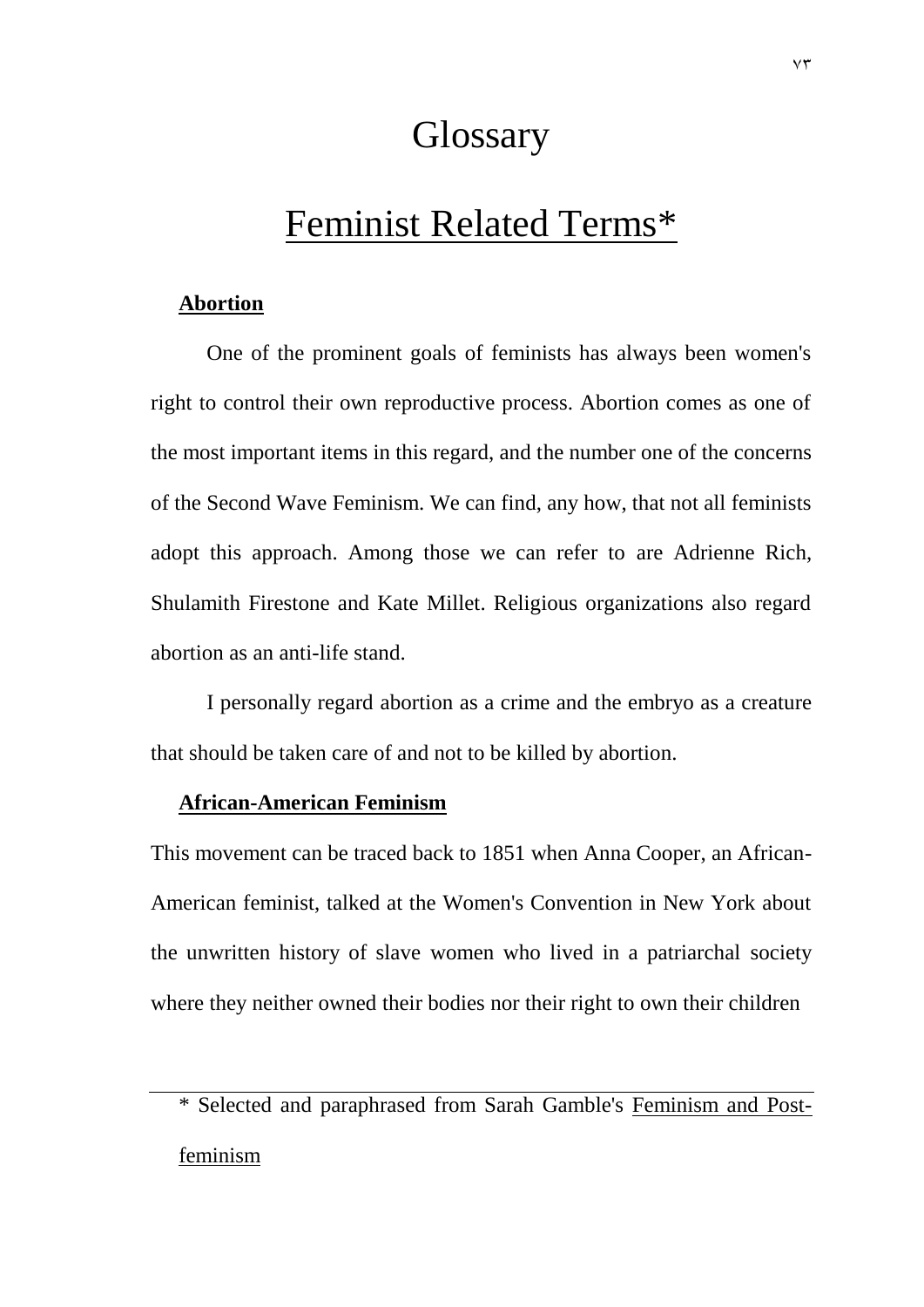who were sold from one master to another and were moved from one plantation to another.

Alex Halley's Roots (1976) is one of the well-known novels that describe the slavery period of the American history when slaves were treated as if they were animals bought and sold from one master to another.

#### **Desire**

This concept is related to Freud's notion of 'penis envy' originating, as Freud saw it from women's feeling that they lacked penis and their desire to own one.

This feeling presents women as 'incomplete men'. This identifies them as an object of men's desire. This term is well-depicted in Soueif 's In The Eye Of The Sun as we will see when we discuss feminism in this novel.

### **French Feminism**

Elaine Marks and Isabelle de Courtivron collected a number of essays and texts issued during the students' revolt in France in May 1968 and published them in a book entitled New French Feminism. The anthology highlights the main elements of what came to be known as French Feminism.

This movement was highly affected by the second wave of feminism in France which focused on the working-class women and their right of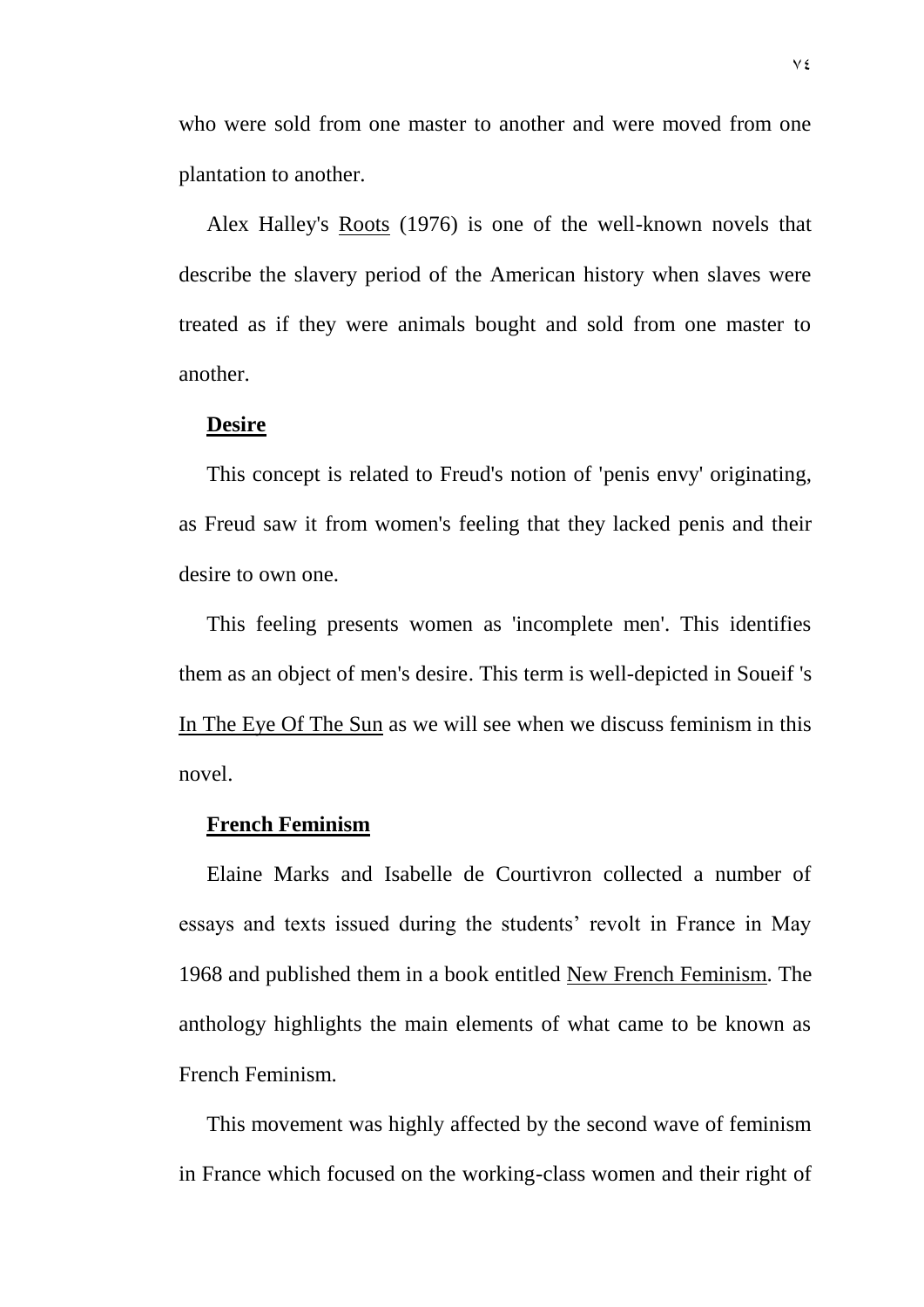equality with men seeing that these women were deprived of their rights though they were an important factor in the French economy. The activists of this movement saw that Marxism presented a way of breaking the barriers between women and men.

French Feminism activists questioned Simon DeBeauvoir's feminist demand for social equality where she saw that the differences between women and men were not related to sex but to other factors such as education and mental abilities.

### **Gay Liberation Movement \***

This movement started in New York in 1969 calling for the right of gay men to be treated as normal men in employment and in joining the army without being discriminated against for their gayety. Lesbian feminists criticized this movement considering it a movement representing homosexual men only, and that it did not take other movements into consideration.

\* Gayety is extremely abhorred in the Arab and Muslim World. There are no known organizations or groups that defend it, frankly at least.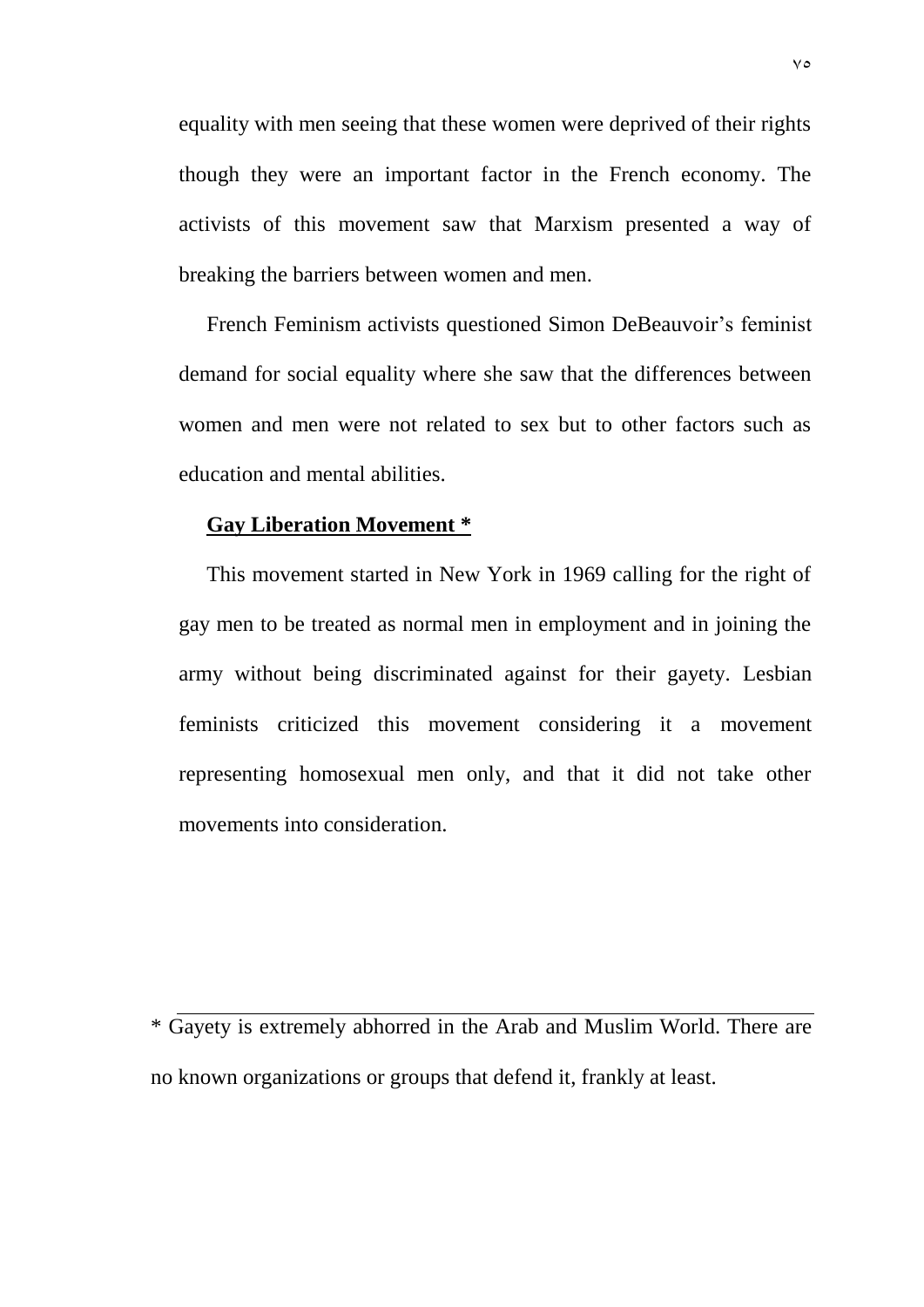#### **Lesbian Feminism**

Activists of this feminism regarded heterosexuality as an indication of women's oppression. This movement goes back to the 1970s, and its activists regarded lesbians as the only true feminists since they chose women as their sexual partners, and that lesbians were more oppressed than other women because they were not given their right to love their own sex.

Lesbianism is an extremely shameful act in the Islamic or Arab World. It is out of the question for a woman in this world to announce frankly that she is lesbian. We can easily notice that there are no lesbian or gay organizations in the Arab or Islamic world, and this shows how important social and religious norms are in the feminist concerns and activities that are addressed in the different countries of the world.

### **Liberal Feminism**

The main concern of this feminism is everybody's right to fulfill their potentials. Its final goal is the individual's freedom away from restricted social traditions or norms in particular. Other feminists criticize liberal feminism since, to them, it does not focus on ideological forms as much as on superficial ones. Beside, it is criticized for ignoring the needs of minorities in the Western countries. Liberal Feminism, anyhow, was behind welfare, education and health reforms in America and Britain.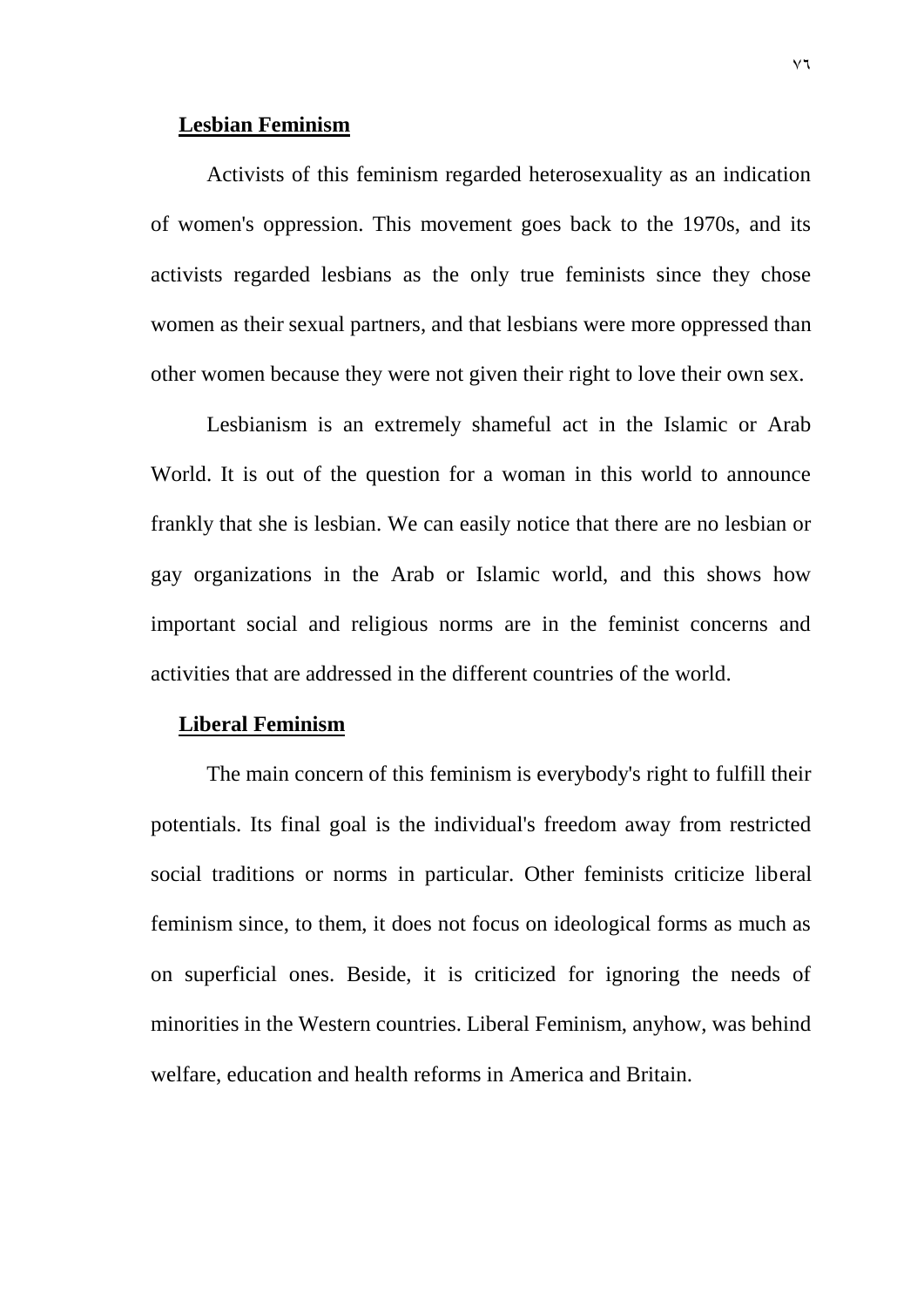#### **Marxist Feminism**

According to this feminism, it was class division and not gender that stood behind women's oppression. Marxist feminism activists pointed out that women in the Western capitalist countries were paid less than they deserved, and this led to keeping women in a lower economic and social class compared to men.

Engels, a well-known Marxist philosopher and theorist, noticed that Western families lacked equality between husband and wife. The Communist Manifesto (1848) showed that Western feminism called for the advantage of 'some' women but not the vast majority of them, which resulted in one class of women bosses who exploited the other female workers.

### **Patriarchy**

Patriarchy is the dominance of men and the inferiority of women. In India, for example, Meera Kosambi in Ideals, Images and Real Lives (108) says, "The birth of a daughter is at best a disappointment, and at worst a calamity. In our country [India], the birth of a daughter makes parents very unhappy." It is natural for feminists to stand firmly against patriarchy since it deprives women of their social, political and economic equality with men.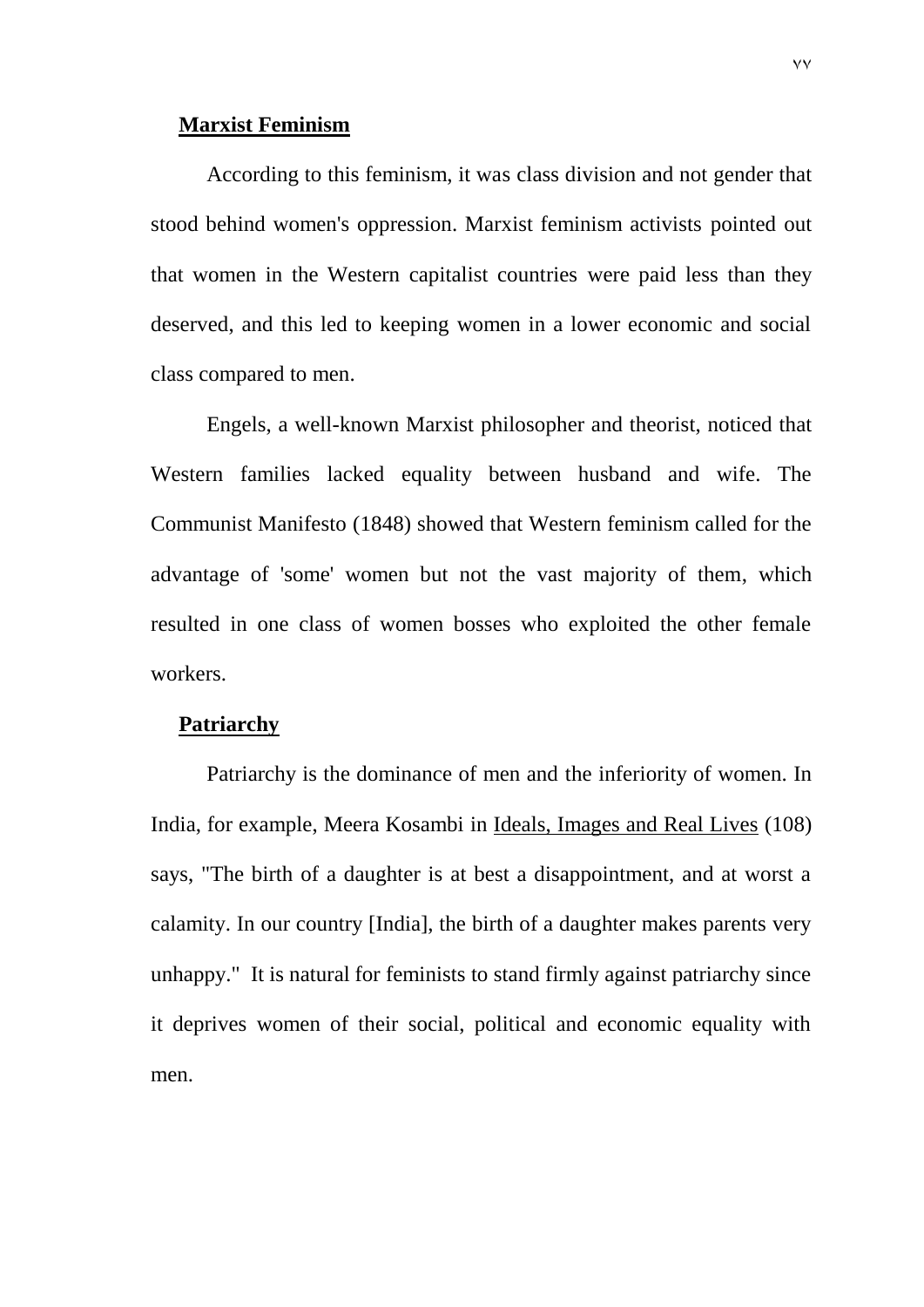We can notice Ahdaf Soueof 's stand against patriarchy in "The Suitor" and "The Wedding of Zeina" where it is the men who control women's lives and decide their destinies without taking their opinions or wishes into consideration, as I am going to show later.

Some feminists regard patriarchy as a result of the long history of male control of women's labor. Marxist feminists put patriarchy among the materialist relations that originated from male exploitation of women's work. Radical feminists categorize patriarchy within a historical system when feudalism shifted to capitalism, both of which did not care to give women their right of equality with men.

The Third World, one can claim, is a patriarchal world in general, and the more educated a country is the less patriarchal. In some Arab countries, women are not allowed to drive cars. In other countries women have failed in securing the right of franchise.

Patriarchy denies women their right of equality with men, and this deprives societies where patriarchy prevails on half of their working force, and this is a fact which seems to be ignored by such societies.

#### **Sisterhood**

Sisterhood is a concept that focuses on female solidarity and cooperation since women have common experiences different from those of men. According to this concept, the relations that exclude men can be as, or more, important for women than those that do not.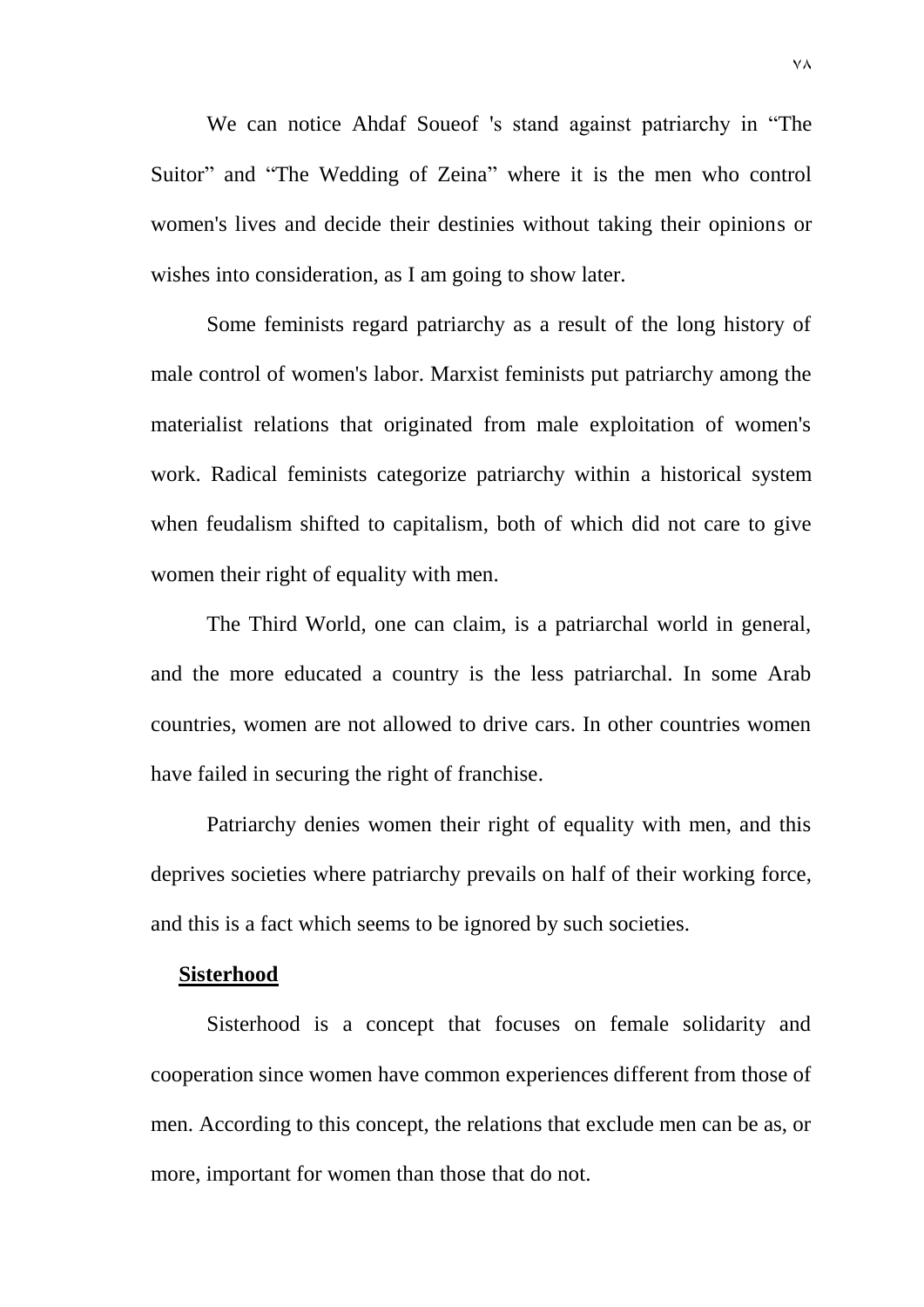I regard this concept as a short-sighted one. It is true that 'women have common experiences', but societies do not include only women living on isolated islands. Women should regard themselves as a part of societies and their feminist activists should not ignore this fact. Sisterhood is all right at an individual level but not on the whole as a comprehensive item that calls for sisterhood among all women in a society neglecting the presence of the other half, namely men.

### **Working-Class Feminism**

This feminism dates back to the 1970s when feminism activists called for equal rights of women especially in the field of employment, the difficulties women faced to get jobs and the little salaries they got.

Working-Class Feminism highlighted the ideological issues with regard to ethnicity and class in addition to the discrimination not only between women and men, but also between women of different social classes and ethnic groups\*.

\* I daresay the question of 'salaries' is no longer valid as a feminist concern since salaries in most cases depend on qualification and experience rather than on one's sex.

\_\_\_\_\_\_\_\_\_\_\_\_\_\_\_\_\_\_\_\_\_\_\_\_\_\_\_\_\_\_\_\_\_\_\_\_\_\_\_\_\_\_\_\_\_\_\_\_\_\_\_\_\_\_\_\_\_\_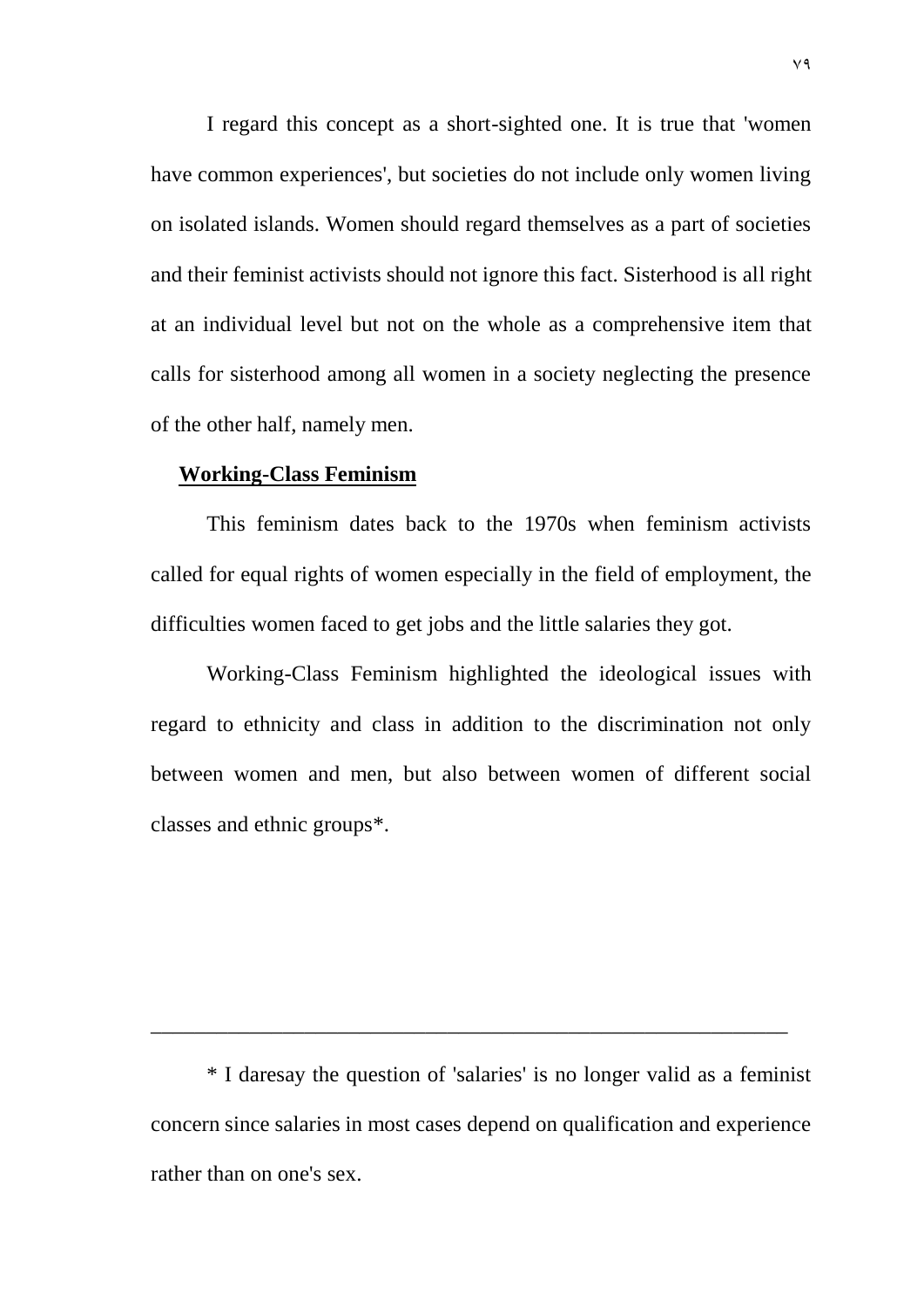#### **Women Writers**

Another item related to feminism is 'Women Writers' since women in different parts of the world express their aspirations in writing as one of the main means to achieve these aspirations and goals.

In her book A Literature of Their Own (4), Elaine Showalter surveys women writers' history, attitudes and perspectives. She argues that "during the intensely feminist period from 1880-1960, women explored the theme of an Amazon Utopia, a country entirely populated by women and completely isolated from the male world", while "since 1960, there has been renewed enthusiasm for female self-awareness" (8).

In Mezzaterra, Ahdaf Soueif introduces a number of Arab and Muslim women writers from different countries. In their books, they depict Arab and Muslim women facing different kinds of political, economic and religious problems.

Soueif presents critical studies of these books that reveal almost identical problems these women writers face despite the geographical distances that separate them.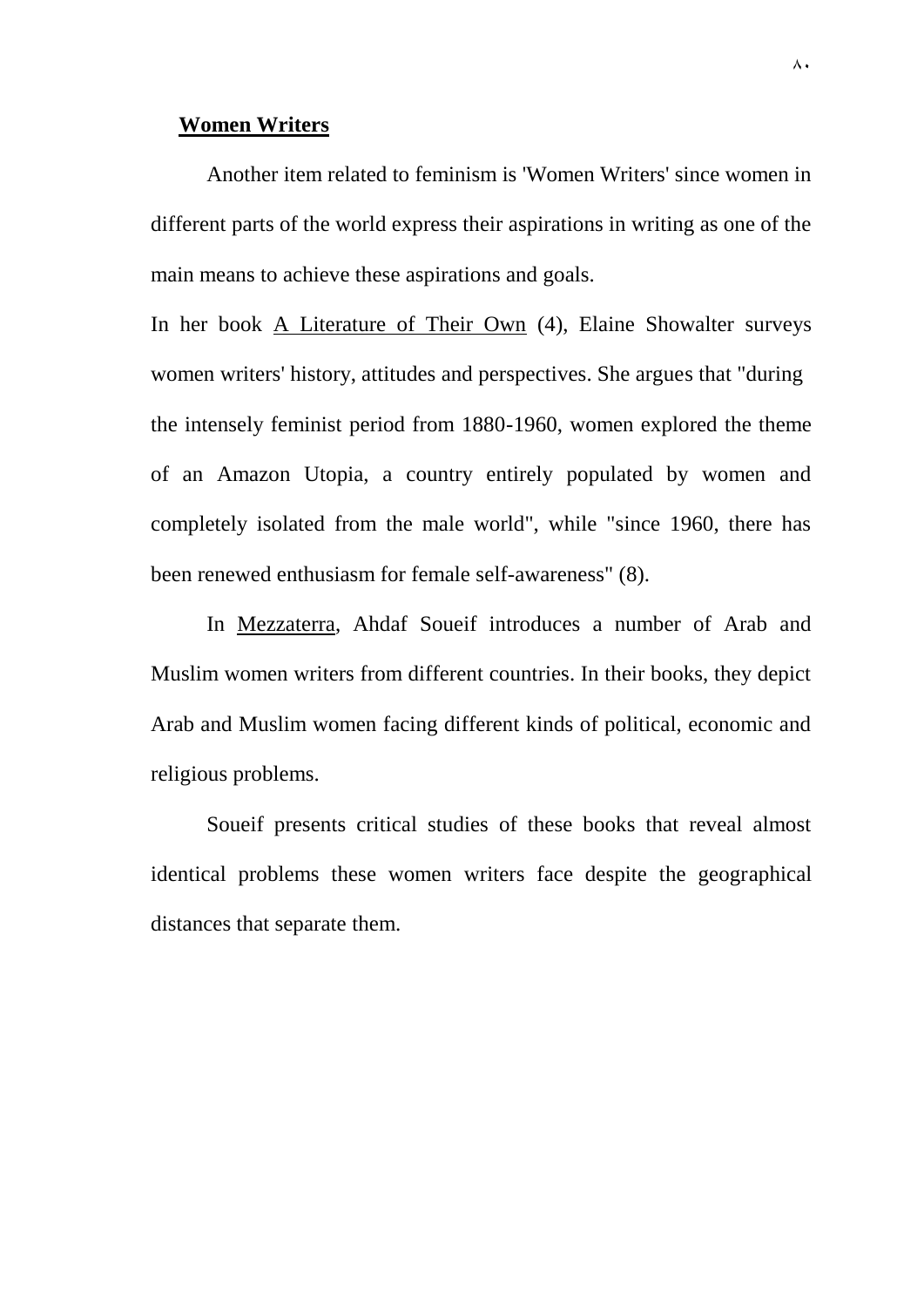# References

**Asfour, Mohammad**. "Notes on Soueif 's Short Stories".

Philadelphia University, 2007.

**Aziz, Yowell Y**. "Masculinism in English and Arabic Texts." A symposium on Feminism Revised. Philadelphia University: Amman, 2000.

**Bavelaar, Rahma**. "Mezzaterra by Ahdaf Soueif: False Universal or Common Ground?" Islamic Online \_ Art and Entertainment, 1/1/2000.

**Chin, Lim Hwee**. " And Therefore to Exist: The study of Existents in Sand Piper"

[http://www.scholars.nus.edu.sg/literature/cclao/LimHweeChin.](http://www.scholars.nus.edu.sg/literature/cclao/LimHweeChin.html) [html,](http://www.scholars.nus.edu.sg/literature/cclao/LimHweeChin.html) 13/06/08.

**Darraj, Susan Muaddi**. " Understanding the Other Sister: The Case of Arab Feminism"

[http://www.monthlyview.org/0302darraj.htm,](http://www.monthlyview.org/0302darraj.htm) 18/10/2005.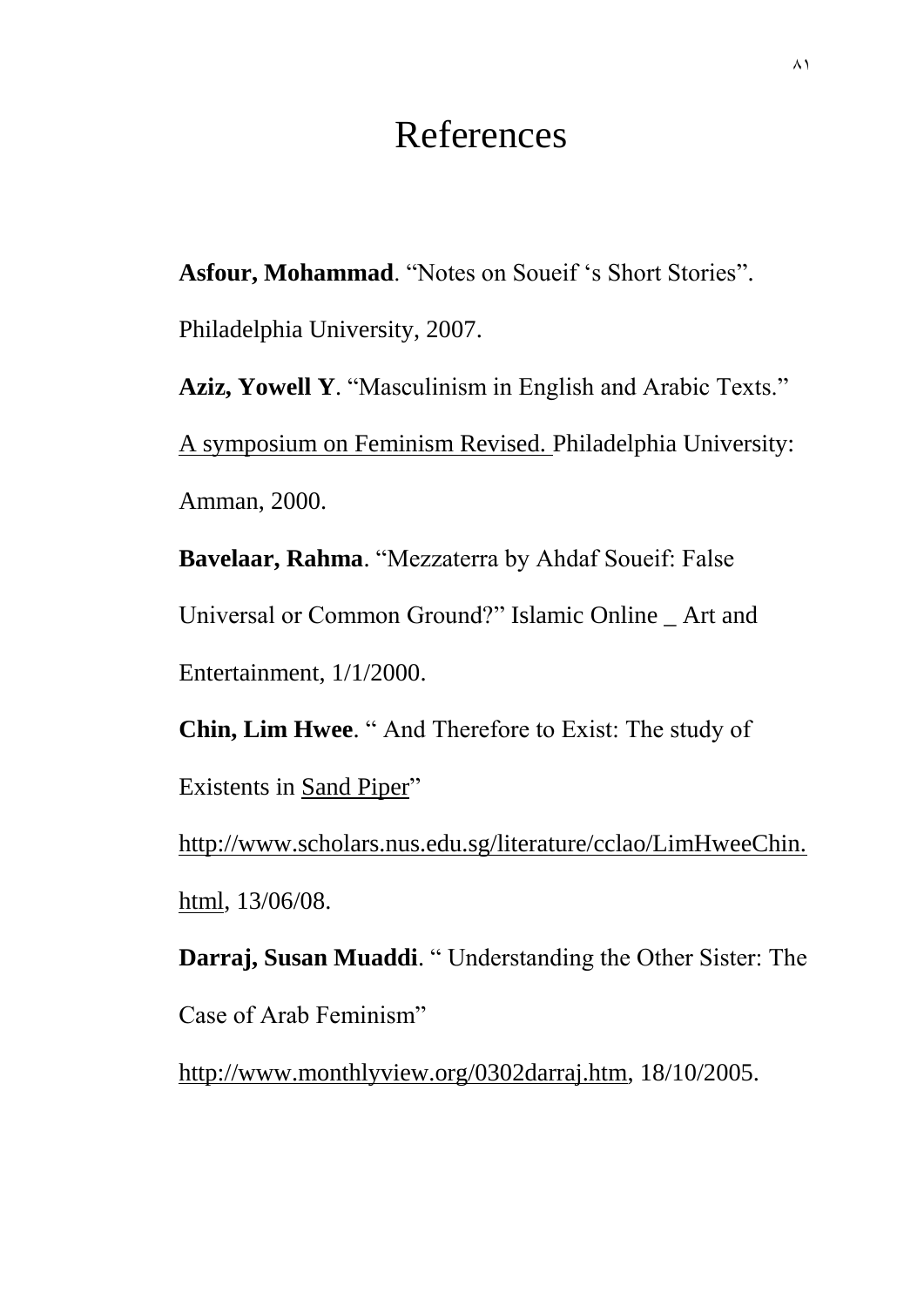**Edemariam, Aida**. " Mapping the Divide." The Guardian: London, June 11, 2005.

**Gamble, Sarah**. Ed. Feminism and Postfeminism. Icon Books Ltd: London, 1998.

**Gosh, Sarbashi**. "Changes in the Bengali Social Life." Ed. Alice Thorner and Maithrey Krishnaraj. Oriental Longman: Mumbai, 2000.

Halim, Hala. "Translating Egypt." Al-Ahram Weekly. Issue No. 442: Cairo, 1999.

**Hetata, Sherif**. Nawal El-Saa'dawi: A Daughter of Isis. Zed Books: London, 1999.

**Hopkins, Amanda**. "Underneath the Crinoline." The Independent: London, June 27, 1999.

**Joanna, Griffiths**. "Isabel is in Love with her Grand-father"

The Observer Review: London, June, 20, 1999.

**Koran, The**. Suras: Man, The Cessation and Women.

**Kosambi, Meera**. Ideals, Images and Real Lives. Sameeksha Trust: India, 2000.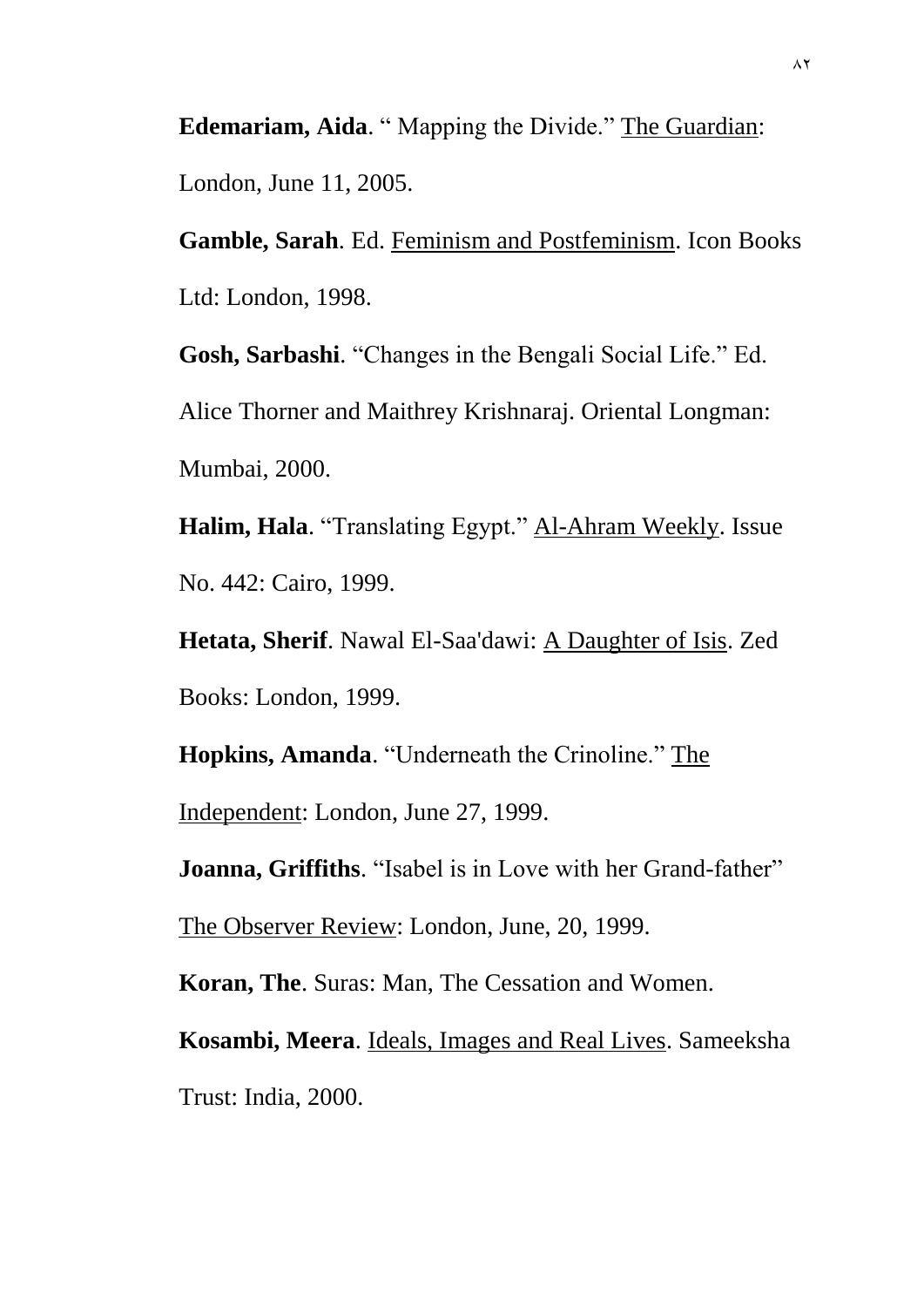Lee, Elizabeth. "Feminist Theory – An Overview."

[http://www.victoriaweb.org/gender/femtheory.html,](http://www.victoriaweb.org/gender/femtheory.html) 3/17/2007

## **Marchand H. Marianne and Jane L. Parpart**. Ed.

Feminism: Postmodernism Development. Routledge: London and New York, 1995.

**Massad, Joseph**. "The Politics of Desire in the Writings of Ahdaf Soueif." Journal of Palestine Studies. Vol. XXV III, Nov. 4. California University, UP.: California, 1999.

**Moore, Lindsey**. " Translating Desire in Ahdaf Soueif's The Map of Love."

[http://www.lanes.ac.wk/depts/english/21st\\_century/1\\_moore.ht](http://www.lanes.ac.wk/depts/english/21st_century/1_moore.htm) [m,](http://www.lanes.ac.wk/depts/english/21st_century/1_moore.htm) 15/10/2005.

**Pascale, Ghazaleh**. " Ahdaf Soueif: Different Readings." Al-Ahram Weekly Online. Issue No. 559. Al-Ahram Press: Cairo, 2001.

**Perkins, Andrea**. "Beyond the Screen: Ahdaf Soueif's New Novel Highlights Changing Cultural Climate in Egypt." [http://www.metroactive.com/papers/oohtml,](http://www.metroactive.com/papers/oohtml) 14.10.2005.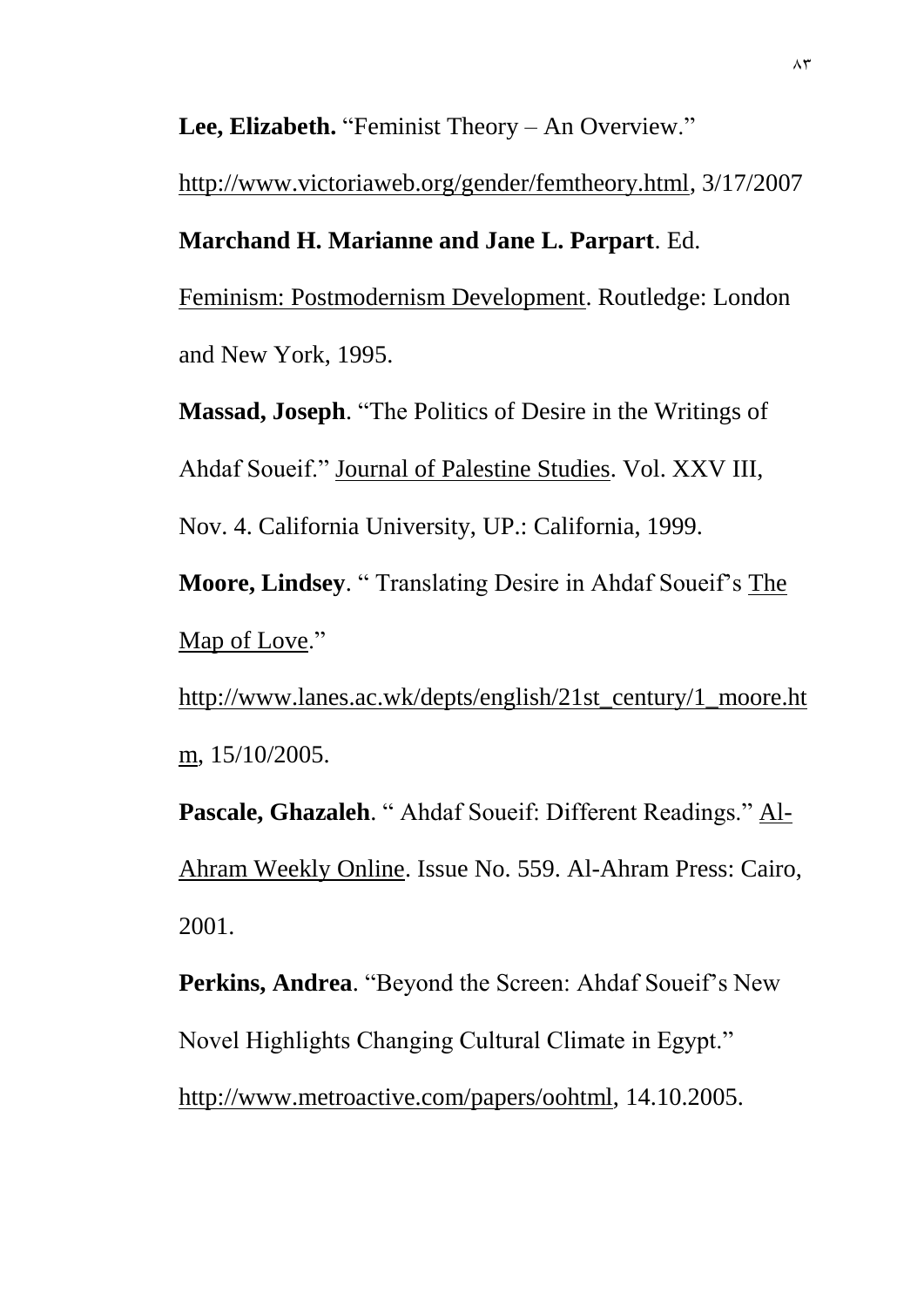**Samir, Shadi**. The Map of Love (in Arabic) Akhbar Al-Adab Magazine. Issue No. 320: Cairo, 1999.

Selden, Rahma. The Theory of Criticism. Longman House:

Essex, England, 1988.

**Showalter, Elaine**. A Literature of Their Own. Princeton U.P: Princeton, 1977.

**Soueif, Ahdaf**. Aisha. Bloomsbury: London, 1983. In the Eye of the Sun. Bloomsbury: London, 1992. Sandpiper. Bloomsbury: London, 1996. The Map of Love. Bloomsbury: London, 1999.

Mezzaterra. Bloomsbury: London, 2004.

**Spurgeon, Charles**. " Ladies Against Feminism."

[http://www.ladiesagainstfeminism.com/starthere.htm,](http://www.ladiesagainstfeminism.com/starthere.htm) 8/03/08.

**Stephens, Angela**. " Eye Catcher." Cairo Today: Cairo,

August, 1993.

**Team, Gale Reference**. Contemporary Authors, 2004.